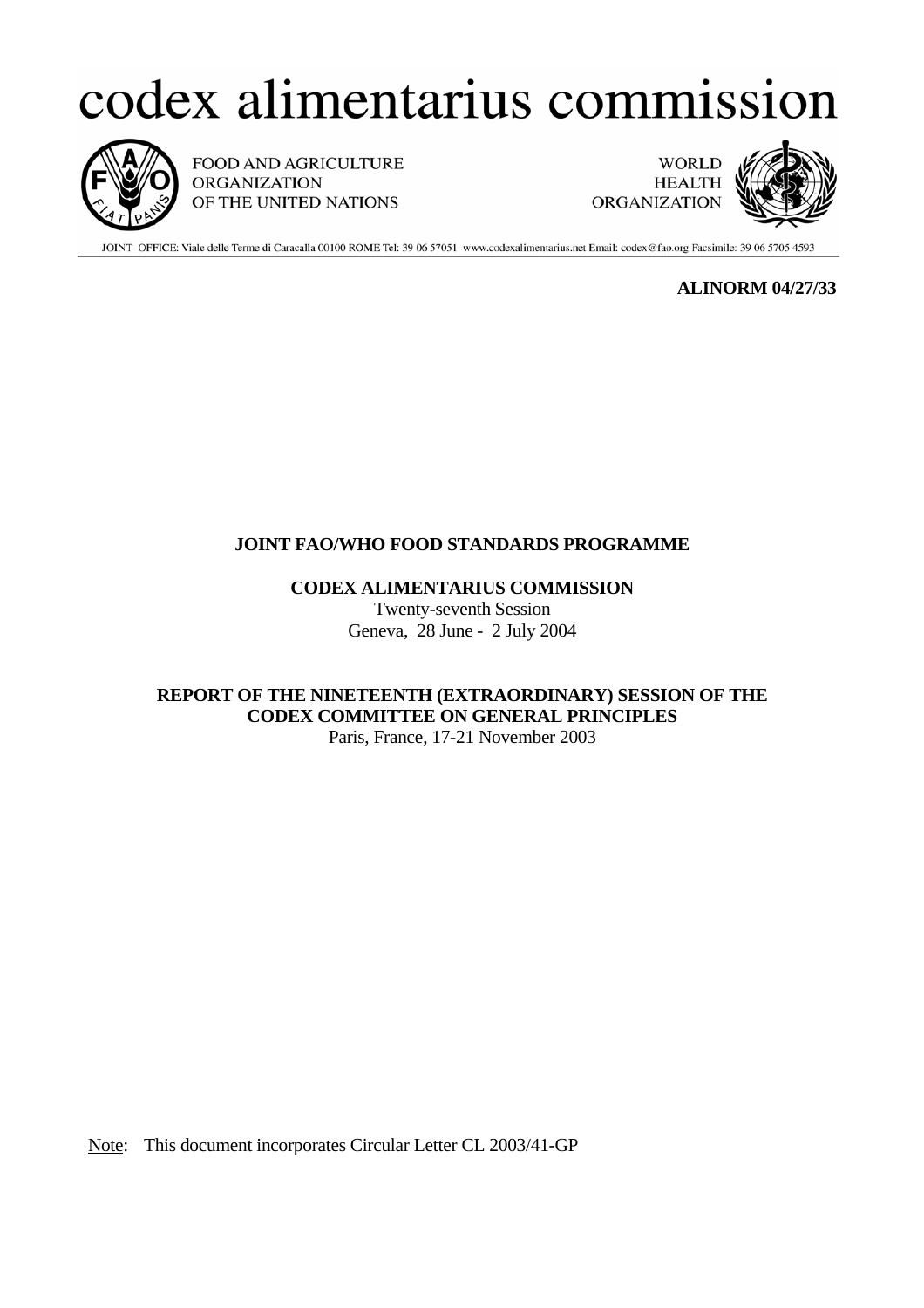# codex alimentarius commission

FOOD AND AGRICULTURE WORLD HEALTH ORGANIZATION ORGANIZATION OF THE UNITED NATIONS

JOINT OFFICE: Viale delle Terme di Caracalla 00100 ROME Tel.:57051 www.codexalimentarius.net Email:codex@fao.org Facsimile: 3906.5705.4593

**CX 4/10 CL 2003/41-GP November 2003** 

- **TO:** Codex Contact Points - Interested International Organizations
- **FROM:** Secretary, Codex Alimentarius Commission, Joint FAO/WHO Food Standards Programme, c/-FAO, 00100 Rome, Italy

## **SUBJECT: Distribution of the Report of the 19th (Extraordinary) Session of the Codex Committee on General Principles (ALINORM 04/27/33)**

# **MATTERS FOR ADOPTION BY THE 27TH SESSION OF THE CODEX ALIMENTARIUS COMMISSION**

## **Proposed Amendments to the Procedural Manual**

- 1. Proposed Amendments to the *Rules of Procedure*: Rule IV *Executive Committee* and Rule XII *Budget and Expenses* (para. 33 , Appendix II)
- 2. Proposed Amendments to the *Procedures for the Elaboration of Codex Standards and Related Texts* (para. 76, Appendix III)
- 3. Draft Criteria for the Appointment of Chairpersons (para. 87, Appendix IV).
- 4. Draft Guidelines to Host Governments of Codex Committees and *ad hoc* Intergovernmental Task Forces (para. 91, Appendix V).
- 5. Draft Guidelines on the Conduct of Meetings of Codex Committees and *ad hoc* Intergovernmental Task Forces (para. 96, Appendix VI).
- 6. Draft Guidelines to Chairpersons of Codex Committees and *ad hoc* Intergovernmental Task Forces (para. 103, Appendix VII).

Governments and international organizations wishing to submit comments on the above amendments should do so in writing to the Secretary, Codex Alimentarius Commission, Joint FAO/WHO Food Standards Programme, c/-FAO, Viale delle Terme di Caracalla, 00100 Rome, Italy **before 30 March 2004**.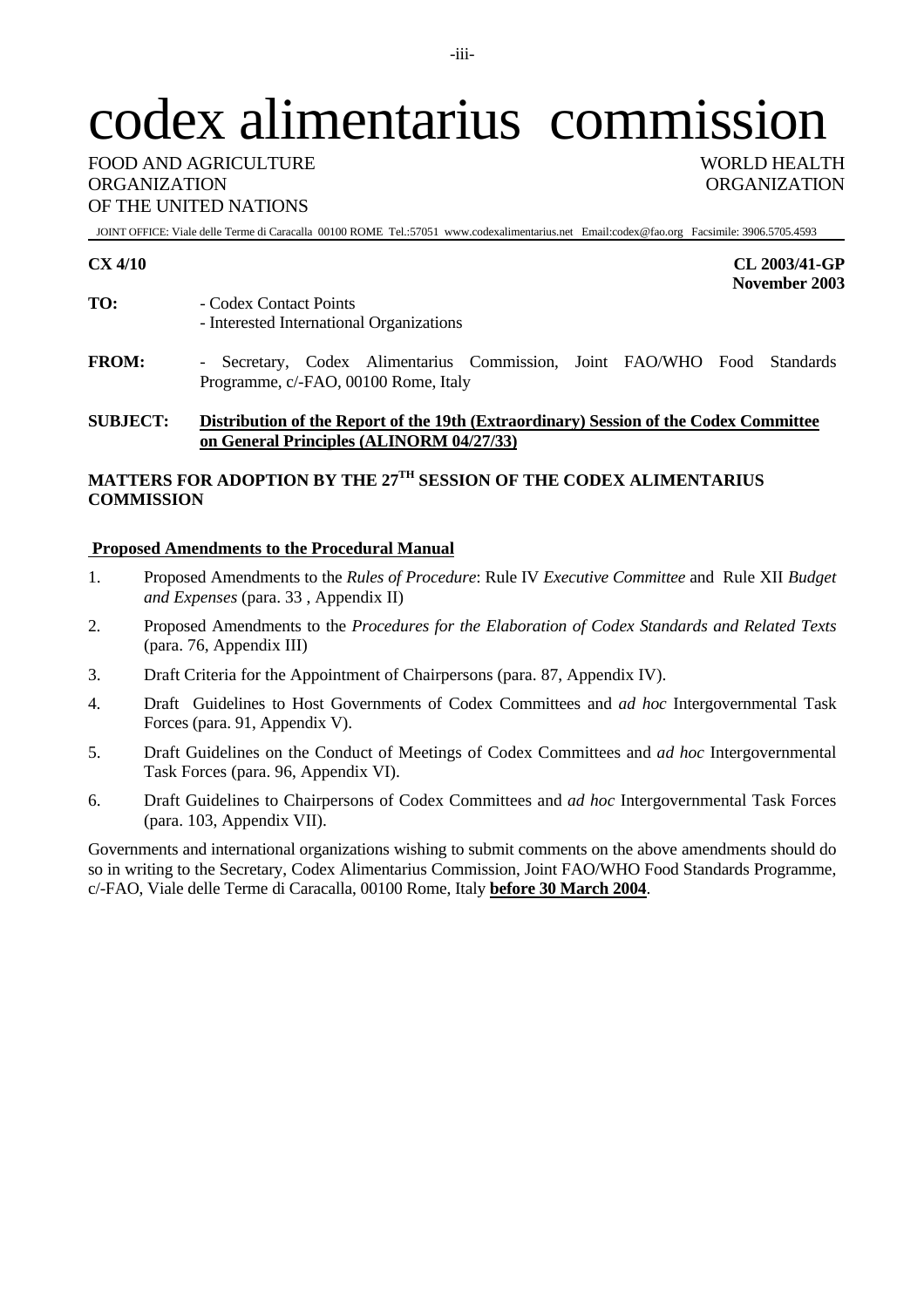# **SUMMARY AND CONCLUSIONS**

The summary and conclusions of the  $19<sup>th</sup>$  (Extraordinary) Session of the Codex Committee on General Principles are as follows:

## **Matters for adoption by the Commission**:

The Committee:

- agreed to forward to the Commission the Proposed Amendments to Rules IV *Executive Committee* and Rule XII *Budget and Expenses* of the Rules of Procedure (para. 33, Appendix II);
- agreed to forward to the Commission the Proposed Amendments to the *Procedures for the Elaboration of Codex Standards and Related Texts* related to the critical review of standards and related texts (para. 76, Appendix III);
- agreed to forward to the Commission the Draft Criteria for the Appointment of Chairpersons (para. 87, Appendix IV);
- agreed to forward to the Commission the Draft Guidelines to Host Governments of Codex Committees and *ad hoc* Intergovernmental Task Forces (para. 91, Appendix V)
- agreed to forward to the Commission the Draft Guidelines on the Conduct of Meetings of Codex Committees and *ad hoc* Intergovernmental Task Forces (para. 96, Appendix VI)
- agreed to forward to the Commission the Draft Guidelines to Chairpersons of Codex Committees and *ad hoc* Intergovernmental Task Forces (para. 103, Appendix VII)

# **Other Matters of Interest to the Commission**:

The Committee:

- agreed to consider further the revision of Rule VII. 5; the status of observers in the Executive Committee; and the review of the *Principles Concerning the Participation of International Non-Governmental Organizations in the Work of the Codex Alimentarius Commission* at its next (regular) Session (paras. 39, 45 and 82);
- agreed to consider further the revision of the Criteria for the Establishment of Work Priorities at its next (extraordinary) session (para. 54);
- agreed that the *Draft Guidelines on Physical Working Groups* and the *Draft Guidelines on Electronic Working Groups* should be circulated for comments, redrafted and considered at its next (extraordinary) session (para. 119).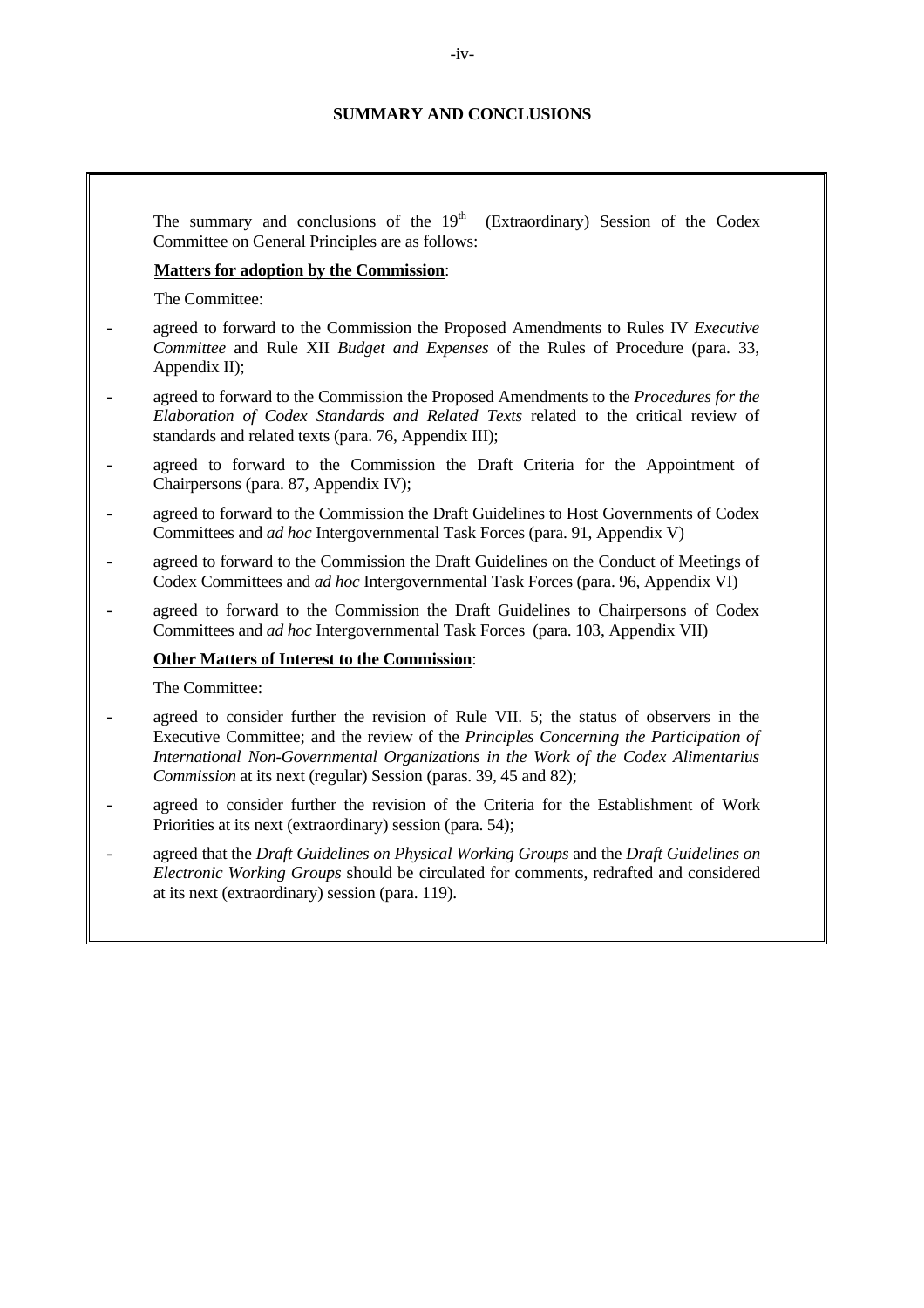# **TABLE OF CONTENTS**

| Matters referred by the Codex Alimentarius Commission, including the<br>Joint FAO/WHO Evaluation of the Codex Alimentarius and Other FAO                        |
|-----------------------------------------------------------------------------------------------------------------------------------------------------------------|
| Proposed Amendments to the Rules of Procedure, including                                                                                                        |
|                                                                                                                                                                 |
|                                                                                                                                                                 |
| Processes for Standards Management (including the Critical Review)                                                                                              |
|                                                                                                                                                                 |
| b) Processes for Standards Management (including the review of the Elaboration Procedures)  55-76                                                               |
| Review of the Principles concerning the Participation of International<br>Non-Governmental Organizations in the Work of the Codex Alimentarius Commission 77-82 |
|                                                                                                                                                                 |
|                                                                                                                                                                 |
|                                                                                                                                                                 |
| Other proposals to facilitate standard development<br>(other than Standard management Process): Review of the Guidelines                                        |
|                                                                                                                                                                 |

# **LIST OF APPENDICES**

# **Pages**

| Appendix I          | List of Participants                                                                                                      |    |  |  |
|---------------------|---------------------------------------------------------------------------------------------------------------------------|----|--|--|
| <b>Appendix II</b>  | Proposed Amendments to the Rules of Procedure                                                                             |    |  |  |
| <b>Appendix III</b> | Proposed Amendments to the Procedures for the Elaboration of Codex<br><b>Standards and Related Texts</b>                  |    |  |  |
| <b>Appendix IV</b>  | Draft Criteria for the Appointment of Chairpersons<br>41                                                                  |    |  |  |
| <b>Appendix V</b>   | 42<br>Draft Guidelines to Host Governments of Codex Committees and <i>ad hoc</i><br><b>Intergovernmental Task Forces</b>  |    |  |  |
| <b>Appendix VI</b>  | Draft Guidelines on the Conduct of Meetings of Codex Committees and <i>ad</i><br><i>hoc</i> Intergovernmental Task Forces | 46 |  |  |
| <b>Appendix VII</b> | Draft Guidelines to Chairpersons of Codex Committees and <i>ad hoc</i><br>Intergovernmental Task Forces                   | 48 |  |  |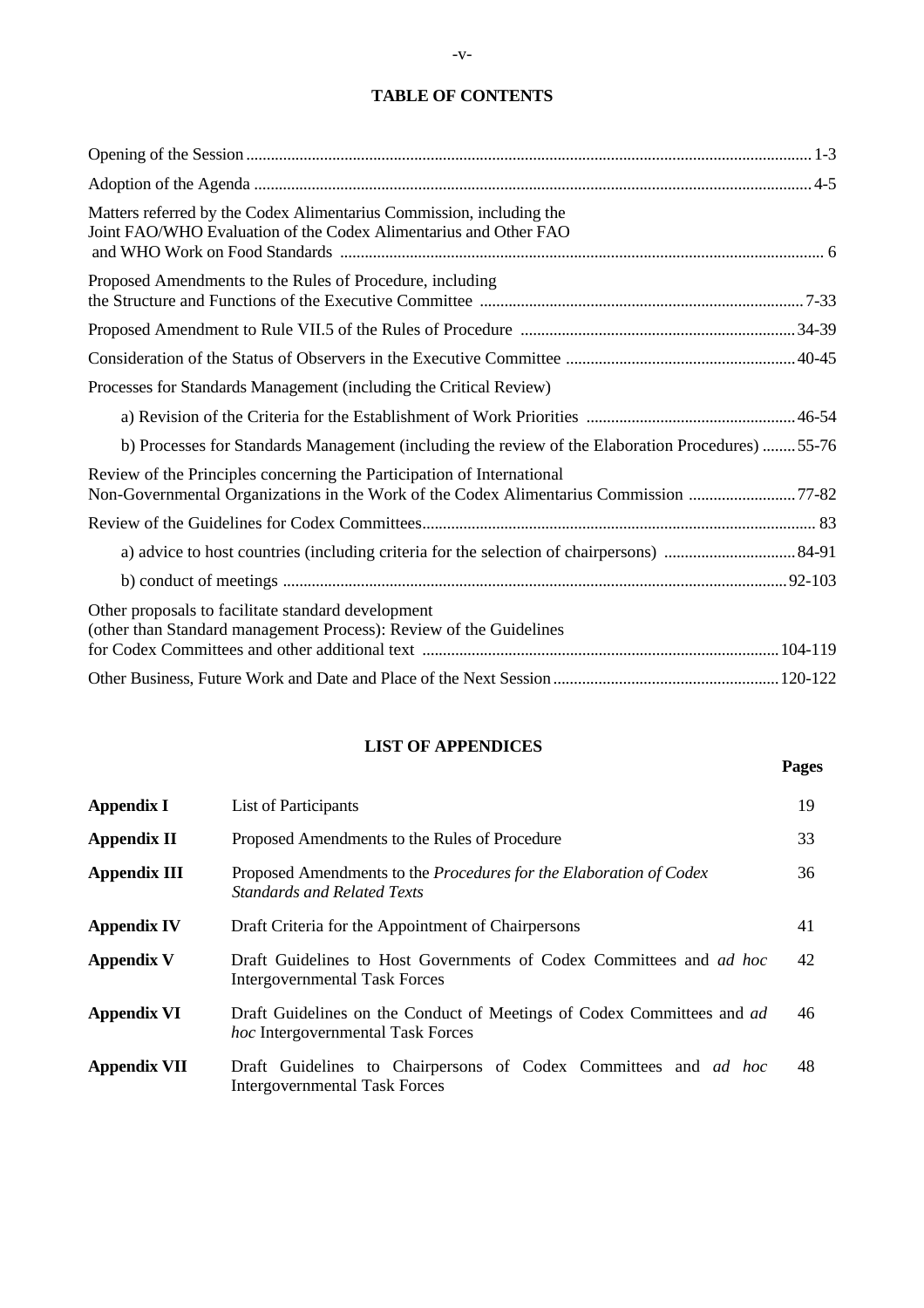**ALINORM 04/27/33** 

# **INTRODUCTION**

1) The Codex Committee on General Principles held its Nineteenth (Extraordinary) Session in Paris, France, from 17 to 21 November 2003 at the kind invitation of the Government of the French Republic. The Session was chaired by Professor Michel Thibier, Director-General of Education and Research, Ministry of Agriculture, Food, Fisheries and Rural Affairs. The session was attended by 143 delegates representing 50 member countries and 19 international organizations. A full list of participants, including the Secretariat, is attached as Appendix I.

# **OPENING**

2) The session was opened by Mr Jean-Yves Perrot, Directeur de Cabinet, who welcomed participants on behalf of Mr Hervé Gaymard, Minister of Agriculture, Food, Fisheries and Rural Affairs. Mr Perrot recalled the achievements of Codex since its establishment forty years ago in order to ensure consumer protection in an international framework, including the response of Codex to recent needs, especially in the context of the WTO Agreements. He highlighted the recommendations of the Commission regarding the Joint FAO/WHO *Evaluation of the Codex Alimentarius Commission and Other FAO and WHO Work on Food Standards* in order to improve the efficiency of the process, to enhance the scientific basis of Codex standards and to increase the participation of developing countries. Mr Perrot stressed the essential role of the Committee in the implementation of these recommendations and noted that the revision of the Rules of Procedure and other sections of the Procedural Manual would be considered by the current session. Mr Perrot recalled that the French government actively supported this process through the organization of two extraordinary sessions in order to complete the tasks entrusted to the Committee by the Commission and wished all success to delegates in this essential work.

3) The Chairperson of the Codex Alimentarius Commission, Dr. Stuart Slorach (Sweden) recalled the importance of the issues under consideration in order to improve the Codex process and invited all delegates to adopt a constructive approach in order to follow-up on the important progress achieved by the Commission. He also stressed the importance of guidance to be provided to Codex Chairs in conducting meetings in a productive and efficient manner.

# **ADOPTION OF THE AGENDA (Agenda Item 1)**

4) The Committee agreed to consider Agenda Items 3b) "Proposed Amendment to Rule VII.5" and 3c) "Consideration of the Status of Observers in the Executive Committee" together with Agenda Item 5 "Review of the Principles Concerning the Participation of INGOs in the Work of the Codex Alimentarius Commission" as these matters pertaining to observers were closely related.

5) The Committee adopted the Provisional Agenda as presented in document CX/GP 04/19/1 as the Agenda for the session. The Committee also noted that additional issues that might arise during the discussion of each specific item would be considered under Agenda Item 8 if time allowed.

# **MATTERS REFERRED BY THE CODEX ALIMENTARIUS COMMISSION, INCLUDING THE JOINT FAO/WHO EVALUATION OF THE CODEX ALIMENTARIUS COMMISSION AND OTHER FAO AND WHO WORK ON FOOD STANDARDS** (**Agenda Item 2)**<sup>1</sup>

6) The Committee noted that the amendments adopted by the  $26<sup>th</sup>$  (Regular) Session of the Commission had been included in the  $13<sup>th</sup>$  Edition of the Procedural Manual, of which the English version was currently available electronically, and that the matters concerning the Joint FAO/WHO Evaluation would be considered under the relevant Agenda Items.

<span id="page-4-0"></span>CX/GP 03/19/2

 $\frac{1}{1}$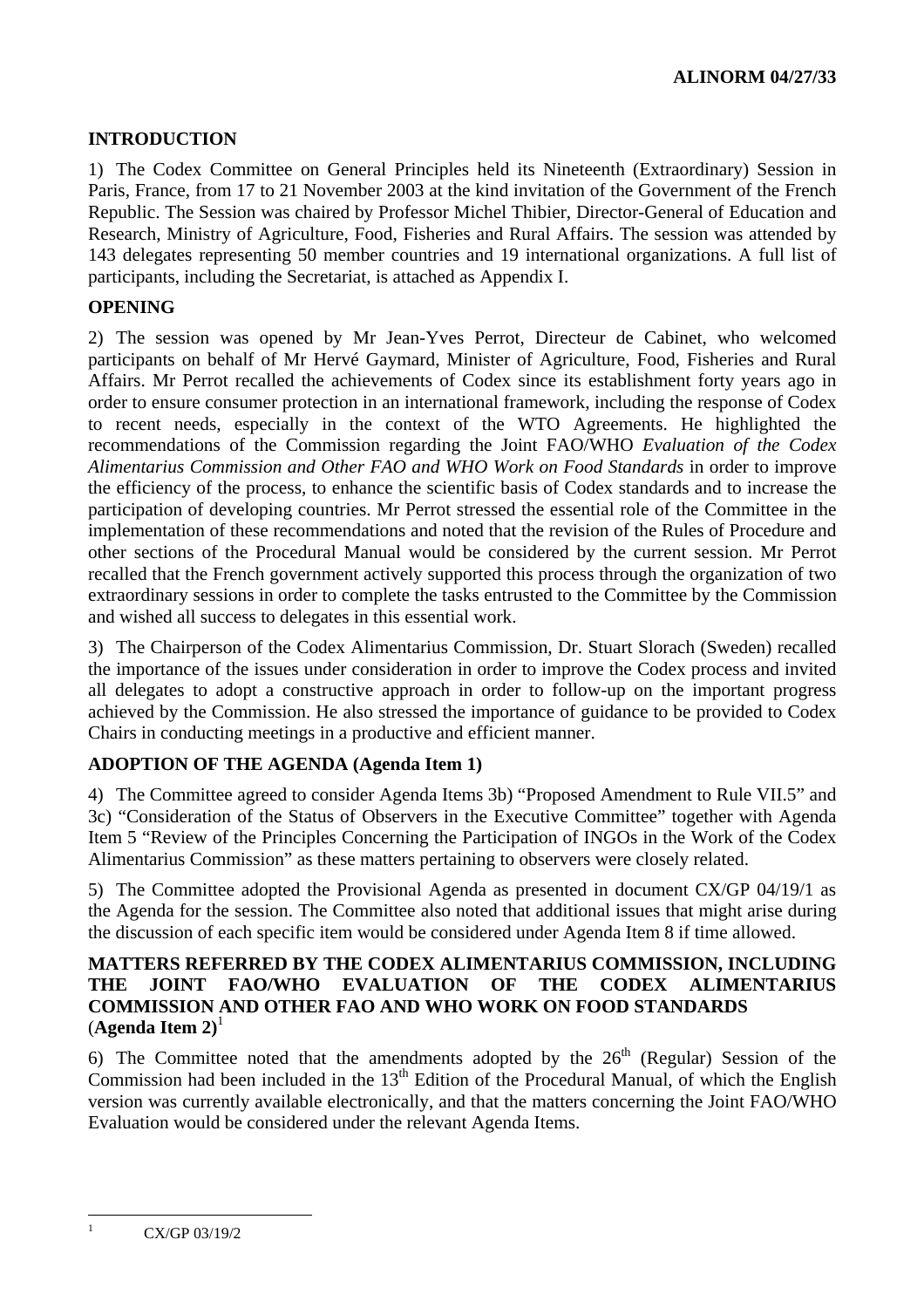# **PROPOSED AMENDMENTS TO THE RULES OF PROCEDURE, INCLUDING THE STRUCTURE AND FUNCTIONS OF THE EXECUTIVE COMMITTEE (Agenda Item 3a)**[2](#page-5-0)

7) The  $26<sup>th</sup>$  Session of the Commission had agreed that the Committee on General Principles should undertake a review of the Rules of Procedure in order to implement its decisions as a result of the Joint FAO/WHO *Evaluation of the Codex Alimentarius and Other FAO and WHO Work on Food Standards*. The Representative of the FAO Legal Counsel, while introducing the document, noted that the proposed amendments concentrated on substantive changes concerning the enlargement of the Executive Committee; the functions of the Executive Committee; and matters related to budget and expenses.

8) The Committee noted that in view of the recent change in the status of the Coordinators, the Rules regarding their appointment and functions should be removed from the current section of the Rules and reorganized under a separate Rule.

# **Enlargement of the Executive Committee**

9) The Committee recalled that Rule II. 4 (Rule III.  $4<sup>3</sup>$  $4<sup>3</sup>$  $4<sup>3</sup>$  specified that Coordinators were appointed from among the Members of the Commission. The Committee also recalled the arrangements agreed upon by the 18<sup>th</sup> Session of the Commission in 1989 and agreed to reflect the changes in the Rules of Procedure on the basis of the proposal by the Delegation of Malaysia. The first paragraph of the arrangements should now read as follows:

(i) "Except for the Chairperson and the three Vice-Chairpersons, the Coordinators and the members of the Executive Committee elected on a geographical basis are countries, not individuals."

10) The Committee noted that the provisions covered by the earlier decision of the Commission were currently addressed in the Procedural Manual. It was therefore agreed that no additional recommendations were required in this respect.

11) The Committee discussed whether the delegate of a Member may be accompanied by not more than two advisors from the same geographic location (paragraph (ii) of the arrangements) but could not come to a conclusion. The Committee agreed that this question would require further consideration at a future session and noted that meanwhile the current arrangements would continue to apply.

12) The Committee noted that paragraph (iv) of the arrangements referred to observers, therefore deferred consideration of this issue until the question of observer participation in the Executive Committee had been addressed.

13) The Delegation of Malaysia, supported by other delegations, pointed out that the functions of the Coordinators and that of the Members elected on a geographical basis would need further clarification in a separate document rather than in the Rules of Procedure. The Committee agreed that this question would be considered under Agenda Item 8 as Other Business.

14) The Committee considered the proposed amendment to Rule III.1 (Rule IV.1) to reflect the decision of the Commission that the Executive Committee should be enlarged by appointing the Coordinators as Members (paragraph 9 of the working document).

15) The Committee corrected the proposal for a revised Rule to refer to "the Vice-Chairpersons" and agreed that the first sentence should end after the list of geographic locations. The second sentence should therefore read "Not more than one delegate from any one country shall be a member of the Executive Committee". Several delegations stressed the importance of this principle

<span id="page-5-0"></span> $\frac{1}{2}$  CX/GP 03/19/3, CRD 1 (comments of Malaysia), CRD 2 (comments of the Philippines), CRD 3 (comments of Consumers International ), CRD 4 (comments of Indonesia)<br><sup>3</sup> Thermalization are formed in mode to the numbering

<span id="page-5-1"></span>Throughout the section, reference is made to the numbering of the Rules of Procedure in the working document and the  $12<sup>th</sup>$  Edition of the Procedural Manual followed by the updated numbering in the  $13<sup>th</sup>$  Edition of the Procedural Manual (in parenthesis)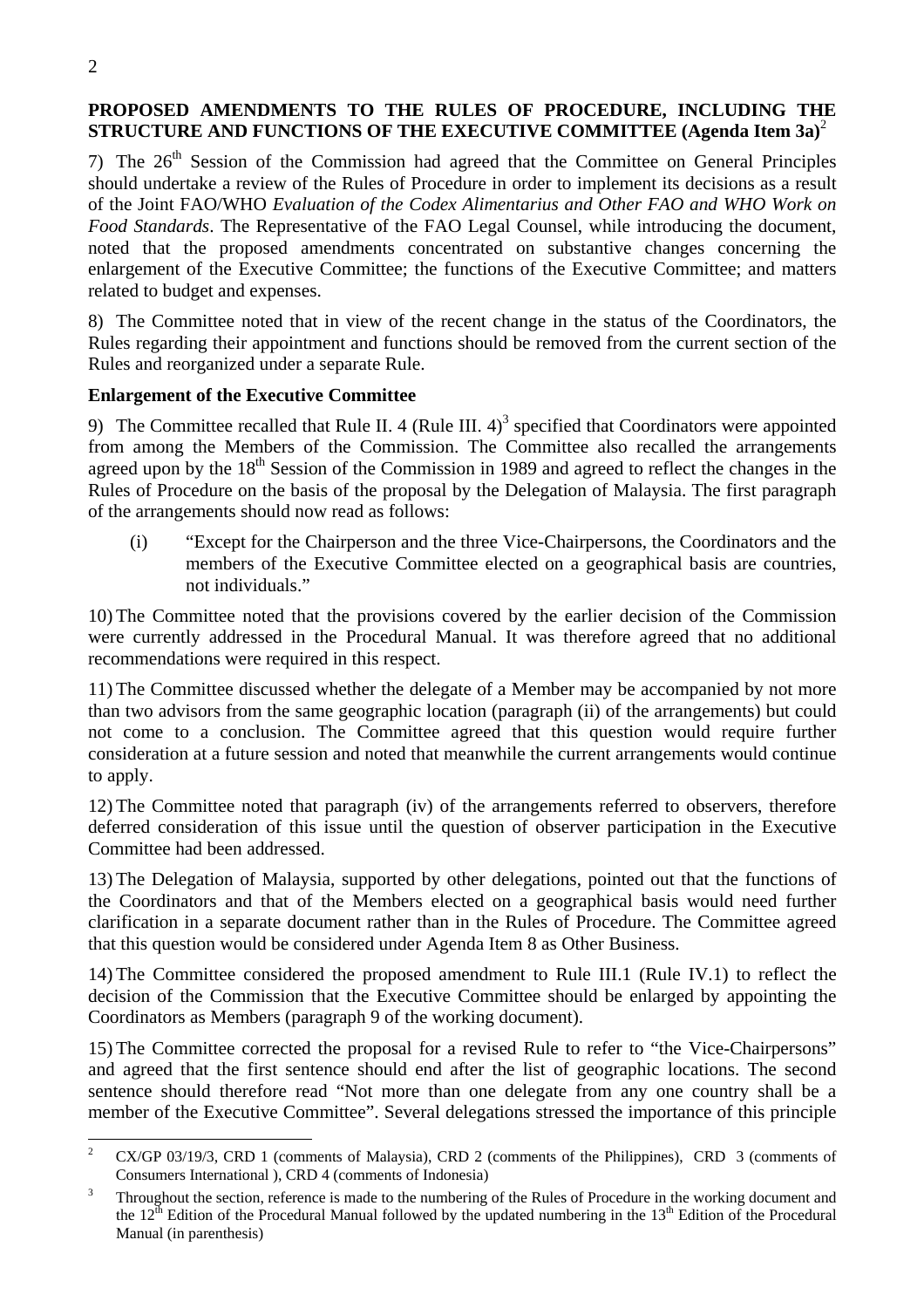to ensure the diversity of representation in the Executive Committee and expressed the view that there should be no exceptions.

16) The Committee discussed extensively the need to amend the proposed Rule or to insert a footnote allowing a member to be represented on the Executive Committee if a delegate of the same Member was the Chairperson or Vice-Chairperson, in order to address the particular situation of the North America Region.

17) The Delegation of the United States pointed out that the proposed text might prevent the representation of North America when one of the two members of this geographic location completed its second term while the Chairperson or Vice-Chairperson coming from the other Member was still to serve. The Delegation of Canada pointed out that the Chairperson and Vice-Chairpersons were not elected on a geographic basis but represented all members of the Commission and the fact that one of them came from a particular region should not prevent representation of that region in the Executive Committee.

18) Some delegations also noted that the issue of representation was related to the duration of the term in view of the decision to hold annual meetings of the Commission, and proposed to address this matter under Agenda Item 8 as Other Business.

19) The Committee considered the following proposal prepared by the Delegation of Brazil, with the assistance of other delegations:

*Should a situation arise where the nationality of the chairperson or the vice-chairpersons would prevent the inclusion of a member elected on a geographical basis, the term of the Member elected on a geographical basis coming from that geographic location may be further extended*.

20) Several delegations supported this proposal as a compromise solution to address a specific situation, while retaining the principles set out in the Rule on the composition of the Executive Committee. Several other delegations however expressed the view that this proposal aimed at addressing concerns of a specific geographic location was not acceptable and that the problem was inherent to the particular nature of this geographic location comprising only two countries. The Committee could not come to a consensus on this matter.

21) Some delegations pointed out that the mandate of the Committee was to propose an amendment concerning the Coordinators and that other questions related to the composition of the Executive Committee that could not be solved at the current session would require consideration at a later stage but that the matter could be discussed under Agenda Item 8 if time permitted.

22) The Committee agreed that no further amendment could be introduced at this stage. The Delegations of Canada and the United States reserved their position on this decision, as the proposed revised Rule contained inconsistencies that might prevent the representation of the North America Region in the Executive Committee.

# **Functions of the Executive Committee**

23) The Committee considered the text proposed in paragraph 13 of the working document for a revised Rule III.2 (Rule IV.2) to reflect the new functions of the Executive Committee, while deleting provisions on obsolete functions. The Committee agreed to include additional text referring to the critical review and to monitoring progress in order to clarify the standard management functions.

24) The Committee agreed that the text concerning additional functions of the Executive Committee in paragraph 15 of the working document should be inserted as a new Rule III.3 (Rule IV.3).

25) The Committee discussed the text in paragraph 16 of the working document concerning the question of sub-committees. The Delegation of India, supported by other delegations, pointed out that the number of sub-committees should be limited and that their purpose should be clearly specified. The Committee recalled that the Commission had noted that any proposed body would be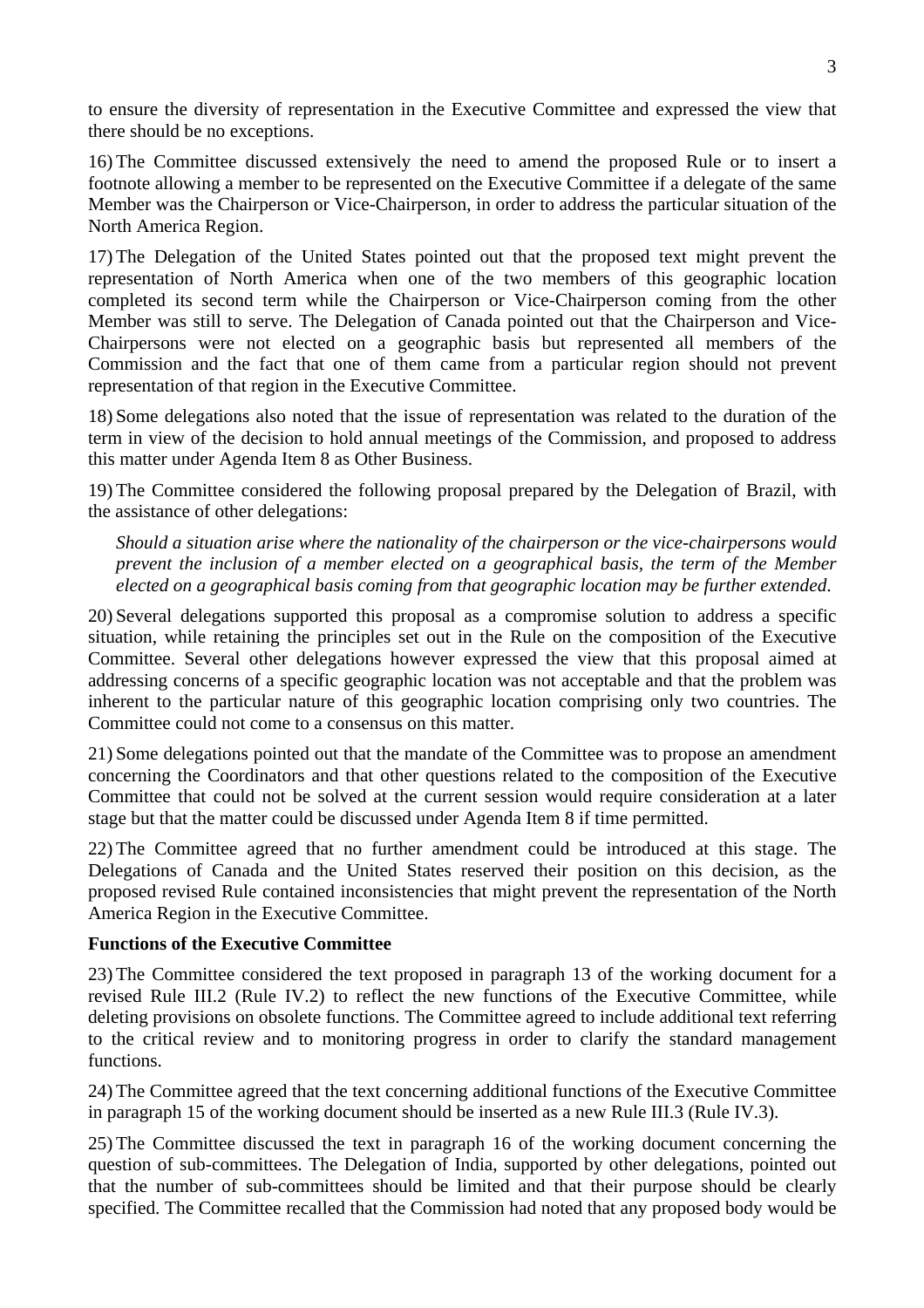subject to analysis of costs and that there would be only a limited number, and that a sub-committee could be established for programming, budget and planning.

26) The Delegation of Denmark, supported by other delegations, expressed the view that subcommittees should not substitute for the Executive Committee by directly exercising its functions and the Committee agreed that the sub-committees would "enable it to exercise its functions as effectively as possible". The Committee agreed to insert additional text to clarify the role of subcommittees and to specify that they reported to the Executive Committee, as proposed by the Chairperson of the Commission.

27) The Committee agreed to insert a sentence reflecting the need for appropriate geographical balance in the composition of sub-committees, as proposed by the Delegation of Canada.

# **Budget and Expenses (Funding the Participation of Members)**

28) The Committee considered the proposed amendments to Rule XI (Rule XII) Budget and Expenses. In paragraph 20, the Committee agreed with the proposal from the Delegation of Malaysia, supported by many delegations, to limit the funding of participation in the Executive Committee to members from developing countries in view of budgetary implications and amended the text accordingly.

29) The Delegation of Argentina expressed its concern as to the criteria that would allow developing countries to benefit from financial support to participate in Codex in the framework of the FAO/WHO *Trust Fund for Participation of Developing Countries in Codex Standard Setting Procedures*. The Delegation therefore proposed to consider these criteria under Agenda Item 8. The Committee noted that there was no single definition of "developing countries" and that the criteria applied might differ from one international organization to another. The Committee however recognized that it was not its mandate to discuss such a definition and criteria and that these matters were the responsibility of FAO and WHO, and would be also considered by the Executive Committee.

30) The Representative of FAO informed the Committee that the criteria applied in relation to the FAO/WHO *Trust Fund* had been reviewed by FAO and WHO following the discussions of the Commission and that a progress report would be presented for consideration by the next session of the Executive Committee.

31) The Committee recalled that the Commission had requested a review of Rule XI.4 (Rule XII.4) to remove possible impediments to the participation of recipients of funding from the FAO/WHO *Trust Fund*. The Commission had also requested that the revised Rule should take into account the decision concerning funding of participation of Members of the Executive Committee from the Codex Budget.

32) The Delegation of the United States questioned whether the proposal presented in paragraph 23 of the working document adequately addressed these requests. The Representative of the FAO Legal Counsel clarified that the provisions preventing the funding of participants from the *Trust Fund* had been deleted and therefore no obstacle remained to prevent such funding. The Committee agreed to retain the text of proposed revised Rule XI.4 (Rule XII.4).

# **Status of the Proposed Amendments to the Rules of Procedure, including the Structure and Functions of the Executive Committee**

33) The Committee agreed to forward the Proposed Amendments to the Rules of Procedure, including the Structure and Functions of the Executive Committee, to the  $27<sup>th</sup>$  Session of the Codex Alimentarius Commission for adoption (see Appendix II).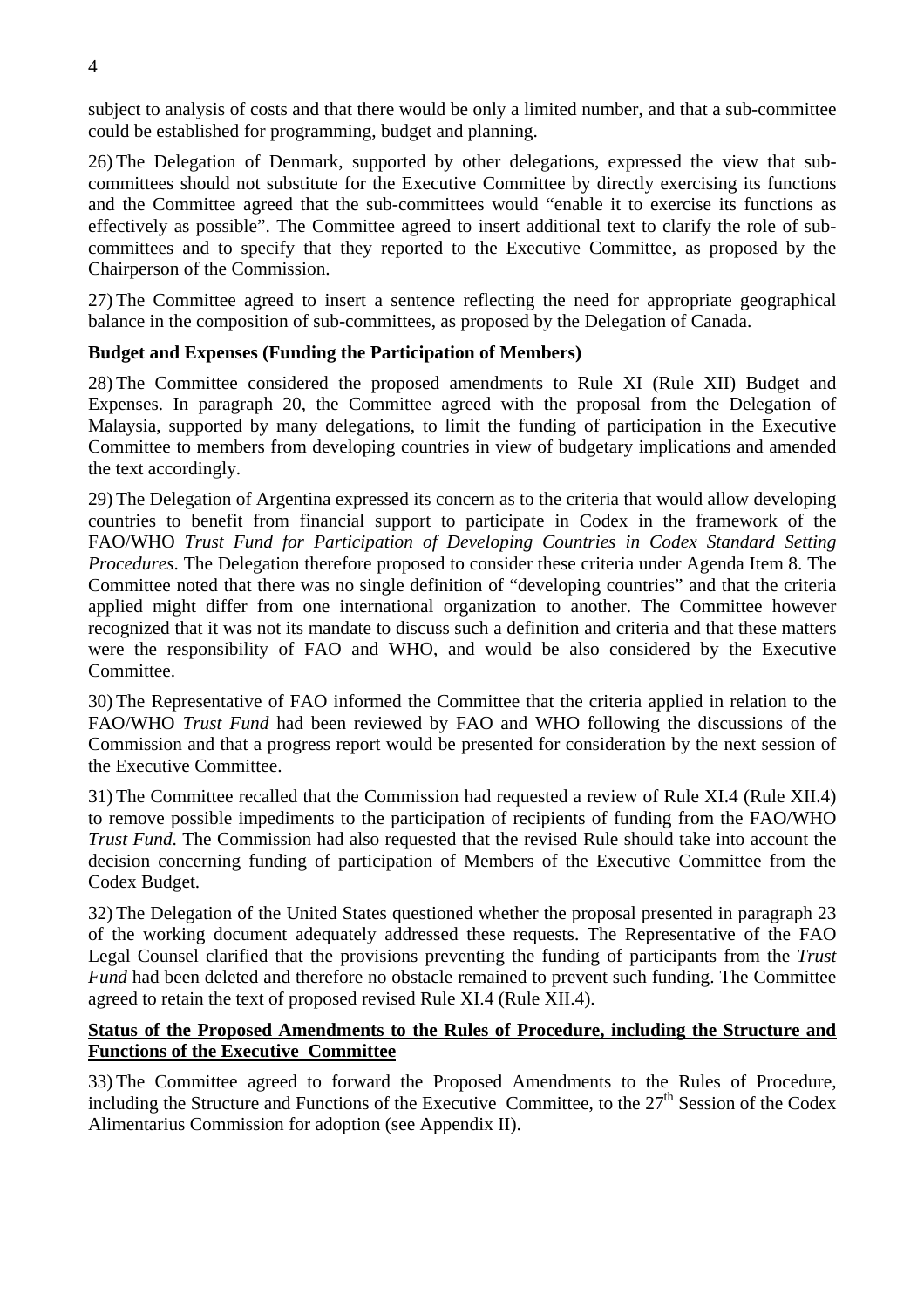# **PROPOSED AMENDMENT TO RULE VII.5 OF THE RULES OF PROCEDURE (Agenda item 3(b)) [4,](#page-8-0)[5](#page-8-1)**

34) The Committee considered document CX/GP 03/19/3 – Add. 1 entitled *Review of Rule VII.5 of the Rules of Procedure of the Codex Alimentarius Commission*, which was introduced by the Representative of the FAO Legal Counsel. The document set forth preliminary proposals for a revision of that Rule, in accordance with the decision taken by the Commission at its  $26<sup>th</sup>$  Session and in light of the recommendation by the Joint FAO/WHO Evaluation of the Codex Alimentarius that the Executive Committee should be given a role in the granting of observer status. The document concentrated on issues arising from the participation of international non-governmental organizations in the work of the Codex Commission, and recalled the relevant provisions in force, as well as the practice followed by the Directors-General of FAO and WHO in granting observer status to those organizations.

35) The document presented and analyzed three possible options for the revision of Rule VII.5 $^6$  $^6$  as follows: (a) maintaining the *status quo* combined with stricter application of relevant criteria; (b) giving authority for the granting of observer status to the Executive Committee or the Codex Commission acting on the advice of the Executive Committee and (c) entrusting the Executive Committee with advisory functions with respect to the granting, by the Directors-General of FAO and WHO, of observer status to international non governmental organizations.

36) In light of the observations made in the document, the Committee was of the view that an amendment to Rule VII.5 could be considered on the basis of option (c), whereby the Executive Committee would be entrusted with advisory functions in respect of the granting by the Directors-General of FAO and WHO of observer status to international non-governmental organizations. This option would improve the transparency and democratic base of Codex, while being in agreement with the statutes of the Commission in relation to its parent organizations and with the new role assigned to the Executive Committee.

37) In response to requests for clarification on the procedures of FAO and WHO regarding admission of observers, the Representative of the FAO Legal Counsel provided information on the detailed procedures in force at FAO, as set out in the Basic Texts of the Organization involving, *inter alia*, three forms of status, i.e. consultative status, specialized consultative status and liaison status. The legal adviser for WHO informed the Committee about the procedure applicable for the admission of NGOs into official relations, which was the only category of formal relations envisaged in WHO. He underlined the fact that the process culminating with the admission of NGOs into official relations by the Executive Board was a long and rather rigorous one and its procedures were currently under review.

38) The question was also raised as to whether it would be possible to establish criteria common to FAO and WHO for the granting of observer status with the Codex Commission to international non-governmental organizations. The Legal Counsels of FAO and WHO indicated that insofar as FAO and WHO have established their own procedures this would involve changes to their respective procedures which would be a process involving some time. To the extent that an actual need existed to establish such common criteria in light of specific requirements of the Codex Commission, the Organizations would be prepared to consider the matter.

<span id="page-8-0"></span> $\frac{1}{4}$  CX GP 03/19/3-Add. 1, CRD 2 (comments of the Philippines), CRD 3 (comments of Consumers International), CRD 4 (comments of Indonesia)

<span id="page-8-1"></span><sup>5</sup> This Agenda Item was considered in conjunction with Agenda Item 5

<span id="page-8-2"></span><sup>6</sup> As in the  $12<sup>th</sup>$  Edition of the Procedural Manual (Rule VIII.5 in the  $13<sup>th</sup>$  Edition)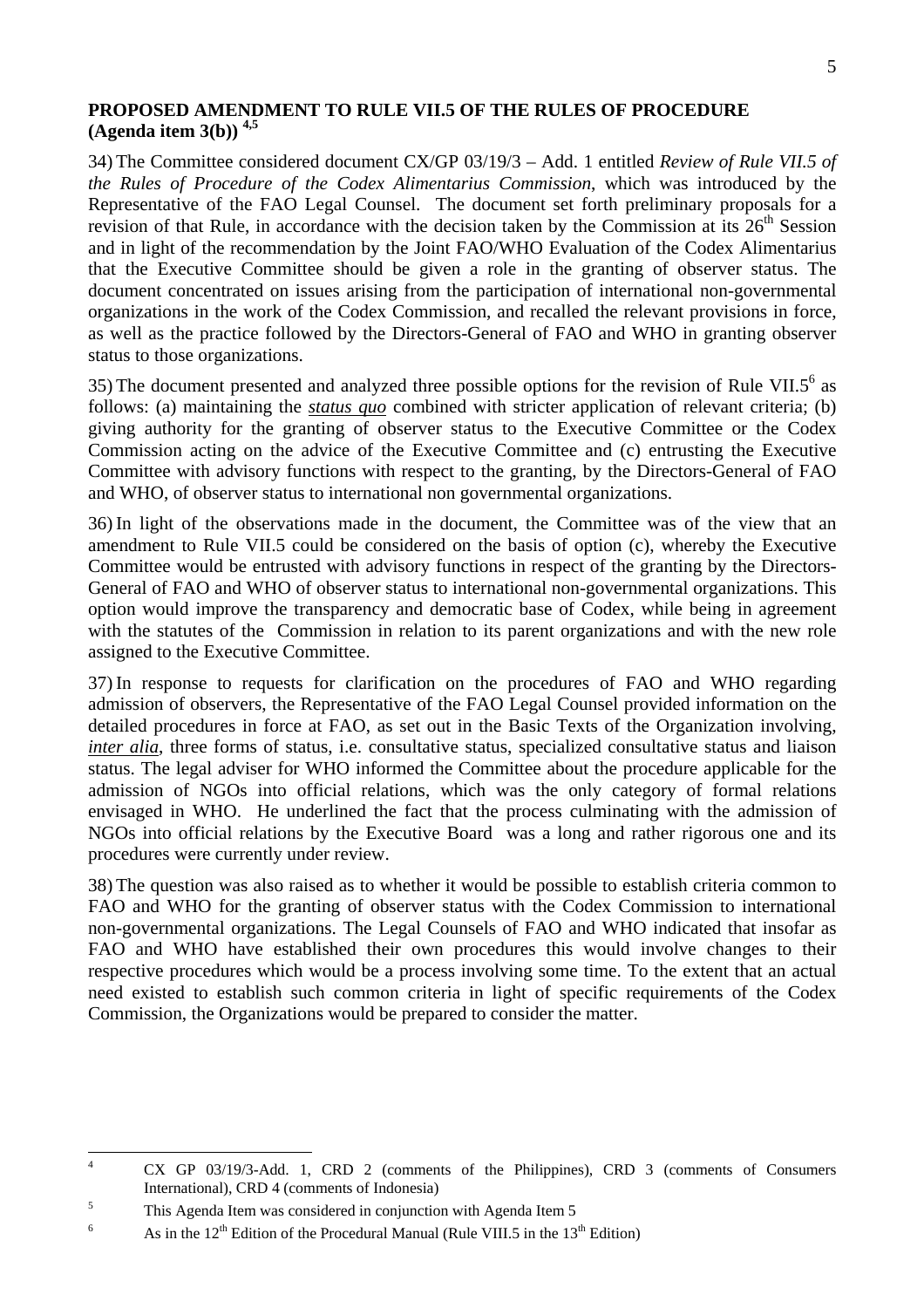# **Status of the Proposed Amendment to Rule VII.5 of the Rules of Procedure**

39) The Committee requested the Legal Counsels of FAO and WHO to prepare a document, setting forth proposed amendments to that Rule, for its forthcoming regular session in May 2004. The Committee noted that the Director-General of FAO would be seeking the views of the FAO Committee on Constitutional and Legal Matters (CCLM), at its session of March 2004, on the proposal. The Director-General would bring to the attention of the CCLM the specific status and needs of the Codex Commission as well as the particular nature of its work.

# **CONSIDERATION OF THE STATUS OF OBSERVERS IN THE EXECUTIVE COMMITTEE (Agenda item 3 (c ))[7](#page-9-0)**

40) The Committee considered document CX/GP 03/19/3-Add. 2, entitled "Consideration of the status of observers in the Executive Committee". The Committee noted that at the  $26<sup>th</sup>$  Session of the Commission a majority of the members had agreed to the participation of Members of the Commission that were not members of the Executive Committee and recognized international organizations as observers in the Executive Committee meetings, with clearly defined rights to address the Committee. The Commission had also decided that the exact modalities of this participation needed further elaboration and consultation with FAO and WHO. A number of delegations had also noted options available for web casting of meetings of the Executive Committee<sup>8</sup>[.](#page-9-1) The document recalled that the current provisions whereby observers were not allowed to participate in meetings of the Executive Committee were generally based on rules followed by the parent organizations and long standing practice and that the matter had been under discussion at a number of recent sessions of the Commission and of the Committee on General Principles.

41) The Committee noted that the document considered two concerns of particular relevance for the consideration of this agenda item. On the one hand, participation of observers in the Executive Committee would increase transparency and inclusiveness of its work; on the other hand, it was essential to preserve the efficiency of the Executive Committee as a body of restricted membership exercising executive and managerial functions. The document also noted that participation as observers in the work of the Executive Committee would concern Members of the Commission that were not members of the Executive Committee, intergovernmental organizations and international non-governmental organizations and that various options in that connection had been proposed. The document noted that modalities to enable a limited number of observers to participate in the work of intergovernmental organizations had recently been developed within the United Nations system, as regards, for instance, World Food Summits and the Programme Coordinating Board of UNAIDS.

42) In the debate that followed the presentation of the document, all participants expressed the view that it was important to ensure transparency in the work of the Executive Committee. However, it was generally felt that allowing Members, intergovernmental organizations and international nongovernmental organizations to participate in meetings of the Executive Committee as observers would limit its ability to discharge its functions in an efficient manner. In view of these considerations, many delegations were opposed to the participation of observers in the deliberations of the Executive Committee and were of the view that increased transparency and participation in the work of the Executive Committee could be achieved, for example, by increased consultation through the members elected on a geographical basis and coordinators, or through the Codex Contact Point at the national level.

43) Several delegations and some observers expressed the view that current procedures and practice adequately ensured transparency, especially as working documents and reports of the Executive Committee were available to all Members and Observers, and hence expressed the view that the Executive Committee should remain open only to government Members. Other observers stated that

<sup>-&</sup>lt;br>7

<span id="page-9-0"></span>CX/GP 03/19/3-Add. 2, CRD 1 (comments of Malaysia), CRD 2 (comments of the Philippines), CRD 3 (comments of Consumers International), CRD 4 (comments of Indonesia) 8

<span id="page-9-1"></span>ALINORM 03/41, para. 161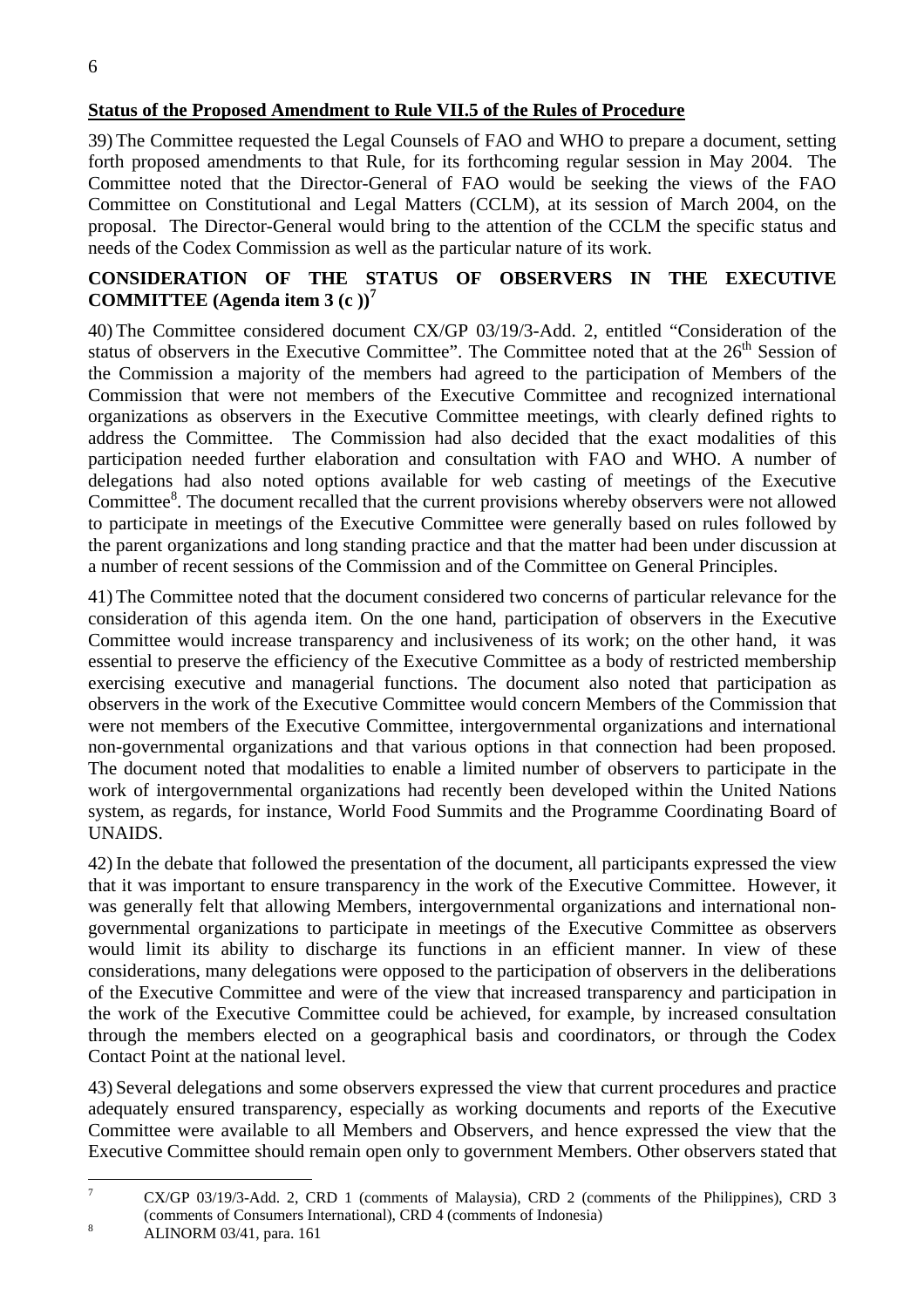it was especially important to allow actual participation of observers in view of the new functions of the Executive Committee, and expressed the opinion that this would entail no additional cost to the Codex budget. Other delegations noted that the Executive Committee would no longer have the authority to develop standards in conjunction with annual meetings of the Commission and the new functions of the Executive Committee. The Committee noted the wish of OIE to attend the Executive Committee as an Observer.

44) As had been the case at the latest session of the Commission a number of delegations were of the view that alternative options should be considered, such as web casting of meetings of the Executive Committee, establishment of listening rooms and other facilities. Some delegations questioned the usefulness of listening rooms on the ground that the necessary facility and equipment might be costly and that observers, including those from developing countries, would need to travel to the meeting venue. The Delegation of Argentina proposed, in the evaluation of the costs associated with the participation of observers, to take into account the need to strengthen transparency in Codex work through the translation of documents and interpretation into the working languages of the Commission in order to facilitate the participation of developing countries.

45) The Committee agreed that at this stage no guidelines needed to be developed as to the participation of observers in the Executive Committee. The Committee requested the Codex Secretariat to prepare for the forthcoming extraordinary session of the Committee a discussion document elaborating further such possible alternative options, as mentioned above, in light of all pertinent considerations with particular reference to cost and legal and institutional implications of any of the envisaged options. It was noted that consultation with other organizations both within and outside the United Nations system could be undertaken in connection with the preparation of the document.

# **PROCESSES FOR STANDARDS MANAGEMENT (INCLUDING THE CRITICAL REVIEW) (Agenda Item 4)**

# **REVISION OF THE CRITERIA FOR THE ESTABLISHMENT OF WORK PRIORITIES[9](#page-10-0) (Agenda Item 4a)**

46) The French Secretariat introduced the *Draft Criteria for the Establishment of Work Priorities* and explained that the proposed text, based on the existing *Criteria*, incorporated current priorities affirmed by the Commission at its last session as well as necessary changes to accommodate the decisions of the Commission in response to the FAO/WHO Evaluation.

47) As regards the introductory paragraphs, the Committee noted that the reference to the strategic plan and the relevant outcomes of the critical review conducted by the Executive Committee was included and agreed with the text as proposed.

# **CRITERIA**

# *General criterion*

48) Several delegations were of the opinion that the importance of health and food safety viewpoints could further be stressed as high priority. The Delegation of Canada, supported by the Observer from Consumers International, proposed to include a reference to consumer protection against foodborne diseases and inadequate nutritional content of foods, while other delegations expressed a view that the concept of nutrition did not depended on the safety of a single food but on the whole diet and that the text should be kept general and simple.

<span id="page-10-0"></span><sup>-&</sup>lt;br>9

CX/GP 03/19/4, CRD1 (comments of Malaysia), CRD 3 (comments of Consumers International), CRD 4 (comments of Indonesia).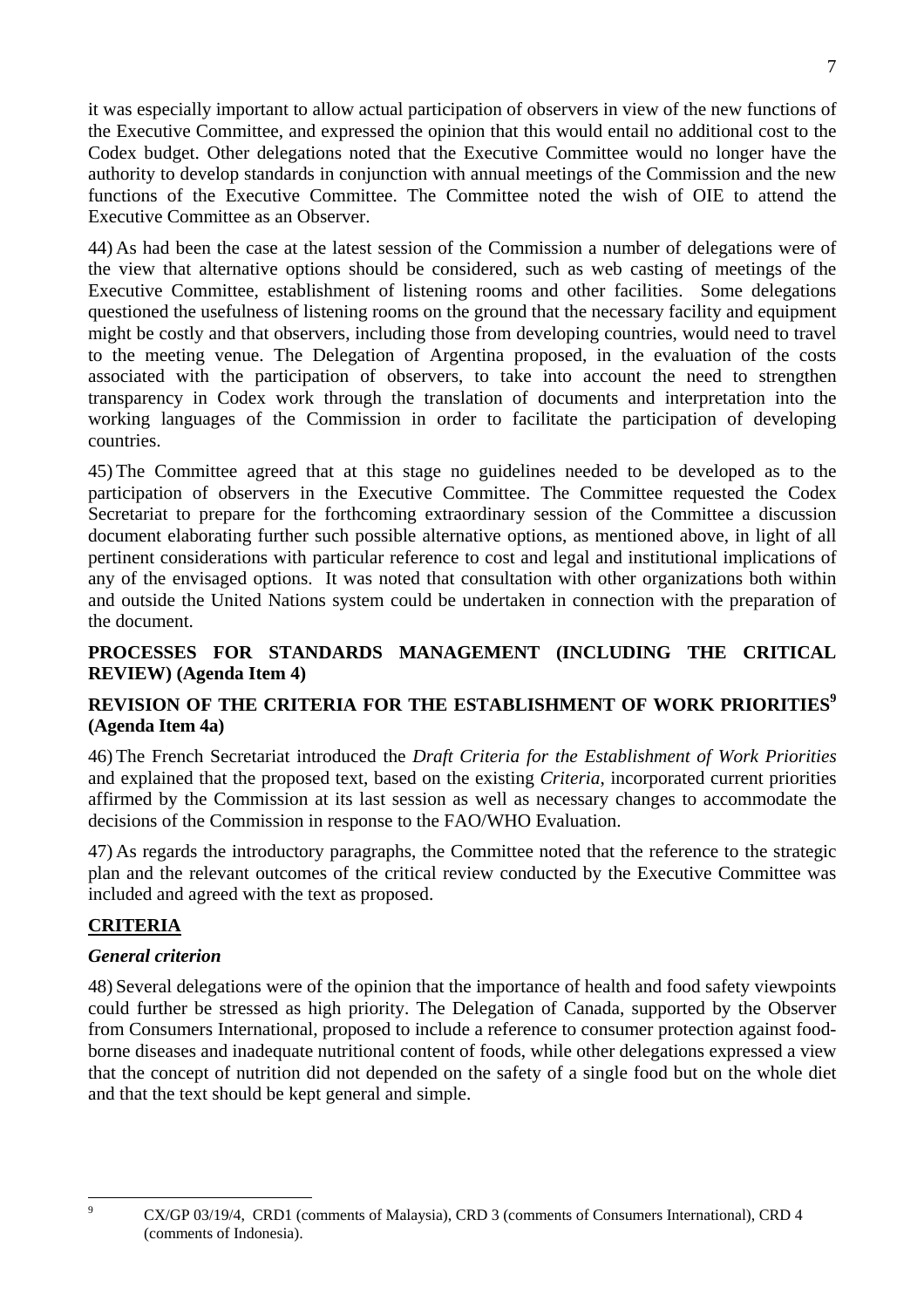49) Many delegations noted that the term "fraudulent practices" was too narrow in its scope and should be complemented with the term "deceptive practices" or be replaced by a reference to "fair practices", this term being part of the Codex mandate and widely used within Codex. It was also noted that the protection from unfair practices concerns not only consumers but also other parties involved in the food trade.

50) Some delegations, supporting the proposal of the Delegation of Malaysia, were in favour of separating different elements in the General Criterion and presenting them as separate bullet points. However, other delegations felt that the stress on the priority of consumer protection might be weakened if different elements were presented in a parallel manner, and the issue of an order of priorities might arise.

51) After an extensive exchange of views, the Committee decided to keep these elements in a single sentence and agreed with the following text as "General Criterion":

"*Consumer protection from the point of view of health, food safety, ensuring fair practices in the food trade and taking into account the identified needs of developing countries*."

# *Criteria applicable to general subject* **and** *Criteria applicable to commodities*

52) The Delegation of Italy, speaking on behalf of the Member States of the European Union, proposed that in addition to work already undertaken by other international organizations, account should also be taken of the requests by relevant international intergovernmental bodies to undertake new work. On this proposal, the Delegation of Argentina observed that reference should be made specifically to the World Trade Organization and expressed its concern with a general reference to other international intergovernmental bodies.

53) The Observer from Consumers International, supported by other delegations, stated that among those criteria trade issues should be considered to be secondary, compared to consumer protection and proposed to delete a reference to impediments to international trade in both sets of criteria and replace the term "trade issues" in paragraph (e) in the latter criteria by "fair practices in the food trade".

54) The Committee did not conclude the discussion on these sections of the text. The criteria will be considered at the next (extraordinary) session.

# **PROCESSES FOR STANDARDS MANAGEMENT (INCLUDING THE REVIEW OF THE ELABORATION PROCEDURES)** [10](#page-11-0) **(Agenda Item 4b)**

55) The French Secretariat introduced the document and stressed the importance of implementing the decisions of the Commission in order to allow the Executive Committee to carry out its standards management functions as soon as possible. The new sections related to the critical review had been introduced in the document as a matter of priority, with the understanding that other sections could be reviewed further at a later stage. The French Secretariat also recalled that whether the Acceptance Procedure had become obsolete or should be revised had been considered by the Committee at earlier sessions and that no conclusion had been reached in this respect.

56) The Delegation of the United States indicated that substantive issues remained to be addressed in the current text and specifically the provisions of the Acceptance Procedure of Codex Standards (Part 3). The Committee agreed to consider this question under Agenda Item 8 if time allowed.

57) The Committee considered the working document section by section and made the following amendments and comments.

<span id="page-11-0"></span> $10$ 

<sup>10</sup> CX/GP 03/19/4-Add.1, CRD1 (comments of Malaysia), CRD 3 (comments of Consumers International), CRD 4 (comments of Indonesia), CRD 5 (comments of Canada).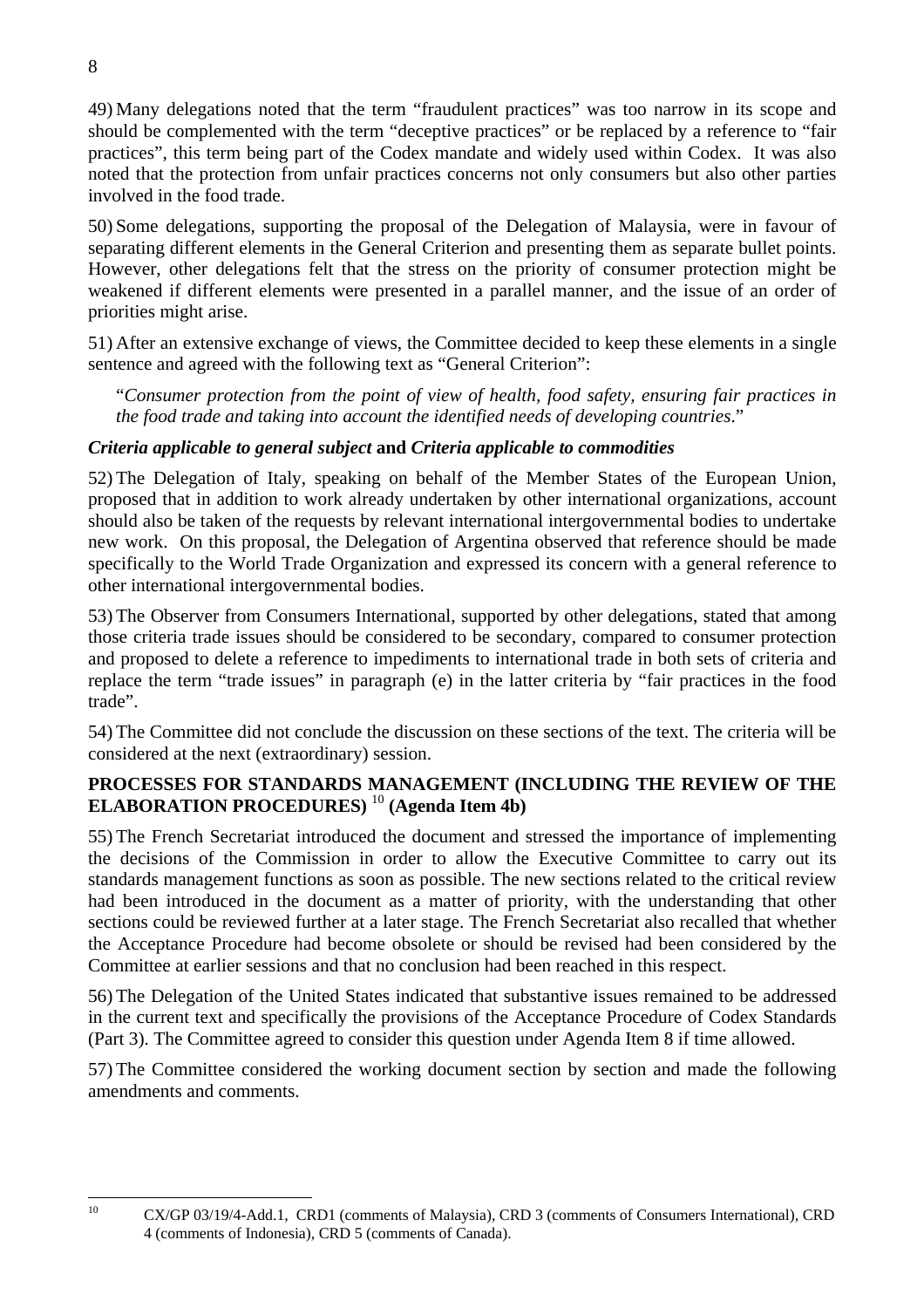# **Introduction**

58) The Committee agreed with the proposals of the Delegation of Australia to amend paragraph 2 as follows: a reference to proposals for new work was inserted to reflect that the critical review should cover all steps of the Elaboration; it was clarified that the standards should continue to meet the strategic priorities of the Commission; and the need to take into account the availability of scientific advice was recognized.

59) The Committee agreed with all other amendments to the Introduction proposed in the working document in order to highlight the concept of critical review, with an editorial amendment in paragraph 9.

# **Part 2 Critical Review**

## **Proposals to undertake new work**

60) The Committee agreed that the title should refer both to proposals to undertake new work and to revise a standard, and made consequential amendments throughout the text where necessary.

61) The Committee agreed that the project document accompanying the proposal to undertake new work or to revise a standard could be prepared by a Committee or a Member of the Commission.

62) The Delegation of Canada proposed to include a new section to clarify the content of the project document in order to ensure a more systematic and consistent approach in the consideration of new work. After an exchange of views, the Committee agreed to integrate the provisions on the project document at the beginning of the section on Critical Review. The Committee discussed the elements that should be included, on the basis of the text provided by the Delegation of Canada in CRD 5 and in particular agreed that the project document should include an assessment against the Criteria for the Establishment of Work Priorities. The Committee added a reference to the requirement for and availability of scientific advice, following its earlier decision on the Introduction. The Committee also agreed that information on the relation between the proposal and existing Codex documents should be included in the project document, as proposed by the Delegation of Switzerland.

63) The Delegation of New Zealand proposed to insert a reference to coordination with other international standard-setting bodies. Several delegations supported this proposal as it reflected the general provisions of the *Strategic Framework* and the specific recommendations of the Commission concerning collaboration with OIE in order to ensure an integrated approach to food safety.

64) Several other delegations expressed the view that no reference to other bodies should be included in Codex Procedures as the membership of such bodies might differ from the Codex membership and the development of Guidelines for cooperation with international intergovernmental organizations was still under consideration in the Committee. Some delegations noted that Article 1 of the *Statutes* and the *Strategic Framework* already addressed the need for such coordination, and there was no need to repeat it in the document under consideration. The Delegation of India expressed the view that the addition of such a requirement would make it more difficult for developing countries to prepare project documents.

65) After an extensive debate, the Committee agreed on a compromise text referring to the "identification of any need for technical input to the standard from external bodies, so that it can be planned for", as proposed by the Delegations of Brazil and New Zealand.

66) The Committee agreed that the paragraph referring to the work of the Committee on Food Additives and Contaminants, the Committee on Pesticide Residues and the Committee on Residue of Veterinary Drugs in Foods should be transferred to the end of the section, and discussed the subsection concerning the critical review itself.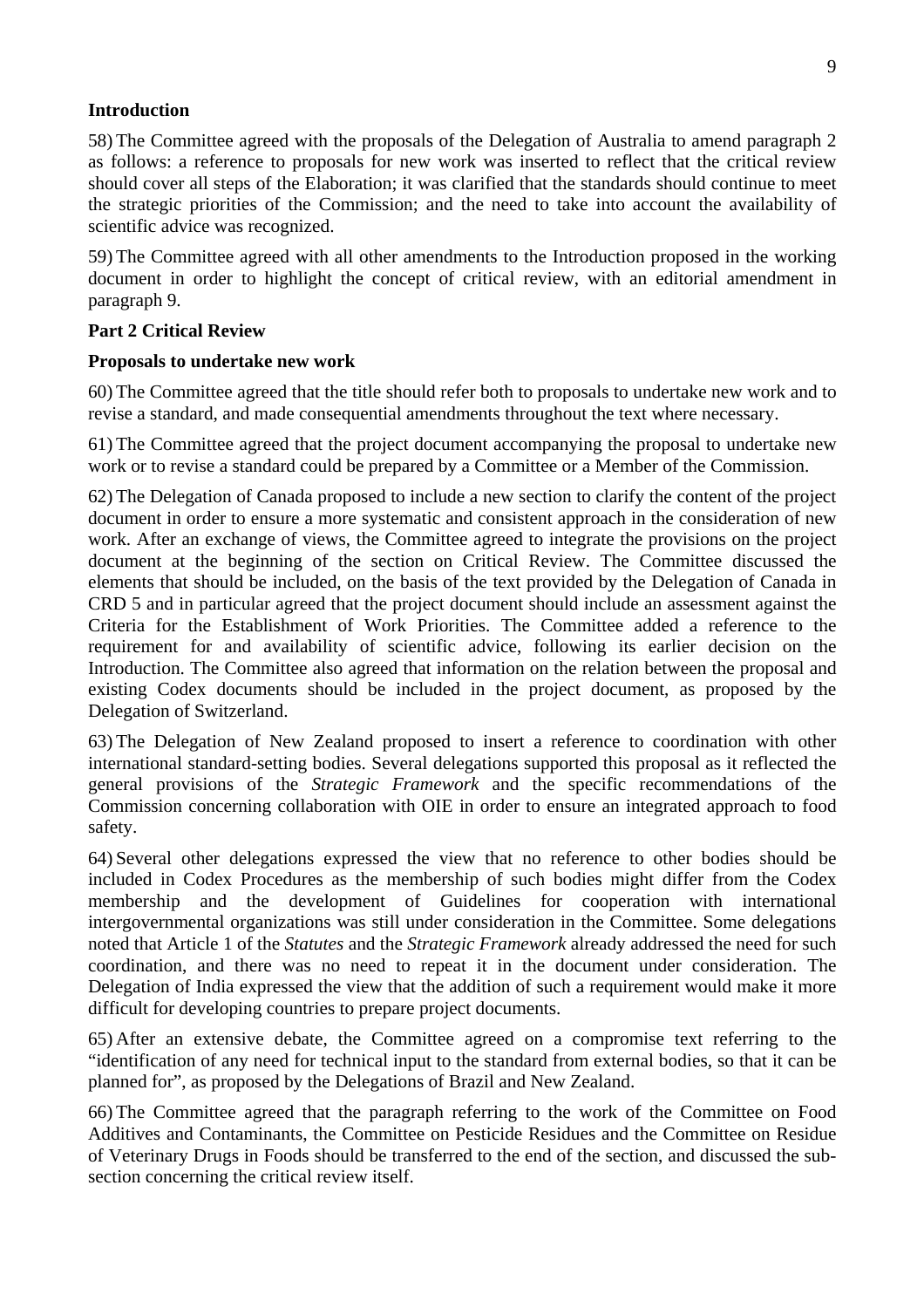67) The Committee recognized that the decision to undertake new work was taken by the Commission on the basis of the critical review conducted by the Executive Committee, and amended the text accordingly.

68) As regards the elements to be included in the critical review the Committee discussed the role of the Executive Committee in assessing the need for scientific advice (the fourth bullet point). After some discussion, the Committee agreed that "a preliminary review" was conducted rather than an "assessment" as the Executive Committee was not a scientific body and would not be in a position to take a final decision to determine the need for scientific advice. A reference to "the prioritization of that advice" was also added, for consistency with the decisions of the Commission in this respect.

# **Monitoring Progress of Standards Development**

69) The Committee amended the first paragraph to clarify that the review of the status of development of draft standards would be carried out against the time frame agreed by the Commission. In the second paragraph, the Committee noted the concerns of several delegations as to the possibility of proliferation of *ad hoc* Task Forces and agreed to include a possibility for the establishment of a limited number of subsidiary bodies, if appropriate.

70) The Committee discussed the elements that should be included as part of the monitoring process. On the suggestion of the Delegation of Ghana, the Committee deleted the reference to suspension of work in the first bullet and retained only the reference to corrective action as the nature of such action would be left to the decision of the Executive Committee.

71) Some delegations pointed out that the Executive Committee might not be able in practice to examine the standards and related texts for format, presentation and linguistic consistency. The Committee noted that the Executive Committee would require the support of the Secretariat in this respect.

72) Several delegations expressed their strong concerns as to the reference to "other international legal instruments". They stated that this reference was open to different interpretations and that members of the Commission were not necessarily members of other international organizations. After some discussion, the Committee agreed to refer to the mandate of Codex as it covered coordination with other standardization bodies. The Committee agreed to group some of the elements pertaining to the mandate, existing Codex texts and the decisions of the Commission in the same sentence in order to simplify the text.

# *Part 3. Uniform Procedure for the Elaboration of Codex Standards and Related Texts*

# *Part 4. Uniform Accelerated Procedure for the Elaboration of Codex Standards and Related Texts*

# *Guide to the Procedure for the Revision and Amendment of Codex Standards*

73) The French Secretariat indicated that the above sections included only consequential amendments referring to the critical review, as a result of the amendments made to the previous sections, since the  $26<sup>th</sup>$  Session of the Commission had agreed to retain the current Step Procedure unchanged.

74) The Delegation of Italy, speaking on behalf of the Member States of the European Union, proposed to add a reference to the Joint FAO/WHO Expert Consultations on Microbiological Risk Assessment (JEMRA) in relation to maximum limits for microbiological contamination in the section addressing Step 2 in Part 3 and Part 4 of the document. The Committee however noted that the sections referred specifically to maximum residue limits for pesticides and veterinary drugs and that the situation was different in the case of microbiological contamination.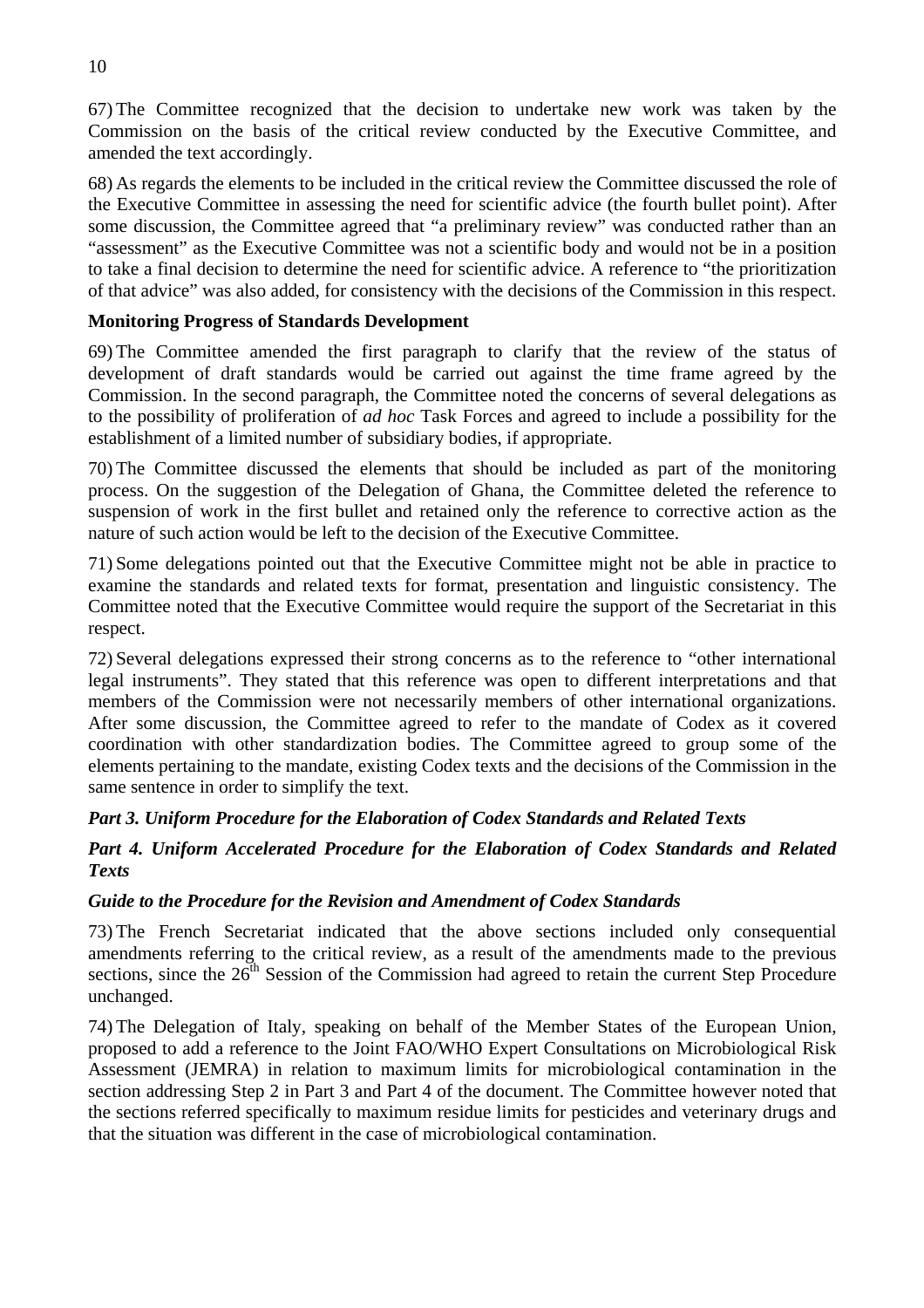75) The Representative of FAO proposed to refer to "Codex guidance to manage microbiological contamination" so that no reference would be made to maximum limits. Noting that Joint FAO/WHO Expert Consultations were also held on an ad hoc basis in other areas, the Committee agreed on a more general wording to the effect that "any other relevant information regarding risk assessment work conducted by FAO and WHO should also be made available".

# **Status of the Proposed Amendments to the Procedures for the Elaboration of Codex Standards and Related Texts**

76) The Committee agreed to forward the Proposed Amendments for adoption by the  $27<sup>th</sup>$  Session of the Codex Alimentarius Commission (see Appendix III).

# **REVIEW OF THE PRINCIPLES CONCERNING THE PARTICIPATION OF INTERNATIONAL NON-GOVERNMENTAL ORGANIZATIONS IN THE WORK OF THE CODEX ALIMENTARIUS COMMISSION (Agenda item 5)[11,](#page-14-0) [12](#page-14-1)**

77) The Committee considered document CX/GP 03/19/5, entitled "Review of the Principles concerning the Participation of International Non-Governmental Organizations in the Work of the Codex Alimentarius Commission.". The document was introduced by the legal adviser for WHO, who noted that the item was being considered in accordance with the decision taken by the Commission at its 26<sup>th</sup> Session that the *Principles concerning the Participation of International Non-Governmental Organizations in the Work of the Codex Alimentarius Commission* (the *Principles*) be revised in the light of the revision of Rule VII.5<sup>13</sup>. The document clarified that the legal basis for the granting of observer status to NGOs rested in Rule VII.5 and highlighted that the *Principles* aimed at spelling out and implementing in detail the general provisions contained in the Rule.

78) The document did not set forth specific proposals on a possible revision of the overall process of granting observer status, since this depended on the preliminary question of the revision of Rule VII.5 (see paras. 34-39). However, in line with a recommendation from the Joint FAO/WHO *Evaluation of the Codex Alimentarius and Other FAO and WHO Work on Food Standards*, the document suggested that the Committee consider clarifying three of the criteria contained in the current *Principles*.

79) A number of delegations agreed on the usefulness of a clarification of some of the criteria for eligibility of NGOs, and on the need to apply stricter criteria. Many delegations stressed the importance of the requirement that they be "international in structure and scope of activity". The Committee also considered proposals to determine whether NGOs participated and contributed actively in the work of Codex and noted the view expressed by some observers that this be the sole criterion and that the application of numerical criteria was inappropriate. With regard to the possibility of granting observer status to NGOs that consist of smaller or regional member organizations already enjoying observer status, some delegations stated that observer status should be granted preferably to the larger organization. The Committee also noted the views that the representation of smaller or regional organizations should be allowed in order to allow a wider range of views and expertise.

80) Some delegations stated that the Principles, once revised, should be applied to NGOs already enjoying observer status. Other delegations noted that in accordance with the provisions of the current Principles arrangements for Observer Status could be terminated for NGOs not contributing to the work of  $Codex^{14}$ .

<span id="page-14-0"></span> $11$ 11 CX/GP 03/19/5, CRD 3 (comments of Consumers International), CRD 4 (comments of Indonesia)

<span id="page-14-1"></span><sup>12</sup> This Agenda Item was considered in conjunction with Agenda Item 3b)

<span id="page-14-3"></span><span id="page-14-2"></span>

<sup>&</sup>lt;sup>13</sup> As in the 12<sup>th</sup> Edition of the Procedural Manual (Rule VIII.5 in the 13<sup>th</sup> Edition)<br><sup>14</sup> *Principles concerning the Participation of International Non-Governmental Organizations in the Work of the Codex Alimentarius Commission,* Section 6, paragraph 2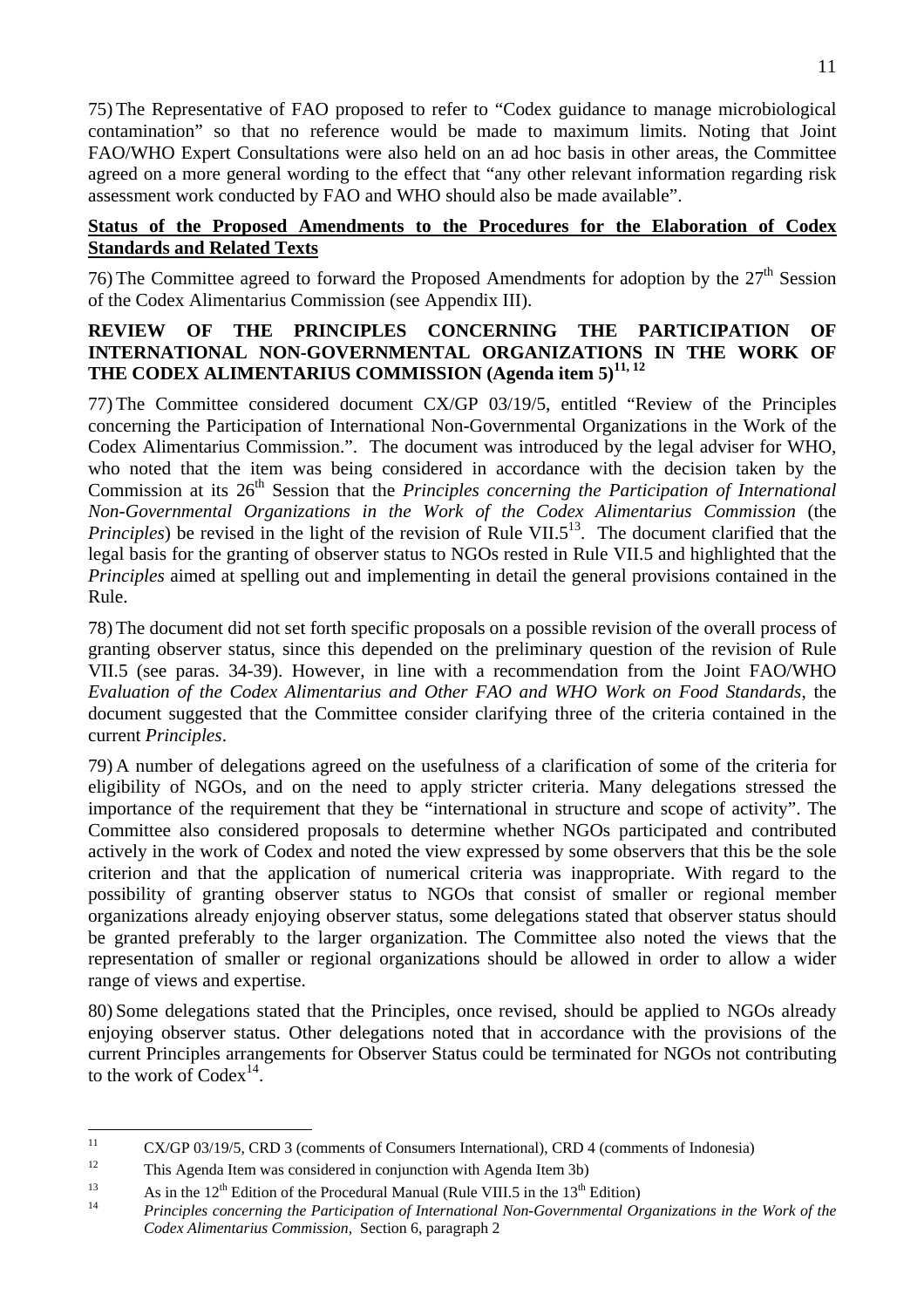81) The Committee noted that the Commission had requested FAO and WHO to submit a report on the status of the current international organizations in "Observer Status" to the Commission's next Regular Session. This report, which should include a list of observer NGOs, would enable the Commission to have an overview of the general situation concerning NGOs in observer status and to consider whether measures would be warranted to ensure that only NGOs which are willing and able to contribute to the work of Codex would retain observer status.

82) The Committee, while recognizing that in view of a number of outstanding issues it was premature to agree on revised principles, requested the Codex Secretariat, in cooperation with the FAO and WHO Legal Counsels, to prepare a general document outlining the possible main areas of improvement of the principles for consideration at its forthcoming regular session, both in the light of the decision to revise Rule VII.5 as well as with regard to the criteria for eligibility of NGOs.

# **REVIEW OF THE GUIDELINES FOR CODEX COMMITTEES (Agenda Item 6)[15](#page-15-0)**

83) The Committee recalled that the Commission at its  $26<sup>th</sup>$  Session had requested the Committee on General Principles to develop appropriate guidelines in response to the proposal on the separation of advice to host governments and advice on the conduct of meetings, the proposal on criteria for selection of chairpersons, and the proposal on the conduct of meetings<sup>16</sup>. The Committee noted that four draft texts had been prepared by the French Secretariat on the basis of the existing guidelines and it considered the four draft texts under the following two sub-items 6(a) and 6(b).

# **ADVICE TO HOST COUNTRIES (INCLUDING CRITERIA FOR THE SELECTION OF CHAIRPERSONS) (Agenda Item 6a)**

84) The document CX/GP 03/19/6, introduced by the French Secretariat, contained two draft texts, namely *Draft Criteria for the Appointment of Chairpersons* and *Draft Guidelines to Host Governments of Codex Committees and ad hoc Intergovernmental Task Forces*.

# **Draft Criteria for the Appointment of Chairpersons**

85) Delegations generally supported the criteria contained in the proposed text. The Committee agreed with several proposals for amendment that were aimed at stressing the need for demonstrated ability in chairing meetings and facilitating consensus building, as well as the importance of impartiality and objectivity. The reference to the need for familiarity with the Codex system and its rules was also included. It was also agreed that a general knowledge of the subject matter was more relevant than a highly specialized technical knowledge in the field of the subsidiary body.

86) The Committee discussed the proposals of the Delegation of Italy, speaking on behalf of the Member States of the European Union, to refer to a conflict of economic interest. The Committee however agreed to retain the term "conflict of interest" as it included economic interests and covered other possible conflicts that might arise.

# **Status of the Draft Criteria for the Appointment of Chairpersons**

87) The Committee agreed to forward the Draft Criteria, as amended, to the Commission for adoption at its  $27<sup>th</sup>$  Session (see Appendix IV).

# **Draft Guidelines to Host Governments of Codex Committees and** *ad hoc* **Intergovernmental Task Forces**

88) The Committee agreed to make a number of amendments, mostly editorial or practical in nature, to the draft guidelines.

<span id="page-15-0"></span> $15$ 

<span id="page-15-1"></span><sup>15</sup> CX/GP 03/19/6, CX/GP 03/19/6-Add.1, CRD 3 (Comments of Consumers International), CRD 4 (Comments of Indonesia) and CRD 6 (comments of Canada)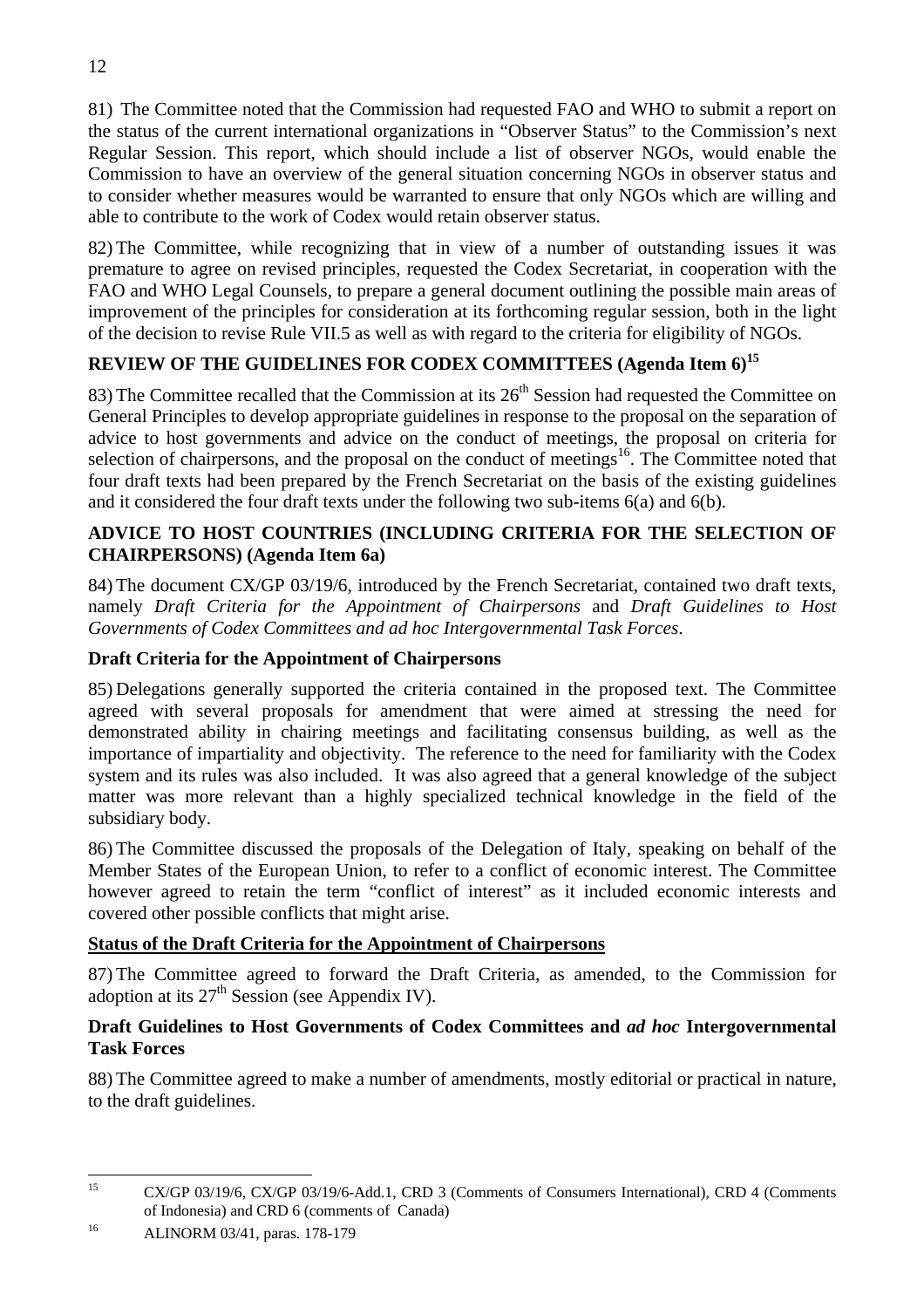89) The Delegation of the United States, supported by Canada, highlighted the need to use the opportunity of the revision of these texts to improve the structure and presentation of the Procedural Manual and make it a more user-friendly document. The Committee agreed to further discuss this matter at its next regular session (see para. [120\).](#page-19-0)

90) The Delegation of Argentina, speaking on behalf of the members of the Coordinating Committee for Latin America and the Caribbean and referring to the section on *Preparation and Distribution of Papers*, expressed the view that the matters related to the timely translation and distribution of documents would require specific consideration. The Delegation highlighted the difficulties faced by member countries due to the delays in the translation and distribution of documents. It was highlighted that the distribution of paper documents was particularly costly and inefficient. The Committee noted that this question would be considered under Agenda Item 8 if time allowed (see para. [120\).](#page-19-0)

# **Status of the Draft Guidelines to Host Governments of Codex Committees and** *ad hoc* **Intergovernmental Task Forces**

91) The Committee agreed to forward the Draft Guidelines, as amended, to the Commission for adoption at its  $27<sup>th</sup>$  Session (see Appendix V).

# **CONDUCT OF MEETINGS (Agenda Item 6b)**

92) Document CX/GP 03/19/6-Add.1, introduced by the French Secretariat, contained two draft texts, namely *Draft Guidelines on the Conduct of Meetings of Codex Committees and ad hoc Intergovernmental Task Forces* and *Draft Guidelines to Chairpersons of Codex Committees and ad hoc Intergovernmental Task Forces*.

# **Draft Guidelines on the Conduct of Meetings of Codex Committees and** *ad hoc* **Intergovernmental Task Forces**

93) Under the section entitled "Conduct of Meetings", the Committee noted that a new text had been inserted in the current text to take account of the status of regional economic integration organizations as Codex Members. In this regard, the Committee agreed to the proposal of the Delegation of the United Sates to insert "or subparts thereof, as appropriate" after the term "each item". The Observer of the European Commission stated that the European Community and its Member States are responsible for determining where the competence lies for each meeting's agenda items, and to decide whether a single competence statement is sufficient for the whole item or for each of its subparts when an agenda item comprises several sub-items.

94) With reference to the areas of shared competence between a regional economic organizations and its members, the Delegation of the United States also proposed the insertion of a sentence at the end of the paragraph, as follows: "*For issues of mixed competence, the party holding predominance will represent the interests associated with the issue*". The Committee decided not to include this proposal in the guidelines to avoid inconsistencies with Rule II of the Rules of Procedure<sup>17</sup> but agreed to replace the phrase "where the competence predominantly lies" in the original draft with the phrase "which party has the voting right" to clarify the text.

95) Under the section "Reports", the Committee agreed to clarify the text in the last paragraph by including the phrase "in the languages of the Committee", as requested by the Delegation of Argentina, expressing the views of the members of the Coordinating Committee for Latin America and the Caribbean, and supported by several delegations. Several Delegations felt that not having translations into all working languages of Committees in a timely manner was a major impediment to transparency and to the smooth progress of Codex work. This also applied to the draft reports of sessions distributed in Codex sessions, that should be made available in the working languages of the Committee concerned.

<span id="page-16-0"></span> $17$ Procedural Manual, 13<sup>th</sup> Edition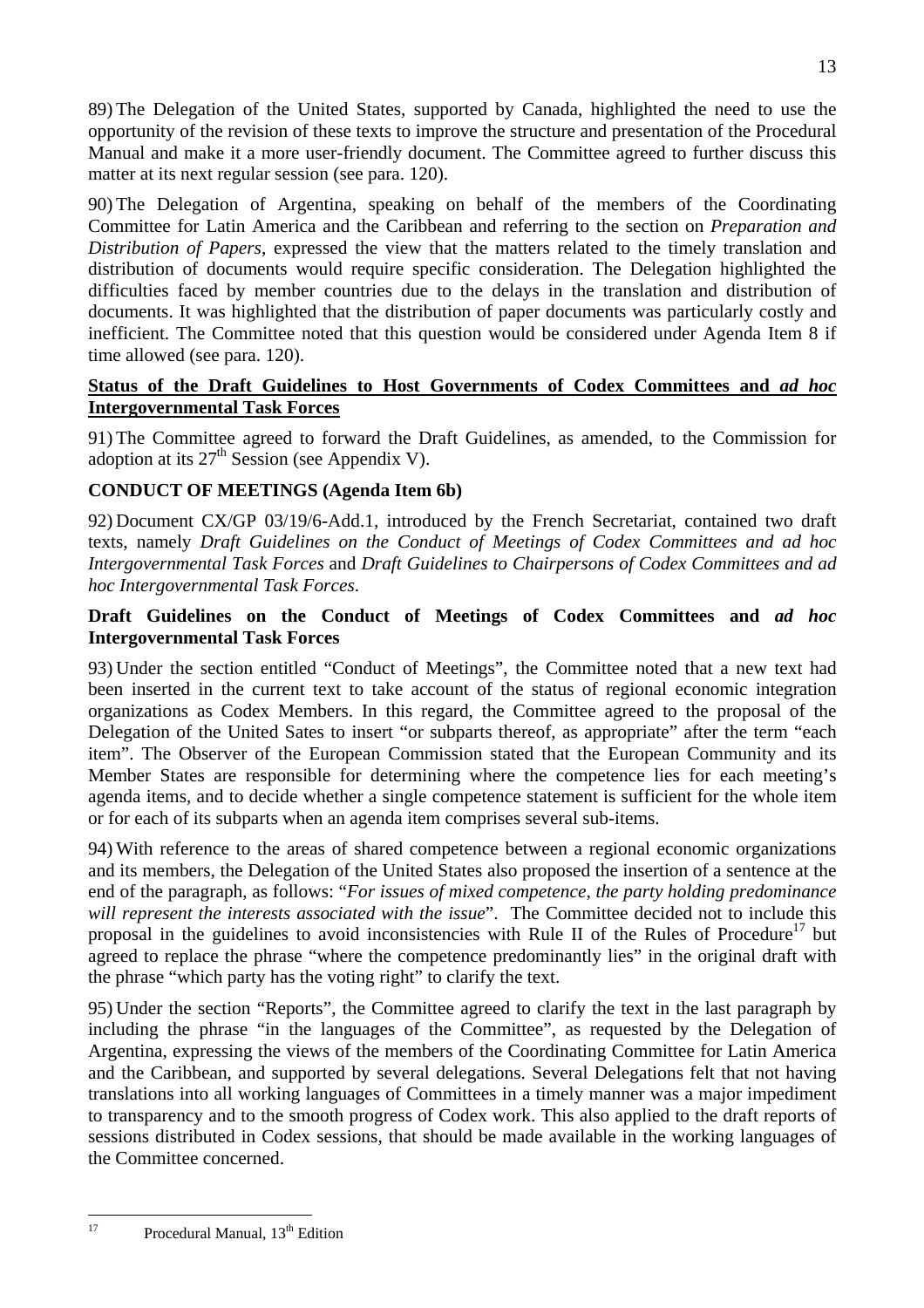# 14

# **Status of the Draft Guidelines on the Conduct of Meetings of Codex Committees and ad hoc Intergovernmental Task Forces**

96) The Committee agreed to forward the Draft Guidelines to the  $27<sup>th</sup>$  Session of the Commission for adoption (see Appendix VI).

# **Draft Guidelines to Chairpersons of Codex Committees and** *ad hoc* **Intergovernmental Task Forces**

97) Several Delegations stated that the scope of the last sentence under the section "Conduct of meetings" should not be limited to assessing of the situation. The Committee decided to enlarge its scope so as to deal with the whole process of the conduct of meetings including the assessment of the situation with regard to the party which has the right to vote.

98) The Committee had a lengthy debate on the section dealing with consensus. On point (a), the need for timely progress in developing standards was emphasized. The Committee further agreed to simplify point (b). The Delegation of Italy, speaking on behalf of the Member States of the European Union, expressed the view that a definition of consensus was needed in the framework of the Draft Guidelines. The Delegation of Ecuador stressed that any definition of consensus should be based on international practice and custom, especially the legal instruments of the WTO. On point (c), the need to define consensus was recognized, but it was felt that this was not within the mandate given by the Commission to the Committee. The Committee agreed not to qualify the term "consensus" but to adhere to the text in the general decisions of the Commission "Measures to Facilitate Consensus", adopted in 2003.

99) Several delegations stressed the importance of ensuring consideration of written comments from members and observers not present at the session, but in order for this to be possible these comments should be received in a timely manner. The Committee agreed to reflect this idea in the fifth paragraph under the section dealing with conduct of meetings.

100) As regards the set of measures to facilitate consensus building, the Committee underlined the importance of taking into account data from developing countries and amended the text to reflect that if such data were not readily available, they should be actively sought.

101) On point (e) of the subsection on measures to facilitate consensus building, the Committee agreed to include a footnote to allow square-bracketing of small parts of the proposed draft in the early stages of elaboration, as a useful means to progress the work of Codex subsidiary bodies.

102) The Committee agreed to add a last point f) concerning increased involvement of developing countries, for consistency with the *Measures to Facilitate Consensus* adopted as a general decision of the Commission.

# **Status of the Draft Guidelines to Chairpersons of Codex Committees and** *ad hoc* **Intergovernmental Task Forces**

103) The Committee decided to forward the Draft Guidelines, as amended, to the Commission for adoption at its  $27<sup>th</sup>$  Session (see Appendix VII).

# **OTHER PROPOSALS TO FACILITATE STANDARD DEVELOPMENT (OTHER THAN STANDARD MANAGEMENT PROCESS): REVIEW OF THE GUIDELINES FOR CODEX COMMITTEES AND OTHER ADDITIONAL TEXT (Agenda Item 7)[18](#page-17-0)**

104) The French Secretariat introduced the document and recalled that the  $26<sup>th</sup>$  Session of the Commission had agreed in principle to several recommendations concerning the use of facilitators, the establishment of physical and electronic working groups and had referred the question of cochairmanship to the Committee on General Principles<sup>19</sup>. The Committee noted that the document did not include specific text concerning the use of facilitators because the Commission had agreed

<span id="page-17-0"></span><sup>18</sup> <sup>18</sup> CX/GP 03/19/7, CRD 3 (comments of Consumers International)

<span id="page-17-1"></span><sup>19</sup> ALINORM 03/41, paras. 167, 178 and 179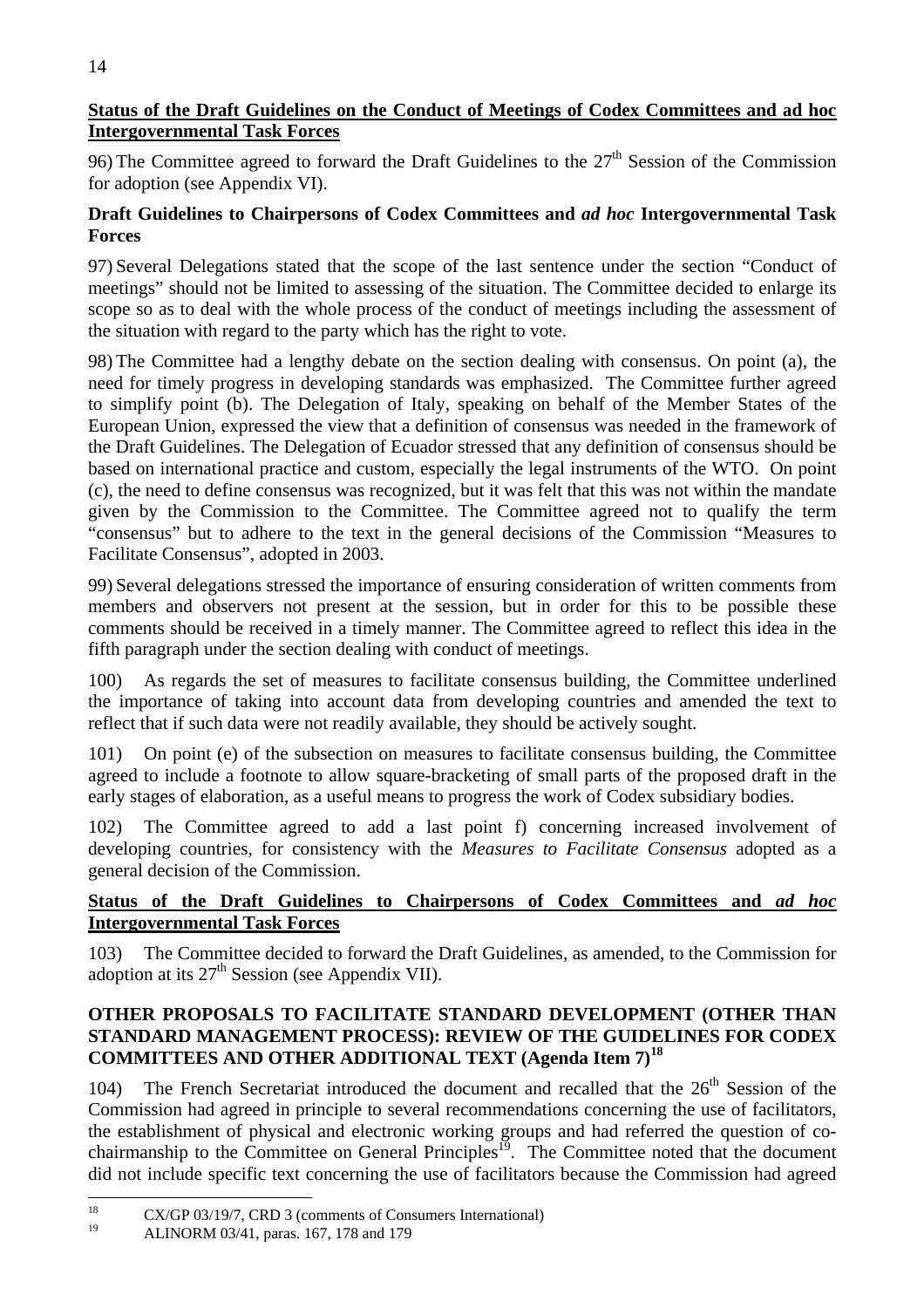to adopt an experimental approach and this did not appear to require the establishment of detailed guidelines at this stage. The French Secretariat also indicated that the question of co-chairmanship should be discussed in principle.

105) The Committee agreed to defer consideration of co-chairmanship and facilitators until the next extraordinary session and considered the Draft Guidelines on Physical Working Groups and the Draft Guidelines on Electronic Working Groups.

# **Draft Guidelines on Physical Working Groups**

106) Several delegations pointed out that the provisions of the Draft Guidelines were too close to those of a subsidiary body of the Commission, and that the formality of the process would not allow flexibility in the organization of work and exchange of views. It was noted in particular that the provisions concerning invitation and provisional agenda involving clearance from national authorities at a ministerial level might create significant delay in the process.

107) Some delegations questioned the use of the term "Coordinator" as it might create confusion with Regional Coordinators.

108) The Delegation of Cameroon, supported by the Delegation of Mali, expressed the view that physical working groups should be the rule and electronic working groups the exception, since many developing countries experience difficulties with electronic communication, and other problems may arise such as the use of different languages. Several other delegations, including delegations of developing countries, supported the establishment of electronic working groups whenever possible and the establishment of physical working groups only when other strategies had been considered, in conformity with the recommendations of the Commission in this respect.

109) The Delegation of the United States, supported by several delegations, proposed to amend the section on *Duties and Terms of Reference* to the effect that working groups convened during a session of a committee should be scheduled so as to allow participation of all delegations present at the session.

110) The Delegation of Argentina stated that not only those delegations present at a Committee session but all other Members and Observers should be invited to attend working group meetings.

111) The Delegation of Italy, speaking on behalf of the Member States of the European Union, proposed that physical working groups should preferably be held immediately before Codex sessions, rather than in between sessions, in order to facilitate the participation of developing countries and to reduce costs.

112) Some delegations stressed the importance of balanced geographical representation, as well as adequate representation of developing countries in Working Groups. Other delegations pointed out that all standards or related texts might not be of equal interest to all regions and that flexibility should be allowed in this respect.

113) The Delegation of Mexico proposed a number of amendments to reflect that working groups should work in the three languages of the Commission. Other delegations expressed the view that the use of three languages would create practical difficulties and entail additional costs, especially for the Member who exercised the functions of "Coordinator".

114) The Observer from Consumers International expressed the view that the impartiality of the Coordinator and/or Chairperson of a working group was essential and proposed that the *Draft Criteria for the Appointment of Chairpersons* and *Draft Guidelines on Conduct of Meetings* should also apply to the Chairpersons and meetings of working groups. The Observer also proposed that the Codex Secretariat participate in all physical working groups established by subsidiary bodies of the Commission.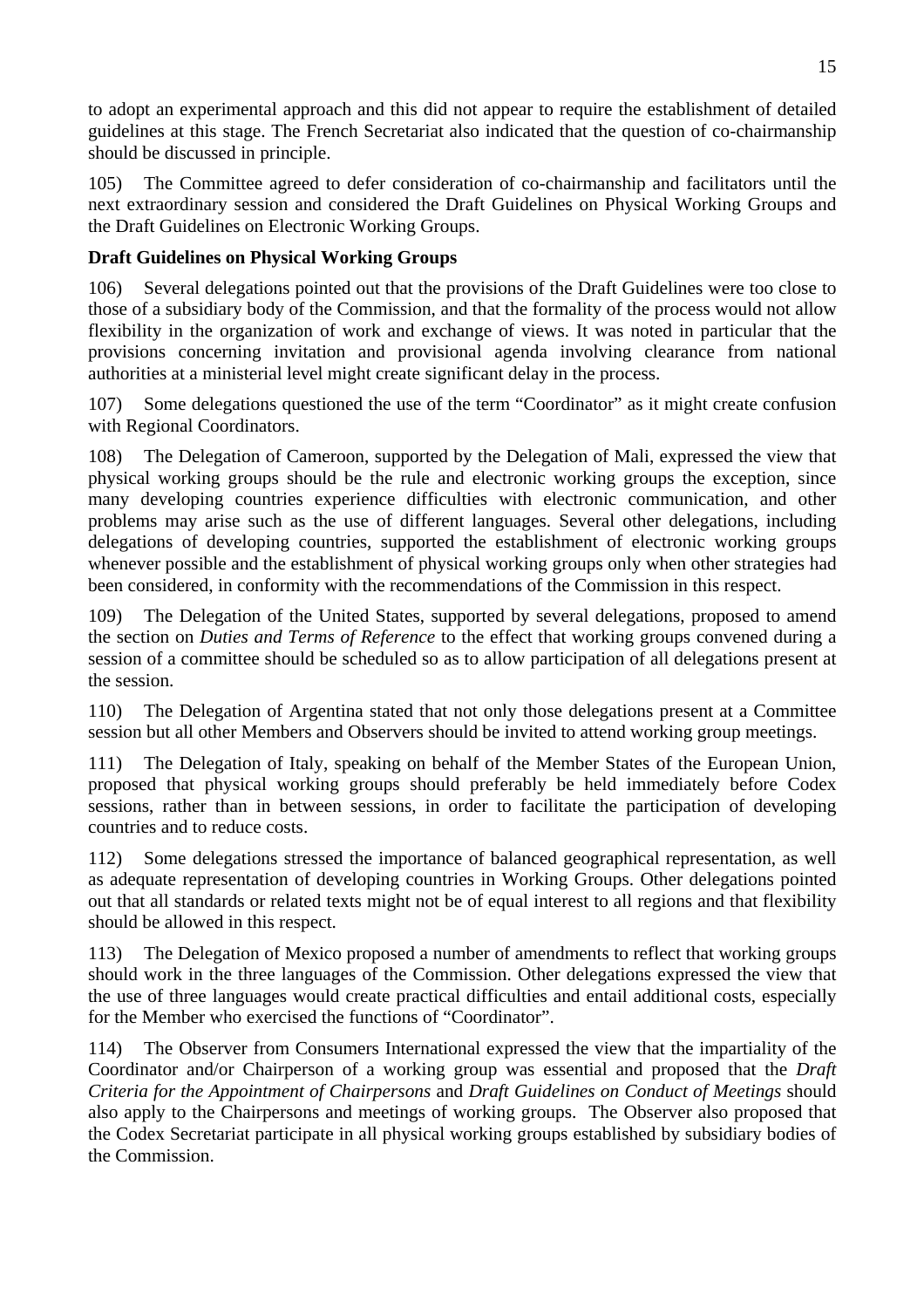115) The Committee was informed by the Secretariat that a systematic involvement of the FAO/WHO Codex Secretariat in the operation of the working groups could give rise to statutory problems.

# **Draft Guidelines for Electronic Working Groups**

116) Several delegations expressed the view that priority should be given to electronic working groups, as this would reduce costs and facilitate participation, especially from developing countries. Some delegations expressed the concern that the formality of some provisions in the Draft Guidelines might reduce the flexibility and efficiency of electronic working groups. The Committee noted that the process of electronic interaction would require further clarification, bearing in mind the need to ensure efficiency and active participation of all members, especially developing country members.

117) The Committee noted that electronic working groups normally operated by exchanging electronic mail but that in the future the use of more sophisticated Internet-based software could be considered.

118) The Committee also noted that several aspects mentioned in the discussion would require detailed consideration, and in particular: the use of the expression "world-wide consensus" in the Introduction; the need to explore thoroughly the opportunities offered by communication technologies; the need for transparency and clarity in the reports of working groups to reflect consensus as well as disagreement on each point, as applicable; the availability of comments provided within the working group; and the management of the distribution list within the working group. The Committee also reasserted that working groups should allow the exchange of views but should not take decisions. The Committee recognized that due to time constraints, it would not possible to make specific amendments to the Draft Guidelines at the current session.

# **Status of the Draft Guidelines on Physical Working Groups and the Draft Guidelines on Electronic Working Groups**

119) The Committee agreed that both Draft Guidelines would be circulated for comments in a separate Circular Letter. The Committee further agreed that the French Secretariat would redraft both Draft Guidelines in the light of the above discussion and the written comments received in reply to the Circular Letter, for consideration at the next (extraordinary) session.

# **OTHER BUSINESS, FUTURE WORK AND DATE AND PLACE OF NEXT SESSION<sup>20</sup> (Agenda Item 8)**

<span id="page-19-0"></span>120) Due to the time limitations, the Committee could not discuss issues to have been brought under this Agenda Item. The Committee also recalled that the follow-up of the outcome of the FAO/WHO *Evaluation* should not impede the on-going programme of work of the Committee. It therefore decided to discuss the following items at the next regular session of the Committee under Other Business, unless overlapping issues were identified:

- clarification of the roles of Members of the Executive Committee elected on a geographic basis and those of Coordinators;
- clarification of the duration of the term of the Coordinators and other Members of the Executive Committee, provided for in the Rules of Procedure;
- relevance of the current acceptance and notification procedures for Codex standards;
- possible reorganization of the structure and presentation of the Procedural Manual to make it more user-friendly;

<span id="page-19-1"></span> $20$ CRD 6 (comments of Canada)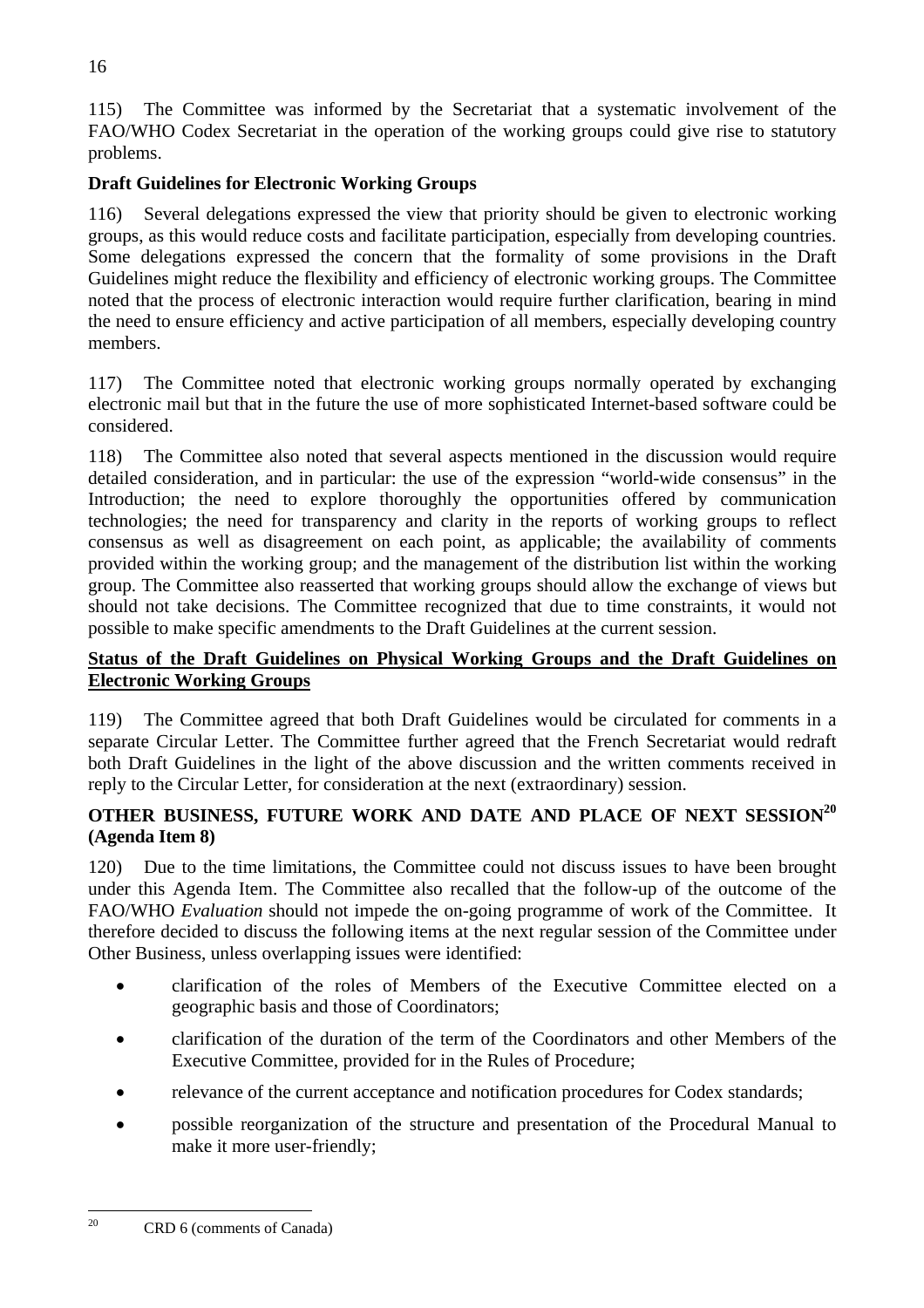- <span id="page-20-0"></span>particular situation of the North America Region in the context of Rule IV.1 $^{21}$  $^{21}$  $^{21}$
- implications of the exclusive use of electronic distribution of Codex documents to Members and Observers; and
- applicable criteria for the participation of developing country members in the Executive Committee in the light of the proposed Rule  $XII.3^{21}$  and the Codex budget available.

121) The Committee noted that a progress report of the FAO/WHO *Trust Fund* would be considered by the 53rd Session of the Executive Committee in February 2004, and the recommendations of the Executive Committee in this respect would then be brought to the attention of the Committee on General Principles at its next regular session.

122) The Committee was informed that the  $20<sup>th</sup>$  (regular) Session of the Committee would be held from 3 to 7 May 2004 in Paris and the  $21<sup>st</sup>$  (extraordinary) Session of the Committee would be held from 15 to 19 November 2004 in Paris, pending further confirmation by the French and Codex Secretariats.

<span id="page-20-1"></span> $21$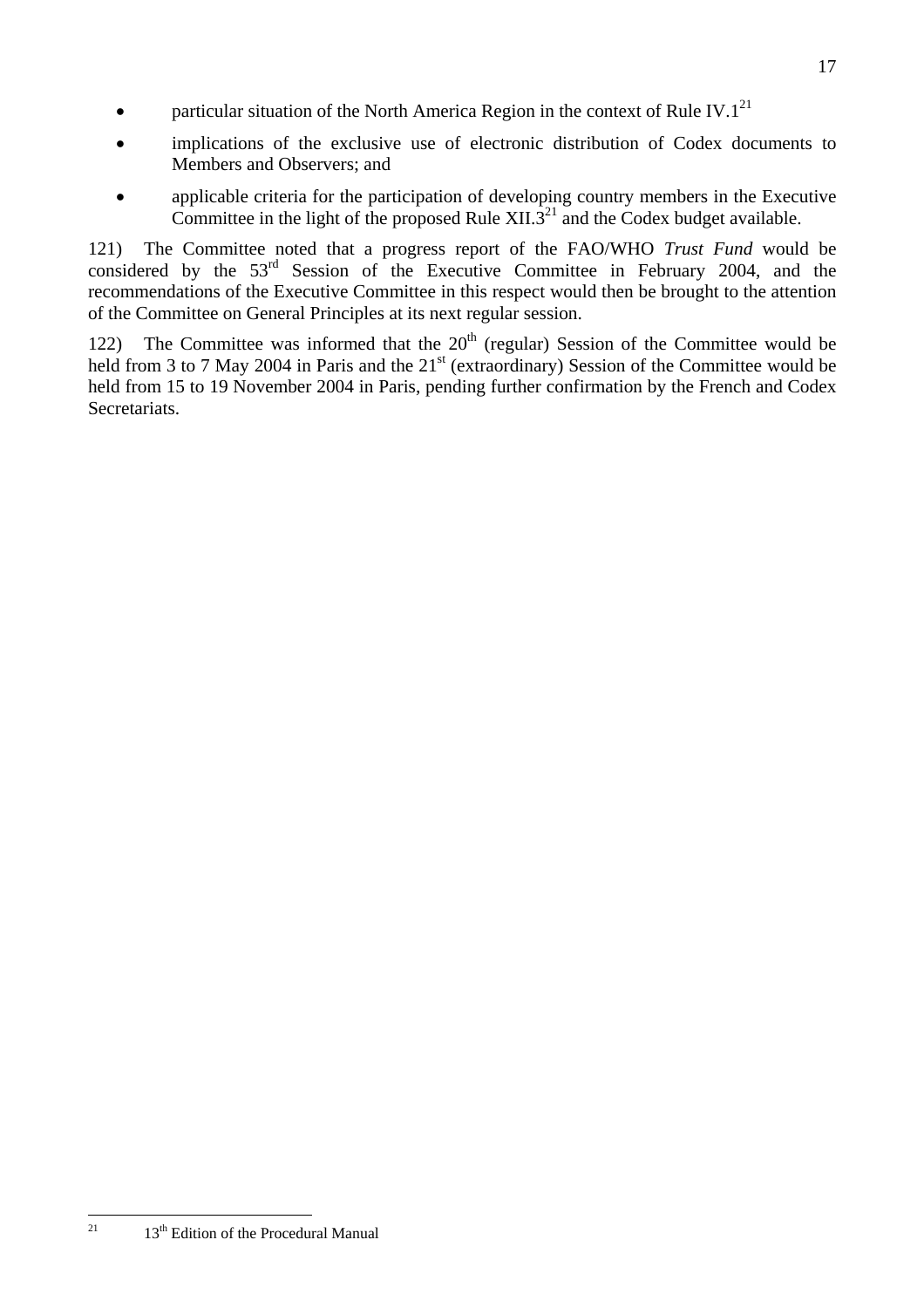# **SUMMARY STATUS OF WORK**

| <b>Subject Matter</b>                                                                                                                                            |  | <b>Action by</b>                                              | <b>Reference</b> in<br><b>ALINORM 04/27/33</b> |
|------------------------------------------------------------------------------------------------------------------------------------------------------------------|--|---------------------------------------------------------------|------------------------------------------------|
| Proposed Amendments to the Rules of<br>Procedure                                                                                                                 |  | Governments<br>$27th$ CAC                                     | para. 33<br>Appendix II                        |
| Proposed Amendments to the Procedures for<br>the Elaboration of Codex Standards and<br><b>Related Texts</b>                                                      |  | Governments<br>$27th$ CAC                                     | para. 76<br>Appendix III                       |
| Draft Criteria for the Appointment of<br>Chairpersons                                                                                                            |  | Governments<br>$27th$ CAC                                     | para. 87<br>Appendix IV                        |
| Draft Guidelines to Host Governments of<br>Codex Committees and ad hoc<br><b>Intergovernmental Task Forces</b>                                                   |  | Governments<br>$27th$ CAC                                     | para. 91<br>Appendix V                         |
| Draft Guidelines on the Conduct of Meetings<br>of Codex Committees and ad hoc<br><b>Intergovernmental Task Forces</b>                                            |  | Governments<br>$27th$ CAC                                     | para. 96<br>Appendix VI                        |
| Draft Guidelines to Chairpersons of Codex<br>Committees and <i>ad hoc</i> Intergovernmental<br><b>Task Forces</b>                                                |  | Governments<br>$27th$ CAC                                     | para. 103<br>Appendix VII                      |
| Proposed Amendment to Rule VII.5<br>(Observers)                                                                                                                  |  | <b>Legal Counsels</b><br>$20^{th}$ CCGP <sup>22</sup>         | para. 39                                       |
| Consideration of the Status of Observers in<br>the Executive Committee                                                                                           |  | Secretariat<br>21 <sup>st</sup> CCGP                          | para. 45                                       |
| Review of the Principles concerning the<br>Participation of International Non-<br>Governmental Organizations in the Work of<br>the Codex Alimentarius Commission |  | Secretariat<br><b>Legal Counsels</b><br>$20^{\text{th}}$ CCGP | para. 82                                       |
| Revision of the Criteria for the Establishment<br>of Work Priorities                                                                                             |  | $21st$ CCGP                                                   | para. 54                                       |
| Draft Guidelines on Physical Working Groups<br>and Draft Guidelines on Electronic Working<br>Group                                                               |  | Governments<br>French Secretariat<br>21 <sup>st</sup> CCGP    | para. 119                                      |

 $22$ 

<span id="page-21-0"></span><sup>&</sup>lt;sup>22</sup> The Committee will hold its  $20^{th}$  (Regular) Session in May 2004 and its  $21^{st}$  (Extraordinary) Session in November 2004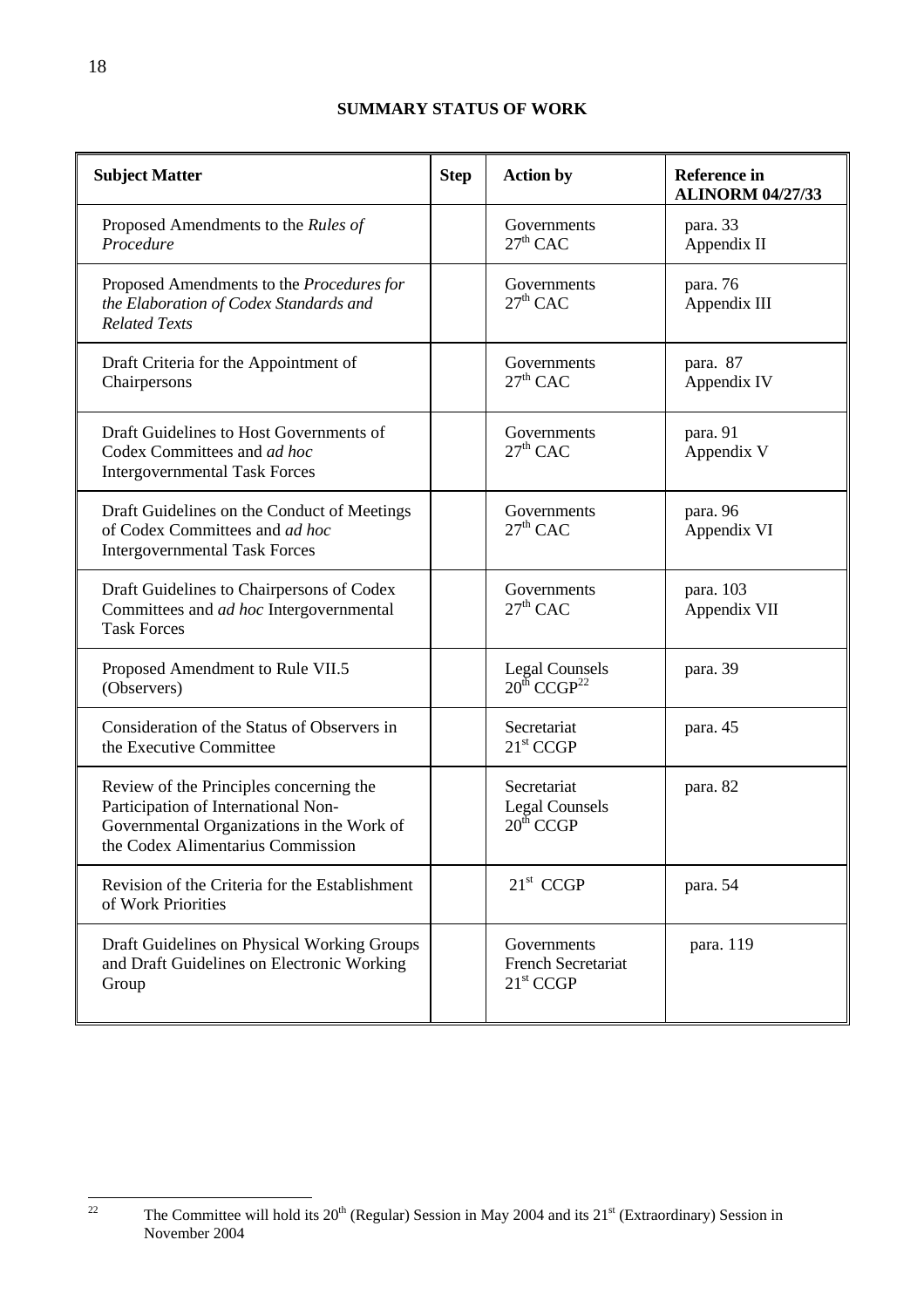## **ALINORM 04/27/33 APPENDIX I**

#### **LIST OF PARTICIPANTS/LISTE DES PARTICIPANTS LISTA DE PARTICIPANTES**

**Chairperson/Président/President** 

**M. Michel THIBIER Directeur Général de l'Enseignement et de la Recherche Ministère de l'Agriculture, de l'Alimentation, de la Pêche et des Affaires Rurales 1 ter, avenue de Lowendal – 75700 PARIS 07 SP Tel : 00 33 (0)1 49 55 42 40 - Fax : 00 33 (0)1 49 55 46 36** 

**Email :** michel.thibier@agriculture.gouv.fr

## **ALGERIA – ALGERIE**

#### **Mr. Mohamed-Yahiaoui OUALI**

Directeur Général de la Régulation et de l'Organisation des Activités Ministère du Commerce Alger Tel : 00 213 2 - Fax : 00 213 2 1645 197

### **ARGENTINA - ARGENTINE**

## **Mr. Claudio SABSAY**

Subsecretario de Politica Agropecuaria y Alimentos Secretaria de Agricultura, Ganaderia, Pesca y Alimentos 1063 Buenos Aires Tel : 00 54 11 43 49 25 49 Fax : 00 54 11 43 49 22 44 Email : codex@sagpya.minproduccion.gov.ar

#### **Mme Gabriela CATALANI**

Coordinadora del Punto focal del Codex Secretaria de Agricultura, Ganaderia, Pesca y Alimentos 1063 Buenos Aires Tel : 00 54 11 43 49 25 49 Fax : 00 54 11 43 49 22 44 Email : codex@sagpya.minproduccion.gov.ar

#### **Mr. César Alberto FAES**

Ambassade d'Argentine en France 6 rue Cimarosa - 75116 Paris (France) Tel : 00 33 (0)1 45 05 27 35 / 42 Fax : 00 33 01 45 05 46 33 Email : efraneco@noos.fr

# **AUSTRALIA - AUSTRALIE**

#### **Ms Ann BACKHOUSE**

Manager - Codex Australia Product Integrity, Animal and Plant Health Australian Government Department of Agriculture, Fisheries and Forestry GPO Box 858 - Canberra ACT 2601 Tel : 00 61 2 6272 5692 - Fax : 00 61 2 6272 3103 Email : ann.backhouse@affa.gov.au

# **Ms Janine LEWIS**

Principal Nutritionist Food Standards Australia New Zealand P.O. Box 7186 Canberra BC ACT 2610 Tel : 00 61 2 6271 2245 Fax : 00 61 2 6271 2209 Email : janine.lewis@foodstandards.gov.au

### **Mr. Greg READ**

Executive Manager Exports Australian Quarantine and Inspection Service Australian Government Department of Agriculture, Fisheries and Forestry GPO Box 858 Canberra ACT 2601 Tel : 00 61 2 6272 3594 Fax : 00 61 2 6272 4112 Email : greg.read@affa.gov.au

## **AUSTRIA - AUTRICHE**

#### **Dr. Alexander ZILBERSZAC**

Ministry for Health and Women Head of Unit Radetzkystr.2 A-1031 Wien Tel : 00 43 17 11 00 / 4617 Fax : 00 43 17 13 79 52 Email : alexander.zilberszac@bmgf.gv.at

#### **Dr. Erhard HÖBAUS**

Head of Division Nutrition and Quality Assurance Federal Ministry of Agriculture, Forestry, Environment and Water Management A-1010 Wien Stubenring 12 Tel : 00 43 1 71100 / 2855 Fax : 00 43 1 71100 / 2911 Email : erhard.hoebaus@bmlfuw.gv.at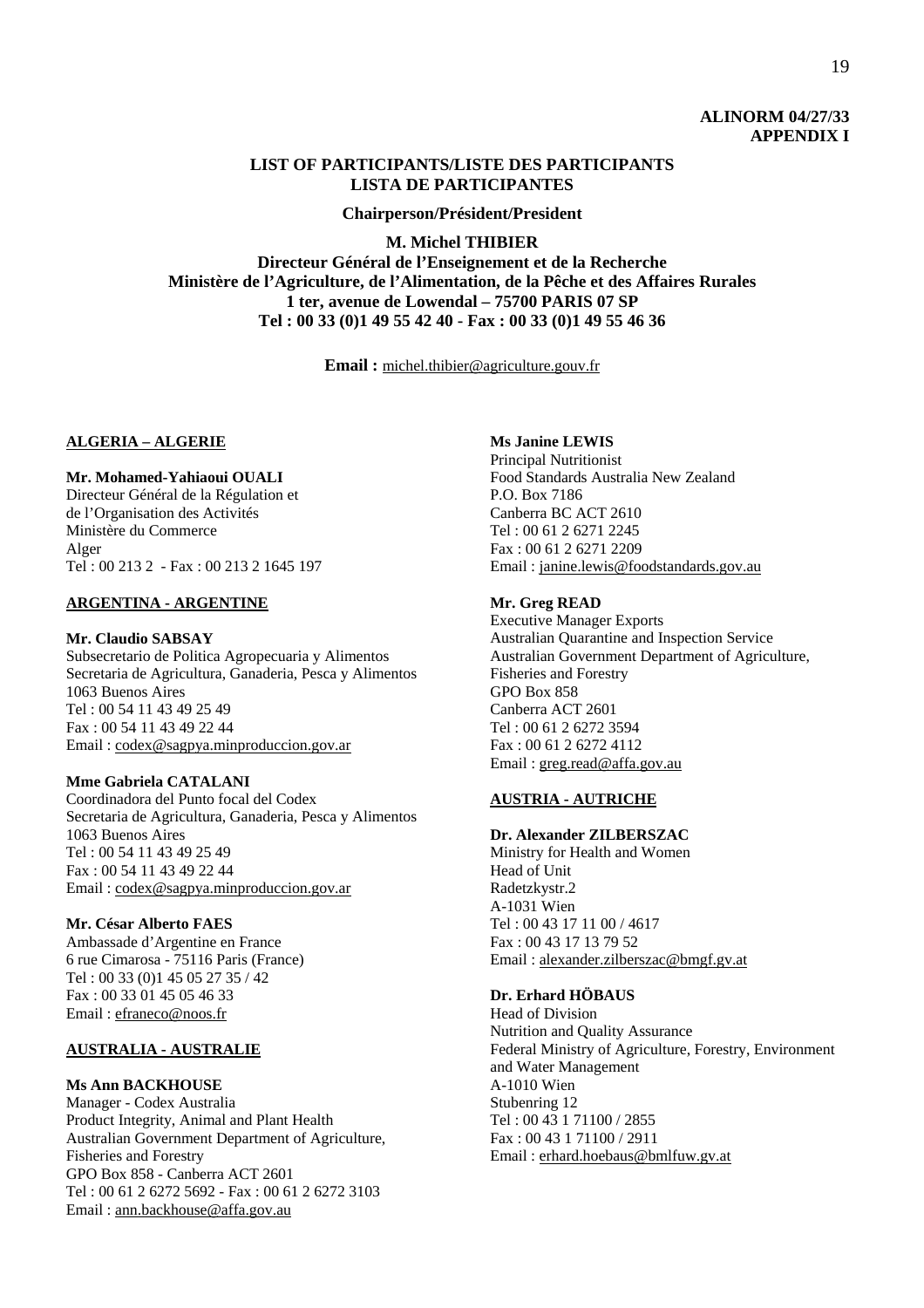## **BELGIUM – BELGIQUE - BELGICA**

#### **Mr. Charles CREMER**

Directeur Service public fédéral Santé publique, Sécurité de la Chaîne alimentaire et Environnement Direction générale Animaux, Végétaux et Alimentation Division des Denrées alimentaires Cité Administrative de l'Etat - Arcades, 4 B-1010 Bruxelles Tel : 00 32 2 210 4843 Fax : 00 32 2 210 4816 Email : charles.cremer@health.fgov.be

#### **BRAZIL – BRESIL - BRASIL**

#### **Mr. Antonio DA COSTA**

Ambassade du Brésil à Paris 34 Cours Albert 1<sup>er</sup> - 75008 Paris (France) Tel : 00 33 (0)1 45 61 63 06 Fax : 00 33 (0)1 42 89 03 45 Email : adacosta@bresil.org

#### **Mme Maria Aparecida MARTINELLI**

Ministry of Development, Industry and Trade National Institute for Metroly, Standardization and Industrial Quality - INMETRO Coordinator of Brazilian Codex Committee SEPN 511, Bloco B 4° Andar 70 750 527 Brasilia – DF Tel : 00 55 61 340 2211 Fax : 00 55 61 347 3284 Email : mamartinelli@persocom.com.br

#### **Mr. Oscar ROSA**

Ministry of Agriculture, Livestock and Food Supply Esplanada dos Ministerios – anexo B – sala 302 70043-900 Brasilia-DF-Brasil Tel : 00 55 61 218 2172 Fax : 00 55 61 224 3874 Email : oscar@agricultura.gov.br

#### **CAMEROON - CAMEROUN**

#### **Mr. Médi MOUNGUI**

Représentant permanent adjoint du Cameroun auprès de la FAO - Ambassade de la République du Cameroun Via Siracusa 4/6, 00161 Rome (Italie) Tel : 00 39 06 4429 12 85 Fax : 00 39 06 4429 1323 – 00 39 06 4403 644 Email : medimoungui@virgilio.it Site web : www.cameroon-embassy.it

#### **CANADA**

#### **Mr. Paul MAYERS**

Associate Director General Food Directorate, Health Products and Food Branch Health Canada Building #7 Postal Locator (0701A5) Tunney's Pasture - Ottawa, Ontario, K1A 0L2 Tel.: 00 1 613 952 3368 Fax: 00 1 613 957 1784 Email : paul\_mayers@hc-sc.gc.ca

## **Mr. Bertrand GAGNON**

Manager, Programs, International Coordination Canadian Food Inspection Agency 159 Cleopatra Drive Ottawa, Ontario, K1A 0Y9 Tel : 00 1 613 221 7161 Fax : 00 1 613 221 7295 Email : bgagnon@inspection.gc.ca

#### **CONGO, REPUBLIC OF – REPUBLIQUE DU CONGO**

#### **Mr. BISSEYOU Lambert**

Directeur de Cabinet du Ministre Ministère du Développement Industriel, des PME et de l'Artisanat BP 15493 Brassaville Tel : 00 242 81 41 57 Email : ndipmea@yahoo.fr

#### **Mr. PINDA-NIANGOULA Jean**

Conseiller Economique Ministère du Développement Industriel, des PME et de l'Artisanat BP 15493 - Brassaville Tel : 00 242 81 41 57 Email : niangoulaclaise fr@yahoo.fr

#### **CZECH REPUBLIC - REPUBLIQUE TCHEQUE - REPUBLICA CHECA**

#### **Mme Eva PRIBYLOVA**

Head of Unit for Food Legislation and Standardization, Food Production Department Ministry of Agriculture Tesnov 17 11705 Praha 1 Tel : 00 420 2 2181 2795 Fax : 00 420 2 2231 4117 Email : pribylova@mze.cz

#### **DENMARK – DANEMARK - DINAMARCA**

#### **Mr. Knud OSTERGAARD**

Head International Affairs Danish Veterinary and Food Administration Morkhoj Bygade 19 DK-2860 Soborg Tel : 00 45 339 56120 Fax : 00 45 339 56299 Email: koe@fdir.dk

#### **Mme Jytte KJAERGAARD**

Consultant Danish Veterinary and Food Administration Morkhoj Bygade 19 DK-2860 Soborg Tel : 00 45 339 56233 Fax : 00 45 339 56299 Email : jk@fdir.dk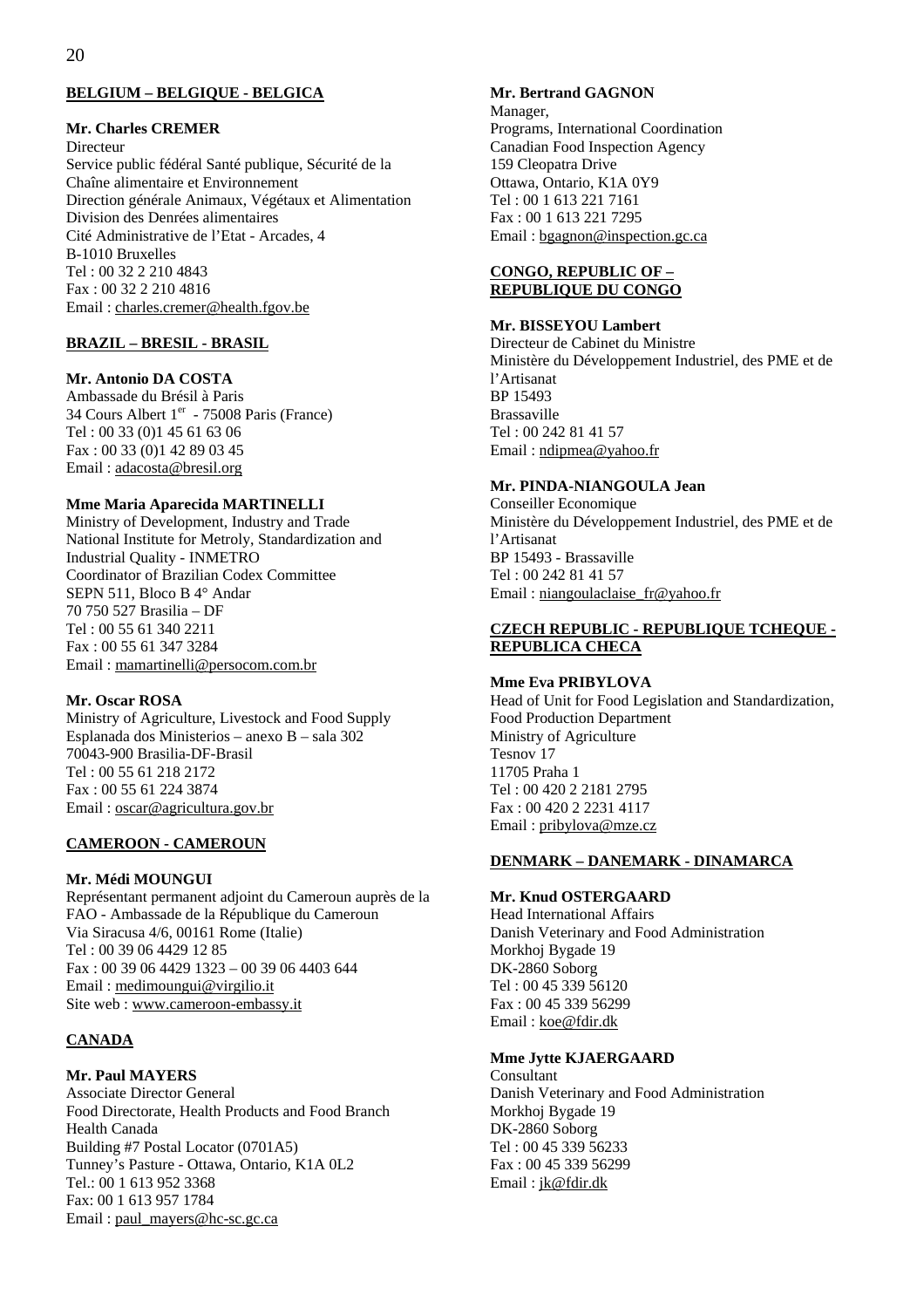#### **DOMINICAN REPUBLIC REPUBLIQUE DOMINICAINE REPUBLICA DOMINICANA**

#### **Mr. Fernando A. PERICHE**

Premier Secrétaire Chargé d'Affaires Economiques et Commerciales Ambassade de la République Dominicaine 45 rue de Courcelles, 75004 Paris Tel : 00 33 (0)1 53 53 95 95 Fax : 00 33 (0)1 45 63 35 63 Email : periche-castellanos@amba-dominicaine-paris.com

#### **EGYPT – EGYPTE - EGIPTO**

#### **Prof. Dr. Maryam AHMED MOUSTAFA MOUSSA**

Minister Plenipotentiary for Agricultural Affairs & Head of Agricultural Office Ministry of Agriculture and Land Reclamation Egypt Agricultural Office Embassy of Egypt Via Salaria 267 – 00199 Rome (Italie) Tel : 00 39 06 8548 956 Fax : 00 39 06 8542 603 Email : agrioff.egypt@mclink.it

#### **Eng. Siham Mohamed Shams El Din**

Head of Quality Control & Labs. sector The Egyptian Starch, Yeast & Detergent Co. 21 Ahmed Abou Soliman St., El Siouf Alexandria Tel : 00 203 501 3003 / 00 203 4295750 Fax : 00 203 501 5500

#### **ECUADOR – EQUATEUR**

#### **Mr. German ORTEGA**

Ministre de l'Ambassade de l'Equateur Affaires politiques et économiques 34 avenue de Messine 75008 Paris Tel : 00 33 (0)1 45 61 10 21 Fax : 00 33 (0)1 42 56 06 64 Email : german.ortega@ambassade-equateur.fr

#### **FINLAND – FINLANDE - FINLANDIA**

**Dr. Jorma HIRN**  Director General National Food Agency PO Box 28 FIN-00581 Helsinki Tel : 00 358 9 3931 510 Fax : 00 358 9 3931 592 Email : jorma.hirn@elintarvikevirasto.fi

#### **Mme Anne HAIKONEN**

Senior Adviser Ministry of Trade and Industry PO Box 32 FIN-00023 Government Tel : 00 358 9 1606 3654 Fax : 00 358 9 1606 2670 Email : anne.haikonen@ktm.fi

#### **FRANCE - FRANCIA**

#### **Mme Roseline LECOURT**

Ministère de l'Economie, des Finances et de l'Industrie D.G.C.C.R.F. 59 boulevard Vincent Auriol 75703 Paris Cedex 13 Tel : 00 33 (0)1 44 97 34 70 Fax : 00 33 (0)1 44 97 30 37 Email : roseline.lecourt@dgccrf.finances.gouv.fr

#### **Mr. Gildas LE BOZEC**

Ministère de l'Agriculture, de l'Alimentation, de la Pêche et des Affaires Rurales - D.G.A.L. 251 rue de Vaugirard 75732 Paris Cedex 15 Tel : 00 33 (0)1 49 55 58 72 Fax : 00 33 (0)1 49 55 59 48 Email : gildas.le-bozec@agriculture.gouv.fr

#### **Mme Catherine CHAPOUX**

Ministère de l'Agriculture, de l'Alimentation, de la Pêche et des Affaires Rurales - D.G.A.L. 251 rue de Vaugirard 75732 Paris Cedex 15 Tel : 00 33 (0)1 49 55 49 55 Email : catherine.chapoux@agriculture.gouv.fr

#### **Mr. Marc Philippe CROS**

Ministère de l'Agriculture, de l'Alimentation, de la Pêche et des Affaires Rurales Conseil Général du GREF 140bis rue de Rennes 75006 Paris Tel : 00 33 (0)1 49 55 60 49 Fax : 00 33 (0)1 49 55 56 01 Email : philippe.cros@agriculture.gouv.fr

#### **Mr. Eric GIRY**

Ministère de l'Agriculture, de l'Alimentation, de la Pêche et des Affaires Rurales - DGAL. 251 rue de Vaugirard 75732 Paris Cedex 15 Tel : 00 33 (0)1 49 55 59 28 Fax : 00 33 (0)1 49 55 49 61 Email : eric.giry@agriculture.gouv.fr

#### **Mme Stéphanie MEYER BROSETA**

Ministère de l'Agriculture, de l'Alimentation, de la Pêche et des Affaires Rurales - D.G.A.L. 251 rue de Vaugirard 75732 Paris Cedex 15 Tel : 00 33 (0)1 49 55 58 82 Fax : 00 33 (0)1 49 55 56 80 Email : stephanie.meyer-broseta@agriculture.gouv.fr

#### **Mr. Olivier PRUNAUX**

Ministère de l'Agriculture, de l'Alimentation, de la Pêche et des Affaires Rurales - D.G.A.L. 251 rue de Vaugirard 75732 Paris Cedex 15 Tel : 00 33 (0)1 49 55 83 95 Fax : 00 33 (0)1 49 55 44 62 Email : olivier.prunaux@agriculture.gouv.fr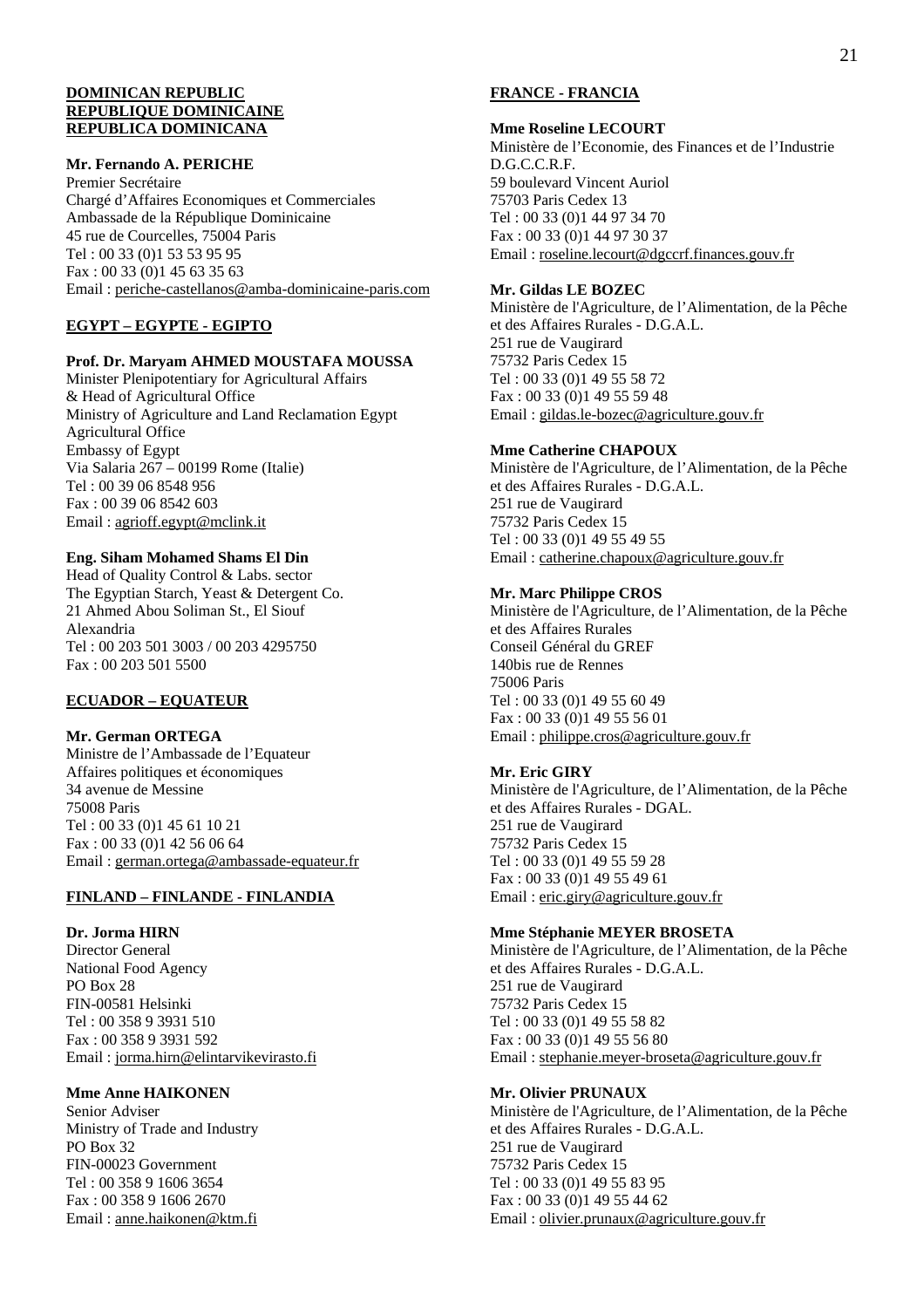## **Dr. Colette ROURE**

Médecin Général de santé publique Ministère de la Santé, de la Famille et des Personnes Handicapées Direction Générale de la Santé 8 avenue de Ségur 75350 Paris 07 SP Tel : 00 33 (0)1 40 56 46 36 Fax : 00 33 (0)1 40 56 50 56 Email : colette.roure@sante.gouv.fr

#### **Mme Anne LEGENTIL**

UFCS - Union Féminine, Civique et Sociale 6 rue Béranger - 75003 Paris Tel : 00 33 (0)1 44 54 50 54 Fax : 00 33 (0)1 44 54 50 66 Email : ufcs.conso@wanadoo.fr

#### **Mr. Georges MONSALLIER**

Président Honoraire du SIMV 50 rue de Paradis - 75010 Paris Tel : 00 33 (0)1 53 34 43 43 Fax : 00 33 (0)1 53 34 43 44 Email : georges.monsallier@wanadoo.fr

#### **GERMANY – ALLEMAGNE - ALEMANIA**

#### **Mr. Gerhard BIALONSKI**

Bundesministerium für Verbraucherschutz, Ernährung und Landwirtschaft (Federal Ministry of Consumer Protection, Food and Agriculture) Rochusstrasse 1 D-53123 Bonn Tel : 00 49 228 529 4651 Fax : 00 49 228 529 4947 Email : gerhard.bialonski@bmvel.bund.de

#### **Prof. Dr. Rolf GROSSKLAUS**

Direktor und Professor Bundesinstitut für Risikobewertung Postfach 33 00 13 D-14191 Berlin Tel : 00 49 30 412 3230 Fax : 00 49 30 412 3715 Email : fgr11@bfr.bund.de

#### **Dr. Alice STELZ**

Chief of department for food of plant origin Staatliches Untersuchungsamt Hessen Hasengartenstrasse 24 D-65189 Wiesbaden Tel : 00 49 611 7608128 Fax : 00 49 611 713515 Email : a.stelz@suah-wi.hessen.de

#### **Mme Angelika MROHS**

Geschäftsführerin Bund für Lebensmittelrecht und Lebensmittelkunde e.V. Godesberger Allee 142 – 148 D-53175 Bonn Tel : 00 49 228 819 9332 Fax : 00 49 228 375 069 Email : amrohs@bll-online.de

## **GHANA**

#### **Mr. Kwaku Owusu BAAH**

Chief Director Ministry of Food & Agriculture P.O. Box M. 37 Accra Tel : 00 233 21 666 567 Fax : 00 233 21 668 245

#### **Mme Rosetta ANNAN**

**Director** Ministry of Food & Agriculture P.O. Box M. 37 Accra Tel : 00 233 21 777 169 Fax : 00 233 21 662 253 Email : rosette\_annan@yahoo.co.uk

## **GREECE – GRECE - GRECIA**

**Mr. Anagnostou KONSTANTINOS Officer** Directorate of Processing, Standardization and Quality Contrôle of Agri-food Products Ministry of Agriculture 2 Acharnon Str. 10176 Athens Tel : 00 30 210 212 4319 Fax : 00 30 210 523 8337 Email : ax2u049@minagric.gr

#### **HUNGARY – HONGRIE - HUNGRIA**

**Dr. Endre RACZ**  Head of Unit Department for Food Production Ministry of Agriculture and Regional Development H-1055 Budapest, Kossuth L. ter 11 Tel : 00 361 301 43 83 Fax : 00 361 301 48 08 Email : endre.racz@fvm.hu

#### **Dr. Maria VARADI**

Head of Unit Central Food Research Institute Herman Otto ut 15 H-1022 Budapest, Herman Otto ut 15 Tel : 00 361 355 89 82 Fax : 00 361 292 98 53 Email : m.varadi@cfri.hu

#### **ICELAND – ISLANDE - ISLANDIA**

#### **Mr. Thordur ASGEIRSSON**

Codex Contact in Iceland Director of Fisheries Directorate of Fisheries Ingolfsstraeti 1 101 Reykjavik Tel : 00 354 569 7900 Fax : 00 354 569 7991 Email : thordur@fiskistofa.is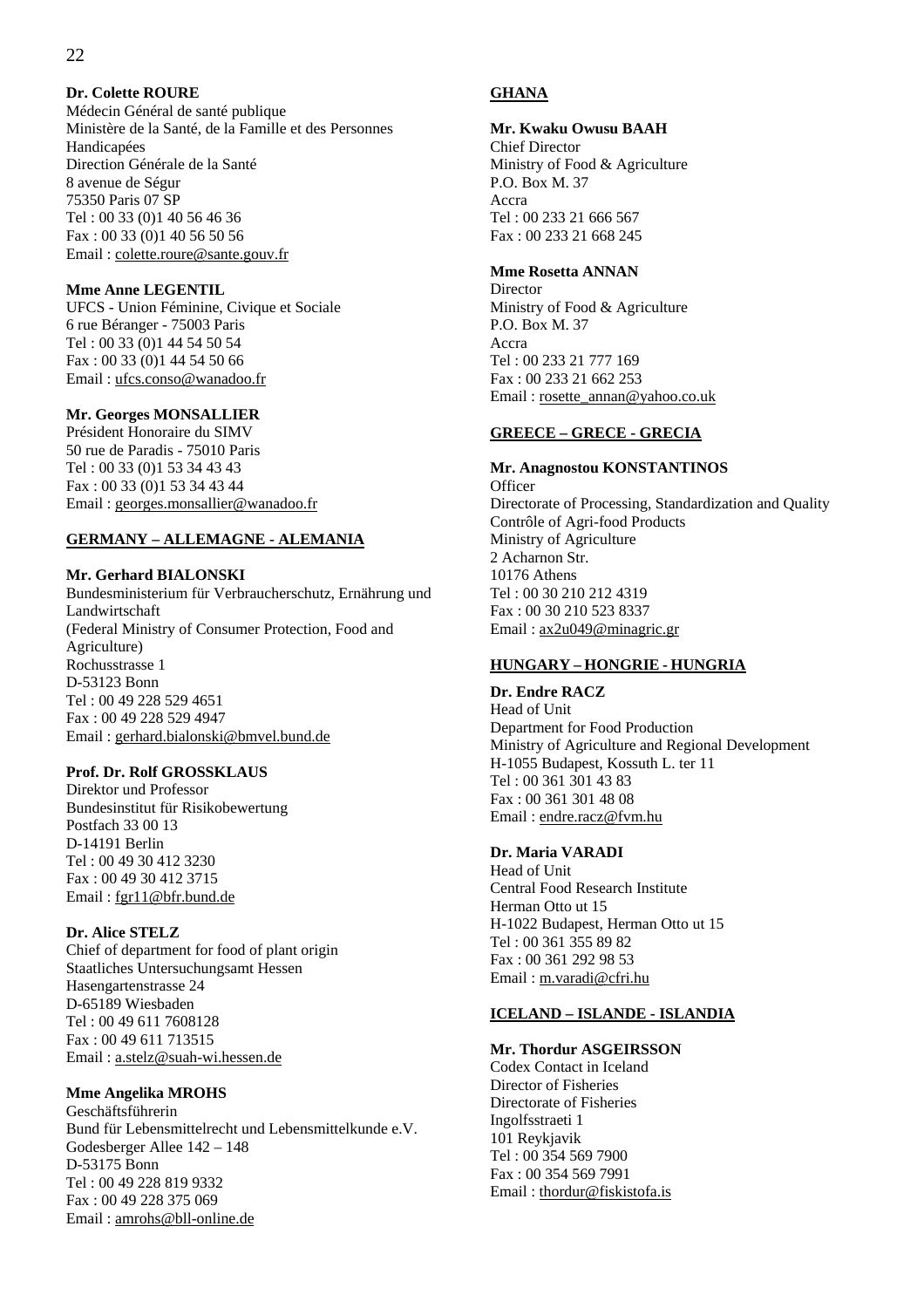#### **INDIA - INDE**

### **Mr. Anup K. THAKUR**

Joint Secretary Department of Commerce Ministry of Commerce & Industry – Udyog Bhavan New Delhi 1100011 Tel : 00 91 11 23015215 Fax : 00 91 11 23015215 Email : anupthakur@ub.nic.in

## **Mr. Shri S.K. SRIVASTAVA**

**Director** Ministry of Agriculture Department of Animal Husbandry & Dairying Krishi Bhavan New Delhi 110001 Tel : 00 91 11 233 89212 Fax : 00 91 11 233 86115 Email : skshri@yahoo.com Email : dirc.pc@hub.nic.in

#### **Mr. K.S. MONEY**

Chairman Agriculture & Processed Food Products Export Development Authority NCUI Building 3 Siri Institutional Area New Delhi 110049 Tel : 00 91 11 265 13167 Fax : 00 91 11 265 26187 Email : chairman@apeda.com

#### **INDONESIA - INDONESIE**

#### **Ms. Indrawati SOEGIANTO**

Head of Center Standard Application System National Standardization Agency (BSN) Gedung Manggala Wanabakti Blok IV Lt. 4 JI Jend. Gatot Subroto Senayan, Jakarta 10270 Tel : 00 62 21 574 7043 / 44 Fax : 00 62 21 574 7045 Email : bsn@bsn.or.id Email : sps-2@bsn.or.id

#### **Dr. Nyoman Oka TRIDJAJA**

Director of Processing and Marketing of Horticulture Product - Ministry of Agriculture JI Harsono R.M N0 3 Gedung D Lt. 3 Ragunan, Jakarta 12550 Tel : 00 62 21 7818 202 Fax : 00 62 21 7818 202 Email : ntridjaja@yahoo.com

#### **Mr. Benny BAHANADEWA**

Conseiller aux Affaires Economiques Ambassade d'Indonésie 47-49 rue Cortambert, 75116 Paris (France) Tel : 00 33 (0)1 45 03 81 52 Fax : 00 33 (0)1 45 04 50 32 Email : kabidekon@amb-indonesie.fr

#### **Mr. Aji SURYA**

Conseiller Adjoint aux Affaires Economiques Ambassade d'Indonésie 47-49 rue Cortambert 75116 Paris (France) Tel : 00 33 (0)1 45 03 81 54 Fax : 00 33 (0)1 45 04 50 32 Email : kabidekon@amb-indonesie.fr

## **IRELAND – IRLANDE - IRLANDA**

#### **Mr. Richard HOWELL**

Senior Inspector Department of Agriculture and Food 7C Agriculture House - Kildare Street Dublin 2 Tel : 00 353 1 607 2572 Fax : 00 353 1 661 6263 Email : richard.howell@agriculture.gov.ie

#### **Mr. Martin C.O'SULLIVAN**

Deputy Chief Veterinary Officer Department of Agriculture and Food Agriculture House - Kildare Street Dublin 2 Tel : 00 353 1 607 2213 Fax : 00 353 1 661 0230 Email : martin.osullivan@agriculture.gov.ie

#### **Mr. Seamus MAGUIRE**

Food Unit Department of Health and Children Hawkins House Dublin 2 Tel : 00 353 1 635 4545 Fax : 00 353 1 635 4552 Email : seamus\_maguire@health.irlgov.ie

## **ITALY – ITALIE - ITALIA**

#### **Dr. Brunella LO TURCO**

Segretario Generale Comitato Nazionale Codex Ministero delle Politiche Agricole e Forestali Via XX Settembre 20 00187 Roma Tel : 39 06 4665 6512 Fax : 39 06 4880 273 Email : codex@politicheagricole.it

#### **Dr. Ciro IMPAGNATIELLO**

Ministero Politiche Agricole E Forestali Via XX Settembre 20 - 00187 Roma Tel : 00 39 06 4665 6510 Fax : 00 39 06 4880 273 Email : ciroimpa@tiscalinet.it

## **Prof. Sergio VENTURA**

Professor on Food Law Avenue du Vieux Moutier, 18 B-1640-Sint-Genesius – Rode Tel : 00 32 2 380 5003 Fax : 00 33 2 380 4914 Email : sophie.corradi@brutele.be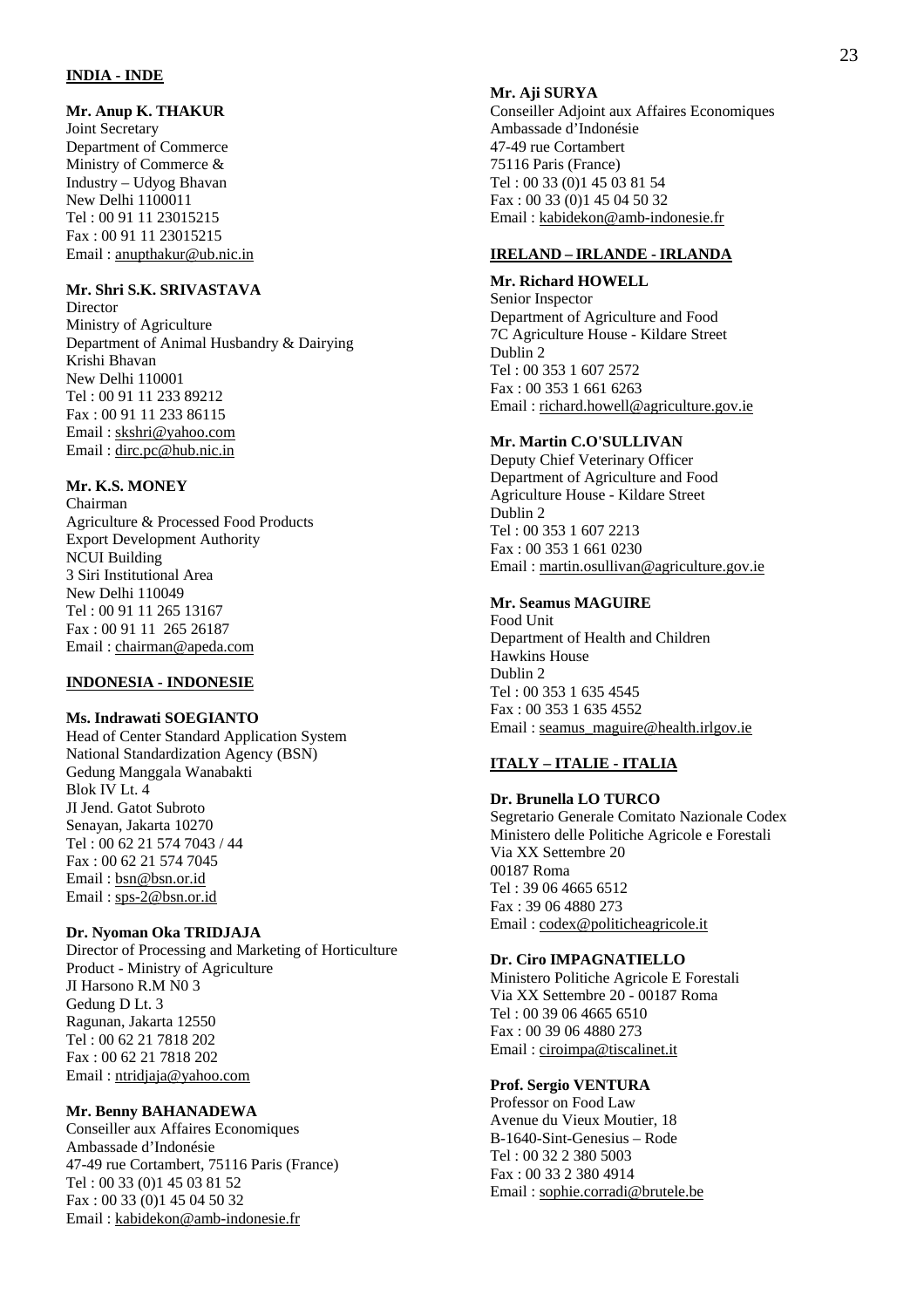# 24 **JAPAN - JAPON**

# **Dr. SUZUKI Akifusa**

Deputy Director Information and Emergency Response Division Food Safety Commission Secretariat The Cabinet Office 2-13-10 Prudential Tower  $6<sup>th</sup>$  Floor Nagata-cho, Chiyoda-ku, Tokyo 100-8989 Tel : 00 81 3 5251 9182 Fax : 00 81 3 3591 2236 Email : akifusa.suzuki@op.cao.go.jp

## **Dr. MIURA Koji**

**Director** 

International Food Safety Planning Department of Food Safety Pharmaceutical and Food Safety Bureau Ministry of Health, Labour and Welfare 1-2-2 Kasumigaseki, Chiyoda-ku, Tokyo 100-8916 Tel : 00 81 3 3595 2326 Fax : 00 81 3 3503 7965 Email : miura-koujimd@mhlw.go.jp

# **Dr. YOSHIKURA Hiroshi**

**Officer** Policy Planning and Communication Division, Department of Food Safety, Pharmaceutical and Food Safety Bureau Ministry of Health, Labour and Welfare 1-2-2 Kasumigaseki, Chiyoda-ku, Tokyo 100-8916 Tel : 00 81 3 3595 2326 Fax : 00 81 3 3595 7965 Email : codexj@mhlw.go.jp

# **Mr. OYAMA Seiichiro**

Director for International Affairs Office Food Safety and Consumer Policy Division Food Safety and Consumer Affairs Bureau Ministry of Agriculture, Forestry and Fisheries 1-2-1 Kasumigaseki, Chiyoda-ku, Tokyo 100-8950 Tel : 00 81 3 5512 2291 Fax : 00 81 3 3597 0329 Email : seiichirou\_ooyama@nm.maff.go.jp

## **Dr. IMAMURA Tomoaki**

Technical Adviser - Associate Professor Department of Planning Information and Management The University of Tokyo Hospital 7-3-1 Hongou, Bunkyou-ku, Tokyo 113-8655 Tel : 00 81 3 5800 8716 Fax : 00 81 3 5800 8765 Email : imamura-t@umin.ac.jp

## **KOREA (REPUBLIC OF) / COREE (REPUBLIQUE DE) / COREA (REPUBLICA DE)**

# **Mr. Jongmin JEON**

Deputy Director - Bilateral Cooperation Division Ministry of Agriculture and Forestry #1, Joongang-dong, Kwachon-si - Kyunggi-do 427-719 Tel : 00 82 2 500 1726 Fax : 00 82 2 504 6659 Email : jjeon@maf.go.kr

# **Mlle Mi-Young CHO**

Senior Researcher Food Sanitation Council Ministry of Health and Welfare #5, Nokbun-Dong, Eunpyung-Gu Seoul, 122-704 Tel : 00 82 2 380 1726 Fax : 00 82 2 388 6396 Email : chomiyoung@mohw.go.kr

# **Dr. Whachun YOO**

Senior Researcher Korea Health Industry Development Institute Department of Policy & Infrastructure Development 57-1 Noryangjin-Dong, Dongjak-Gu Seoul 156-800 Tel : 00 82 2 2194 7218 Fax : 00 82 2 824 1763 Email : yoowc@khidi.or.kr

# **MADAGASCAR**

# **Dr. Luc J.D. RALAIMARINDAZA**

Chef de Service Hygiène Alimentaire Direction des Services Vétérinaires Malgaches Ministère de l'Agriculture, de l'Elevage et de la Pêche BP 530 Antananarivo Tel : 00 261 22 665 35 Fax : 00 261 22 665 34 Email : dsv@simicro.mg

# **MALAYSIA – MALAISIE - MALASIA**

## **Mme Noraini Bt. Dato' Mohd. OTHMAN**

Deputy Director (Codex) Ministry of Health Food Quality Control Division Level 3, Block B - Health Offices Complex Jalan Cenderasari 50590 Kuala Lumpur Tel : 00 60 3 26946601 ext 288 Fax : 00 60 3 26946517 Email : norainio@hotmail.com

## **Mme Shamsinar Abdul TALIB**

Principal Assistant Director Ministry of Health - Food Quality Control Division Level 3, Block B - Health Offices Complex Jalan Cenderasari 50590 Kuala Lumpur Tel : 00 603 26946601 ext 253 Fax : 00 603 26946517 Email : shamsinar@moh.gov.my

# **MALI**

## **Mr. Ousmane TOURE**

Conseiller Technique chargé de la Sécurité Sanitaire des Aliments - Point focal Codex Alimentarius Ministère de la Santé BP 232 Bamako Tel : 00 223 223 02 03 Fax : 00 223 223 02 03 Email : oussou\_toure@hotmail.com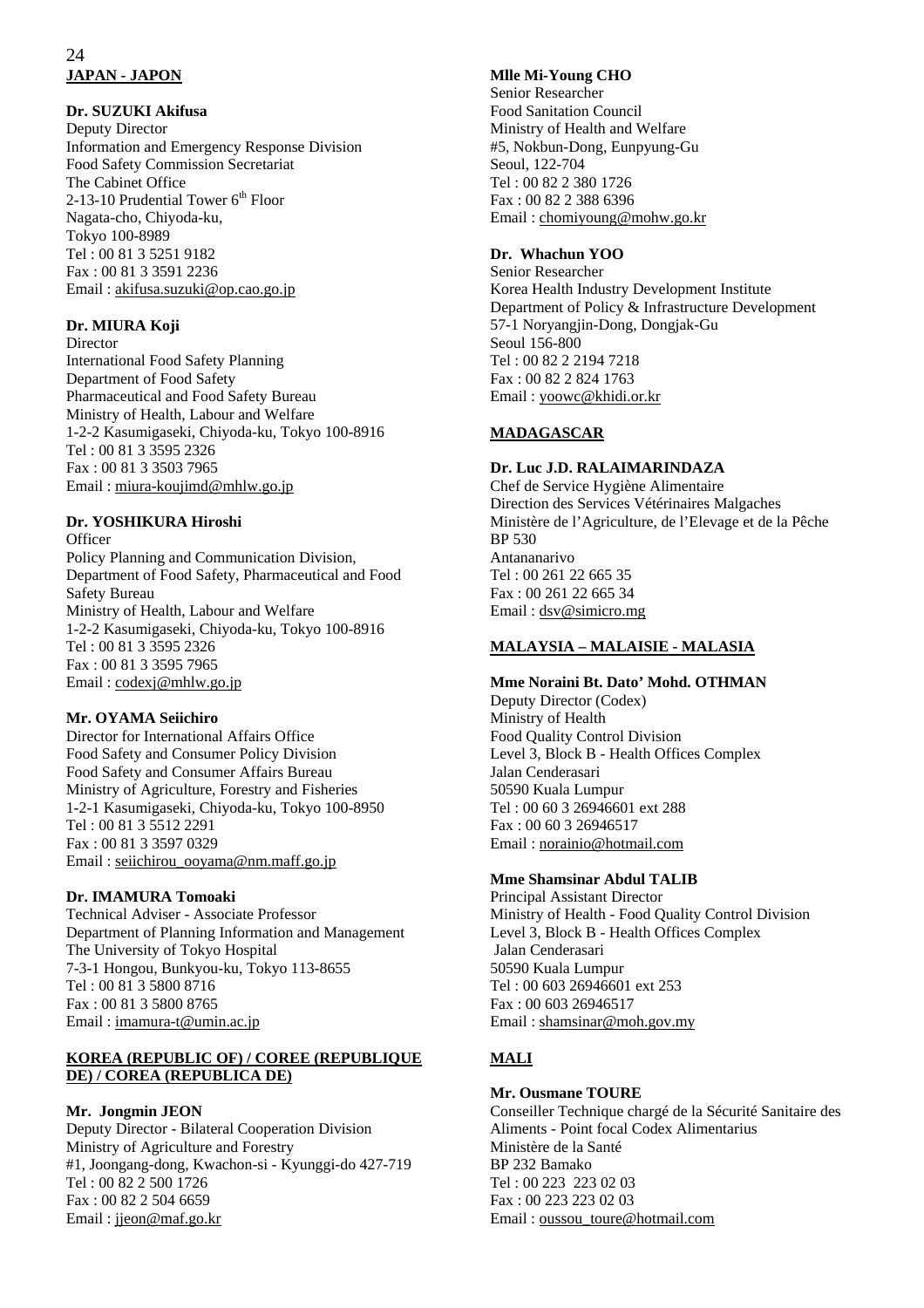#### **MEXICO - MEXIQUE**

#### **Mr. Jorge Antonio LOPEZ ZARATE**

Subdirector para la Atención del Codex Alimentarius y otros Organismos Secretaría de Economía Av. Puente de Tecamachalco N° 6 Col. Lomas de Tecamachalco C.P. 53950 Naucalpan, Estado de México Tel : 00 52 55 57 29 93 00 ext. 4144 Fax : 00 52 55 57 29 94 80 Email : jorgez@economia.gob.mx

#### **Ms. Renée A. SALAS GUERRERO**

Subdirectora Ejecutiva de Operación Internacional Comisión Federal para la Protección contra Riesgos Sanitarios (COFEPRIS) Secretaria de Salud Monterrey 33 Col. Roma, Delegacion Cuauhtemoc México DF, CP 06700 Tel : 00 52 55 14 85 86 Fax : 00 52 55 14 20 73 Email : rsalas@salud.gob.mx

#### **MOROCCO – MAROC - MARRUECOS**

#### **Mr. BENAZZOUZ El-Maâti**

Chef de la Division de Recherche et Développement Laboratoire Officiel d'Analyse et de Recherches Chimiques Tel : 00 212 22 30 21 96 Fax : 00 212 22 30 19 72 Email : loarc@casanet.net.ma

#### **NETHERLANDS - PAYS-BAS - PAISES BAJOS**

#### **Mme Nathalie SCHEIDEGGER**

Coordinator International Food Safety Policy Department of Food and Veterinary Affairs Ministry of Agriculture, Nature and Food Quality P.O. Box 20401 2500 EK The Hague Tel : 00 31 70 378 4693 Fax : 00 31 70 378 6141 Email : n.m.i.scheidegger@minlnv.nl

#### **Dr. Rob J. DORTLAND**

Director of the Departement for Nutrition and Health Protection Ministry of Health, Welfare and Sport P.O. Box 20350 2500 EJ The Hague Tel : 00 31 70 340 69 66 Fax : 00 31 70 340 55 54 Email : rj.dortland@minvws.nl

#### **NEW ZEALAND/NOUVELLE ZELANDE NUEVA ZELANDIA**

#### **Dr. Steve HATHAWAY**

**Director** Programme Development Group New Zealand Food Safety Authority PO. Box 646 - Gisborne Tel. : 00 64 6 867 1144 Fax : 00 64 6 868 5207 Email : steve.hathaway@nzfsa.govt.nz

#### **Mr. Sundararaman RAJASEKAR**

Manager Codex Programme and Codex Coordinator and Contact Point for New Zealand New Zealand Food Safety Authority PO Box 2835 - Wellington Tel : 00 64 4 463 2576 Fax : 00 64 4 463 2583 Email : rajasekars@nzfsa.govt.nz

#### **NORWAY – NORVEGE - NORUEGA**

#### **Mr Øystein OPDAHL**

Senior Adviser Section for Scientific, International and Legal affairs - Department for Control and Coordination Norwegian Food Control Authority PO Box 8187 Dep N-0034 Oslo Tel : 00 47 23 21 66 45 Fax : 00 47 23 21 70 01 E-mail: oystein.opdahl@snt.no

#### **Ms Bodil BLAKER**

Adviser Ministry of Health PO Box 8011 Dep N-0030 Oslo Tel : 00 47 22 24 86 02 Fax : 00 47 22 24 86 56 E-mail: bodil.blaker@hd.dep.no

#### **Mr Halvard KVAMSDAL**

Senior Adviser DVM Food Policy Department Royal Ministry of Agriculture P.O.Box 8007 Dep N-0030 OSLO Tel : 00 47 22 24 94 34 Fax : 00 47 22 24 95 59 E-mail : halvard.kvamsdal@ld.dep.no

#### **Mr Ivar A HELBAK**

Senior Adviser Norwegian Ministry of Fisheries PO Box 8118 Dep, N-0032 Oslo Tel : 00 47 22 24 64 20 Fax : 00 47 22 24 56 78 E-mail: ivar.helbak@fid.dep.no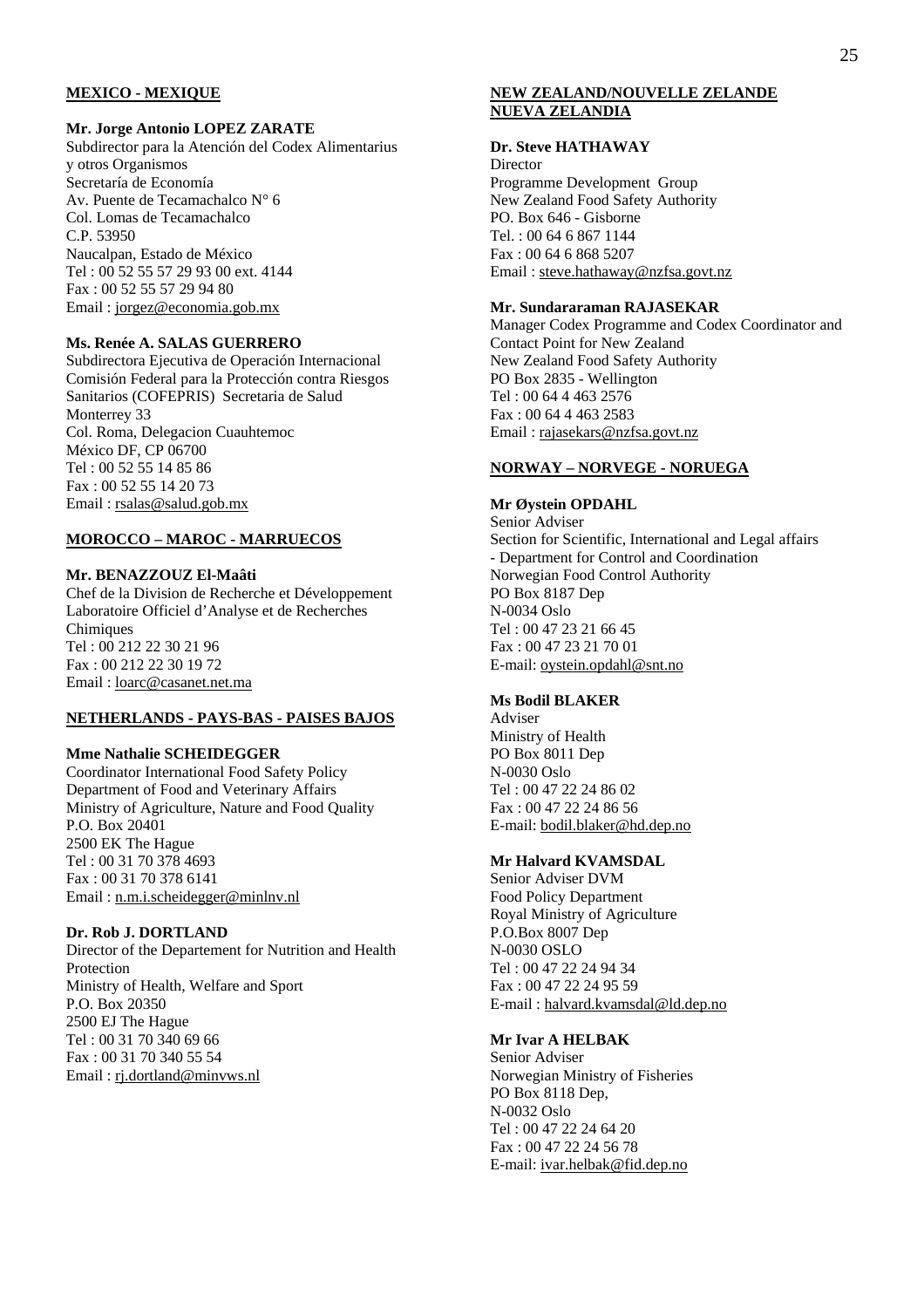## **PARAGUAY**

## **Mr. Juan Ignacio LIVIERES**

Ministre de l'Ambassade du Paraguay 3 rue Saint-Dominique, 75007 Paris (France) Tel : 00 33 (0)1 42 22 85 05 Fax : 00 33 (0)1 42 22 83 57 Email : embarparf@noos.fr

# **PHILIPPINES**

#### **Mr. Noël DE LUNA**

Agricultural Attache Philippine Embassy Viale delle Medaglie d'Oro 112 00136 Rome (Italie) Tel : 00 39 06 397 46717 Fax : 00 39 06 398 89925 Email : philrepfao@libero.it

#### **POLAND – POLOGNE - POLONIA**

#### **Mrs Anna BIENIEK**

Specialist in the National Codex Contact Point Department Agricultural and Food Quality Inspection 30 Wspolna Street, 00-930 Warsaw Tel : 00 48 22 621 64 21 Fax : 00 48 22 621 48 58 Email : kodeks@ijhar-s.gov.pl

# **PORTUGAL**

## **Mr. Antonio BIDARRA**

GPPAA Gabinete de Planeamento e Politica Agro-Alimentar Ministério da Agricultura do Desenvolvimento Rural edas Pescas Rua Padre Antonio Vieira n° 1, 5° 1099-073 Lisboa Tel : 00 351 21 387 68 77 Fax : 00 351 21 387 6635 Email : abidarra@gppaa.min-agricultura.pt

#### **ROMANIA – ROUMANIE - RUMANIA**

#### **Dr. Carmen MANEA**  Directeur Exécutif Adjoint Direction Sanitaire Vétérinaire 70033 - Bucharest Tel : 00 40 21 348 05 65 - Fax : 00 40 21 348 Email : dsvmb@pcnet.ro

#### **SINGAPORE – SINGAPOUR - SINGAPUR**

#### **Dr. CHUA Tze Hoong**

Head, Standards & Legislation Branch Regulatory & Health Planning Division Food and Veterinary Administration Agri-food and Veterinary Authority 5 Maxwell Road #18-00, Tower Block MND Complex - Singapore 069110 Tel : 00 65 6325 7687 Fax : 00 65 6220 6068 Email : chua\_tze\_hoong@ava.gov.sg

#### **SLOVAKIA – SLOVAQUIE - ESLOVAQUIA**

## **Mr. Milan KOVAC**

Director - Food Research Institute Ministry of Agriculture Priemyselna 4, P.O. Box 25 82475 Bratislava 26 Post Code 82475 Tel : 00 421 2 5557 4622 Fax : 00 421 2 5557 1417 Email : milan.kovac@vup.sk

#### **SPAIN - ESPAGNE - ESPANA**

**Dr. Felipe MITTELBRUNN GARCIA**  Consejero Técnico Secretaria de la Comision interministerial para la ordenacion alimentaria Agencia Espanola de Seguridad Alimentaria Ministerio de Sanidad y Consumo C/ Alcala 56 - 28071 Madrid Tel : 00 34 91 596 1346 Fax : 00 34 91 596 4487 Email : fmittelbrunn@msc.es

#### **Da Elisa REVILLA GARCIA**

Jefe del Area de Coordinacion Sectorial Subdireccion General de Planificacion Alimentaria Ministerio de Agricultura, Pesca y Alimentacion Paseo Infanta Isabel, 1 - Despacho S-33 28071 – Madrid Tel : 00 34 91 347 45 96 Fax : 00 34 91 347 57 28 Email : erevilla@mapya.es

#### **SWEDEN – SUEDE - SUECIA**

## **Mme Eva ROLFSDOTTER LÖNBERG**

Codex Coordinator National Food Administration Box 622 - S-751 26 Uppsala Tel : 00 46 18 17 55 47 Fax : 00 46 18 10 58 48 Email : eva.lonberg@slv.se

#### **Mme Kerstin JANSSON**

Deputy Director Ministry of Agriculture, Food and Fisheries S-103 33 Stockholm Tel : 00 46 8 405 11 68 Fax : 00 46 8 2064 96 Email : kerstin.jansson@agriculture.ministry.se

#### **SWITZERLAND – SUISSE - SUIZA**

#### **Mme Awilo OCHIENG PERNET**

Responsable, Codex Alimentarius Office Fédéral de la Santé Publique Schwarzenburgstrasse 165 CH-3003 Berne Tel : 00 41 31 322 00 41 Fax : 00 41 31 322 95 74 Email : awilo.ochieng@bag.admin.ch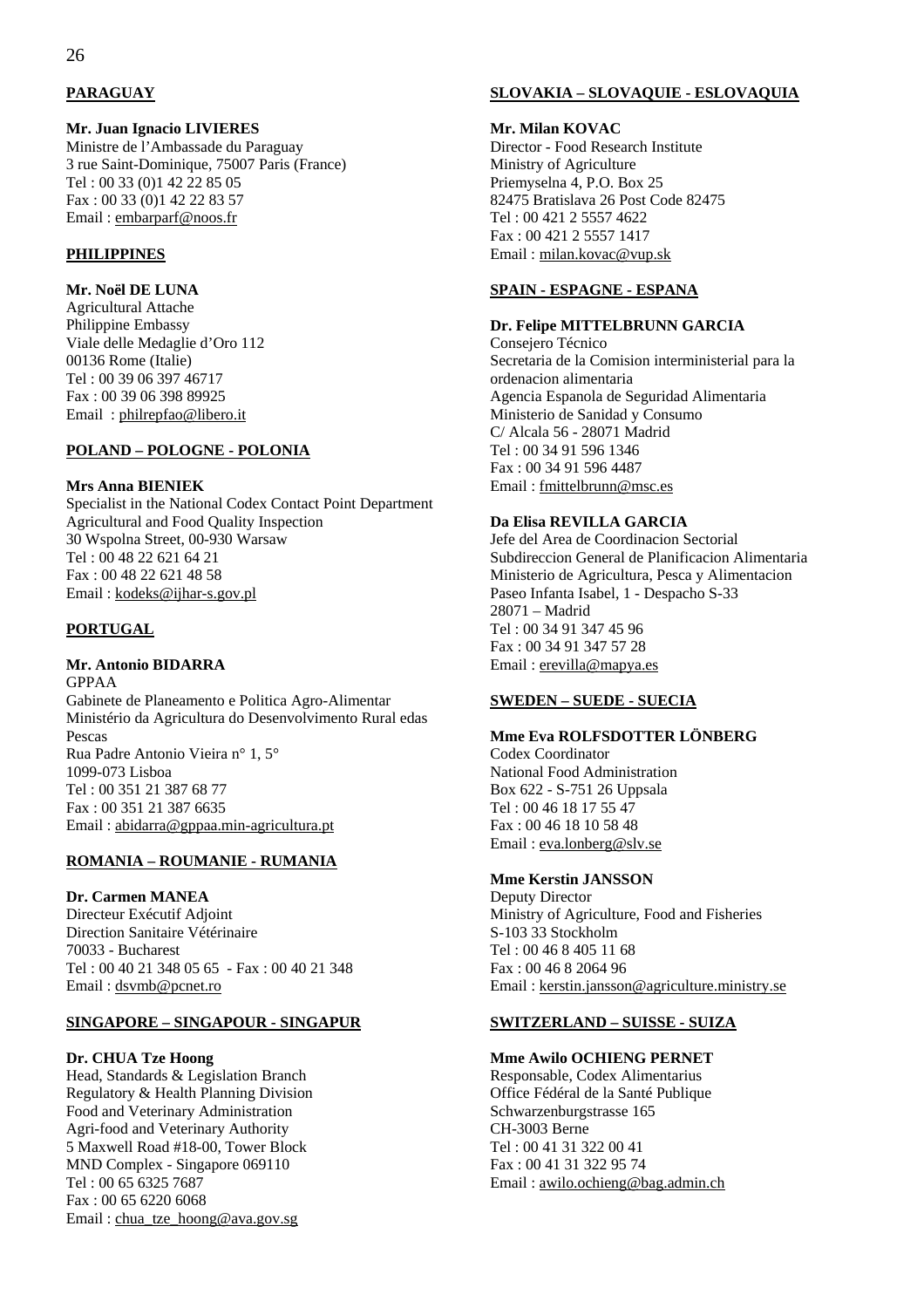#### **Dr. Urs KLEMM**

Sous-Directeur Office Fédéral de la Santé Publique Schwarzenburgstrasse 165 CH-3003 Berne Tel : 00 41 31 322 95 03 Fax : 00 41 31 322 95 74 Email : urs.klemm@bag.admin.ch

#### **Mme Irina DU BOIS**

Nestec Ltd Avenue Nestlé 55 CH-1800 Vevey Tel : 00 41 21 924 22 61 Fax : 00 41 21 924 45 47 Email : irina.dubois@nestle.com

#### **SYRIAN ARAB REPUBLIC RÉPUBLIQUE ARABE SYRIENNE REPUBLICA ARABE SIRIA**

#### **Dr. Raeda AMAYRI**

Specialist in Laboratory diagnosis Ministry of Health Gassani Street, Al qusoor Damascus Tel : 00 963 11 44 13 445 Fax : 00 963 11 44 42 153 Email : health-min@net.sy

#### **THAILAND – THAILANDE - TAILANDIA**

#### **Mme Metanee SUKONTARUG**

Director, Office of Commodity and System Standards National Bureau of Agricultural Commodity and Food **Standards** Ministry of Agriculture and Cooperatives Rajadamnern Nok Avenue Bangkok 10200 Tel : 00 66 2280 3900 Fax : 00 66 2280 3899 Email : metanee@acfs.go.th

#### **Mme Oratai SILAPANAPAPORN**

Assistant Director, Office of Commodity and System Standards National Bureau of Agricultural Commodity and Food **Standards** Ministry of Agriculture and Cooperatives Rajadamnern Nok Avenue Bangkok 10200 Tel : 00 66 2280 3887 Fax : 00 66 2629 9654 Email: oratai@acfs.go.th

#### **Mme Warnwara INTARAPRASIT**

Deputy Manager (International Trade) Thai Food Processors' Association 170/21-22, Ocean Tower 1Bldg Ratchadapisek Road, Klongtoey Bangkok 10110 Tel : 00 66 2261 2684-6 Fax : 00 66 2261 2996-7 Email : thaifood@thaifood.org

#### **TUNISIA – TUNISIE**

#### **Mr. AMARA MEFTAH**

Directeur Général des Industries Alimentaires Ministère de l'Industrie et de l'Energie Rue n° 8001 – Cité Montplaisir Tunis Tel : 00 216 71 289 562 Fax : 00 213 71 789 159 Email : mefteh-amara@email.ati.tn

# **Mme HERMASI MELIKA**

Chef de Service Centre Technique de l'Agro-Alimentaire 12 rue de l'Usine 2035 La Charquia Tel : 00 216 71 940 081 Fax : 00 216 71 941 080 Email : codextunisie@email.ati.tn

## **UNITED KINGDOM - ROYAUME-UNI - REINO UNIDO**

#### **Mme Barbara RICHARDS**

Head of Division (Corporate Secretariat, Consumers and International) Food Standards Agency - Room 612C Aviation House - 125 Kingway London, WC2B 6NH Tel : 00 44 20 7276 8610 Fax : 00 44 20 7276 8004 Email : barbara.richards@foodstandards.gsi.gov.uk

#### **Mr. Michael WIGHT**

Head of Branch European Union and International Strategy Food Standards Agency – Room 612c Aviation House - 125 Kingsway London, WC2B 6NH Tel : 00 44 20 7276 8183 Fax : 00 44 20 7276 8004 Email : michael.wight@foodstandards.gsi.gov.uk

#### **UNITED STATES OF AMERICA ETATS UNIS D'AMERIQUE ESTADOS UNIDOS DE AMERICA**

#### **Dr. Elsa MURANO**

Under Secretary Office of Food Safety US Department of Agriculture 1400 Independence Avenue, SW Room 227 E Washington, DC 20250 Tel : 00 1 202 720 0350 Fax : 00 1 202 690 0820 Email : elsa.murano@usda.gov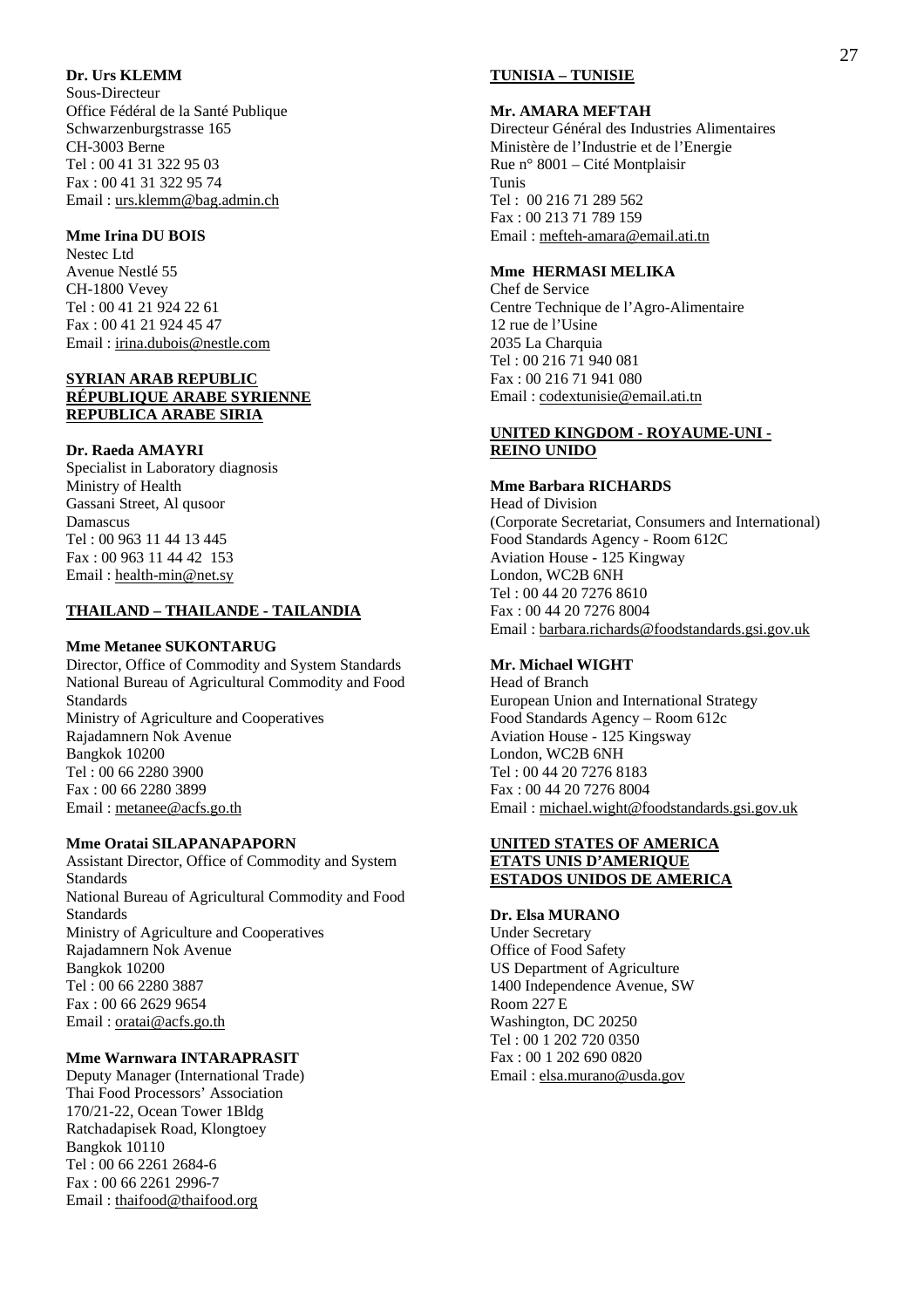#### **Dr. F. Edward SCARBROUGH**

U.S. Manager for Codex U.S. Department of Agriculture Food Safety and Inspection Service 1400 Independence Avenue, SW Room 4861 - South Building Washington, DC 20250 Tel : 00 1 202 205 7760 Fax : 00 1 202 720 3157 Email : ed.scarbrough@fsis.usda.gov

#### **Mr. L. Robert LAKE**

Director - Office of Regulations and Policy Center for Food Safety and Applied Nutrition Food and Drug Administration (HFS-004) Harvey Wiley Federal Building 5100 Paint Branch Parkway College Park, MD 20740 Tel : 00 1 301 436 2379 Fax : 00 1 301 436 2668 Email : rlake@cfsan.fda.gov

#### **Mr. Geoffrey WIGGIN**

Counselor – Agricultural Affairs Foreign Agriculture Service (Rome) American Embassy (FODAG) PSC 59 Box 31 APO AE 09624 Tel : 00 39 06 4674 3507 Fax : 00 39 06 4674 3520 Fax : wiggingw@state.gov

## **Mr. Philip WALL**

Director, Office of Agricultural, Biotechnology and Texile Trade Policy Affairs US State Department 2201 C Street NW Washington, DC 20520 Tel : 00 1 202 647 3090 Fax : 00 1 202 647 1894 Email : wallpr@state.gov

#### **Mr. David L. JOHNSON**

Chief Counsel US Senate Agriculture Committee 328A Russell Building Washington, DC 20510 Tel : 00 1 202 224 6555 Fax : 00 1 202 228 4575

#### **Mme Linda SWACINA**

Deputy Administrator Food Safety and Inspection Service U.S. Department of Agriculture 1400 Independence Avenue, SW Room 331 E Washington, DC 20250 Tel : 00 1 202 720 7900 Fax : 00 1 202 205 0158 Email : Linda.Swacina@usda.gov

#### **Dr. H. Michael WEHR**

Director - Codex Program Staff US Department of Agriculture Food Safety Inspection Service 1400 Independence Ave, SW Room 3843 South Building Washington, DC20250 Tel : 00 1 202 720 2933 Fax : 00 1 202 720 6050 Email : michael.wehr@fsis.usda.gov

#### **Mr. Danny SPELLACY**

Confidential Assistant Office of Food Safety US Department of Agriculture 1400 Independence Avenue, SW Room 227 E Washington, DC 20250 Tel : 00 1 202 720 7356 Fax : 00 1 202 690 0820 Email : daniel.spellacy@usda.gov

#### **Mr. Steve HAWKINS**

International Issues Analysis Food Safety and Inspection Service U.S. Department of Agriculture 1400 Independence Avenue, SW Room 1156 - South Building Washington, DC 20205 Tel : 00 1 202 690 1022 Fax : 00 1 202 720 3157 Email : stephen.hawkins@fsis.usda.gov

#### **Mr. Johnnie G. NICHOLS**

Director Technical Services National Milk Producers Federation 2101 Wilson Blvd. Arlington, VA 22201 Tel : 00 1 703 243 6111, Ext. 344 Fax : 00 1 703 841 9328 Email : jnichols@nmpf.org

#### **CHAIR, CODEX ALIMENTARIUS COMMISSION PRESIDENT DE LA COMMISSION DU CODEX ALIMENTARIUS PRESIDENTE, COMISIÓN DEL CODEX ALIMENTARIUS**

**Dr. Stuart SLORACH**  Deputy Director-General National Food Administration Box 622 S-751 26 Uppsala Tel : 00 46 18 17 55 94 Fax : 00 46 18 10 58 48 Email : stsl@slv.se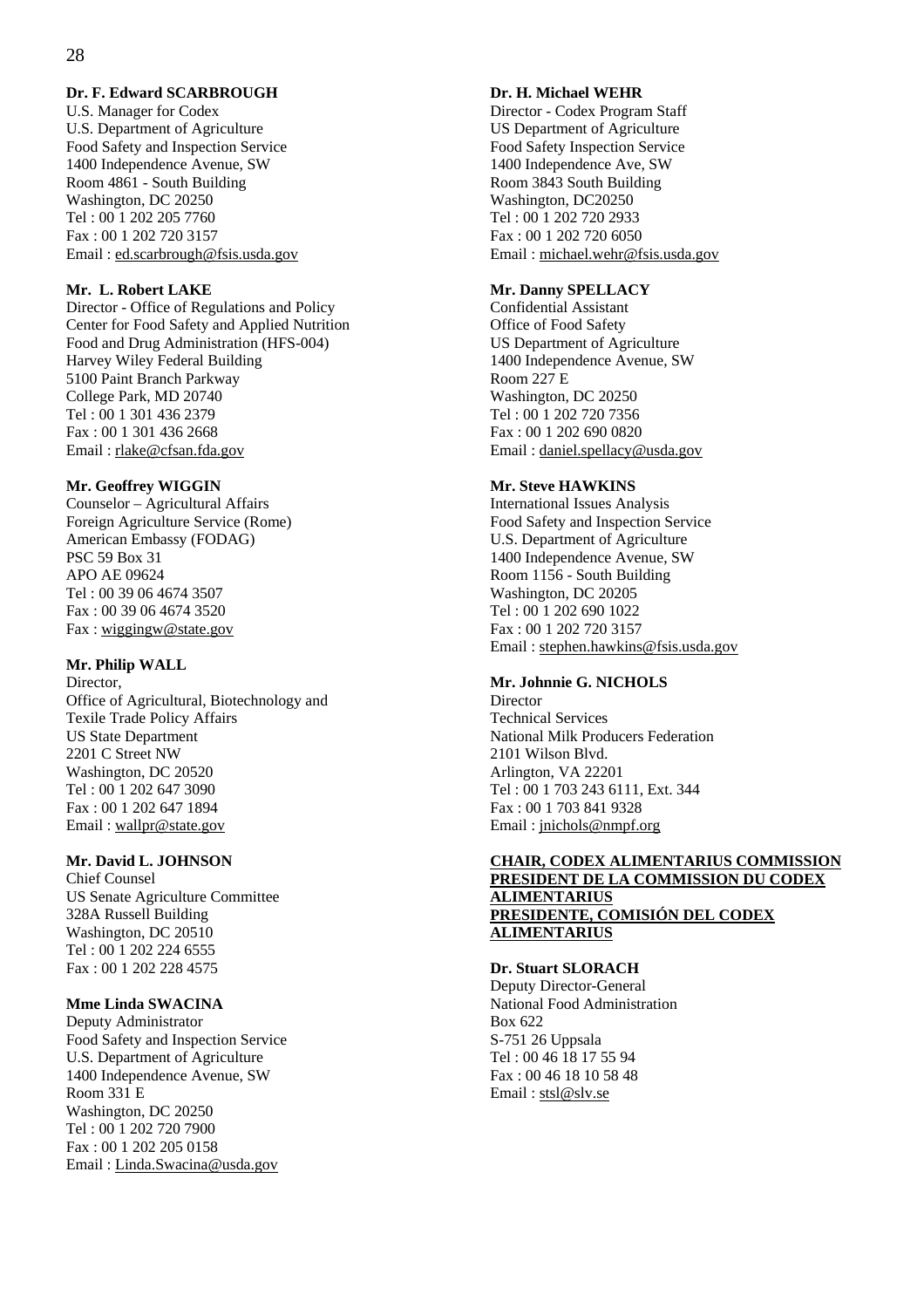**INTERNATIONAL GOVERNMENTAL ORGANIZATIONS ORGANISATIONS GOUVERNEMENTALES INTERNATIONALES ORGANIZACIONES GUBERNAMENTALES INTERNACIONALES**

#### **EUROPEAN COMMUNITY/ COMMUNAUTE EUROPEENNE/ COMUNIDADEUROPEA**

#### **Mr. Henri BELVEZE**

Chef d'Unité adjoint Direction Générale Santé Protection des consommateurs Commission Européenne 200 rue de la Loi B-1049 Bruxelles (Belgique) Tel : 00 32 2 296 28 12 Fax : 00 32 2 299 85 66 Email : henri.belveze@cec.eu.int

#### **Mr. Jérôme LEPEINTRE**

Administrateur Commission Européenne B232 5/3 B-1049 Bruxelles (Belgique) Tel : 00 32 2 299 3701 Fax : 00 32 2 296 4272 Email : jerome.lepeintre@cec.eu.int

#### **COUNCIL OF MINISTERS OF THE EUROPEAN UNION (EU COUNCIL)**

# **Mr. Kari TÖLLIKKÖ**

Principal Administrateur Secrétariat Général du Conseil de l'Union Européenne 175 rue de la Loi B-1048 Bruxelles (Belgique) Tel : 00 32 2 285 78 41 Fax : 00 32 2 285 61 98 Email : kari.tollikko@consilium.eu.int

#### **O.I.E. (Office International des Epizooties)**

#### **Mr. Jean-Luc ANGOT**

Chef du Service administratif et financier Office International des Epizooties 12 rue de Prony 75017 Paris (France) Tel : 00 33 (0)1 44 15 18 88 Fax : 00 33 (0)1 42 67 09 87 Email: j-l.angot@oie.int

#### **O.I.V. (Office International de la Vigne et du Vin)**

#### **Mr. Yann JUBAN**

Chef d'Unité « Droit, Réglementation et Organisations Internationales » 18 rue d'Aguesseau - 75008 Paris (France) Tel : 00 33 (0)1 44 94 80 95 Fax : 00 33 (0)1 42 66 90 63 Email : yjuban@oiv.int

## **Mr. Jean-Claude RUF**

Chef d'Unité « Vin, Nutrition et Santé – Œnologie » 18 rue d'Aguesseau - 75008 Paris (France) Tel : 00 33 (0)1 44 94 80 80 Fax : 00 33 (0)1 42 66 90 63 Email : jruf@oiv.int

#### **INTERNATIONAL NON-GOVERNMENTAL ORGANIZATIONS ORGANISATIONS NON-GOUVERNEMENTALES INTERNATIONALES ORGANIZATIONS INTERNACIONALES NO GUBERNAMENTALES**

# **49P (49th Parallel Biotechnology Consortium)**

#### **Prof. Philip L. BEREANO**

Co-Director - 49th Parallel Biotechnology Consortium 3807 S. Mc Clellan Street Seattle, Washington 98144 (USA) Tel : 00 1 206 725 4211 Fax : 00 1 206 543 8858 Email : pbereano@u.washington.edu

#### **Mr. Eliott PEACOCK**

Senior Research Associate 49th Parallel Biotechnology Consortium 3807 S. Mc Clellan Street Seattle, Washington 98144 (USA) Tel : 00 1 206 227 2067 Fax : 00 1 206 543 8858 Email : peacock@u.washington.edu

#### **AEDA/EFLA (Association Européenne pour le Droit de l'Alimentation)**

#### **Mme Nicole COUTRELIS**

Secrétaire Général - AEDA C/O Coutrelis et Associés 235 rue de la Loi B-1040 Bruxelles (Belgique) Tel : 00 32 2 230 48 45 Fax : 00 32 2 230 82 06 Email : efla\_aeda@hotmail.com

#### **Mr. Guy VALKENBORG**

Council member AEDA C/O Coutrelis et Associés 235 rue de la Loi B-1040 Bruxelles (Belgique) Tel : 00 32 2 230 48 45 Fax : 00 32 2 230 82 06 Email : guyvalkenborg@eas.be

#### **BIO (Biotechnology Industry Organization)**

#### **Mr. Eddie KIMBRELL**

Consultant Biotechnology Industry Organization 1225 Eye Street N.W. Suite 400 Washington D.C. 20005 (USA) Tel : 00 1 202 962 9200 Fax : 00 1 202 962 9201 Email : edkim@aol.com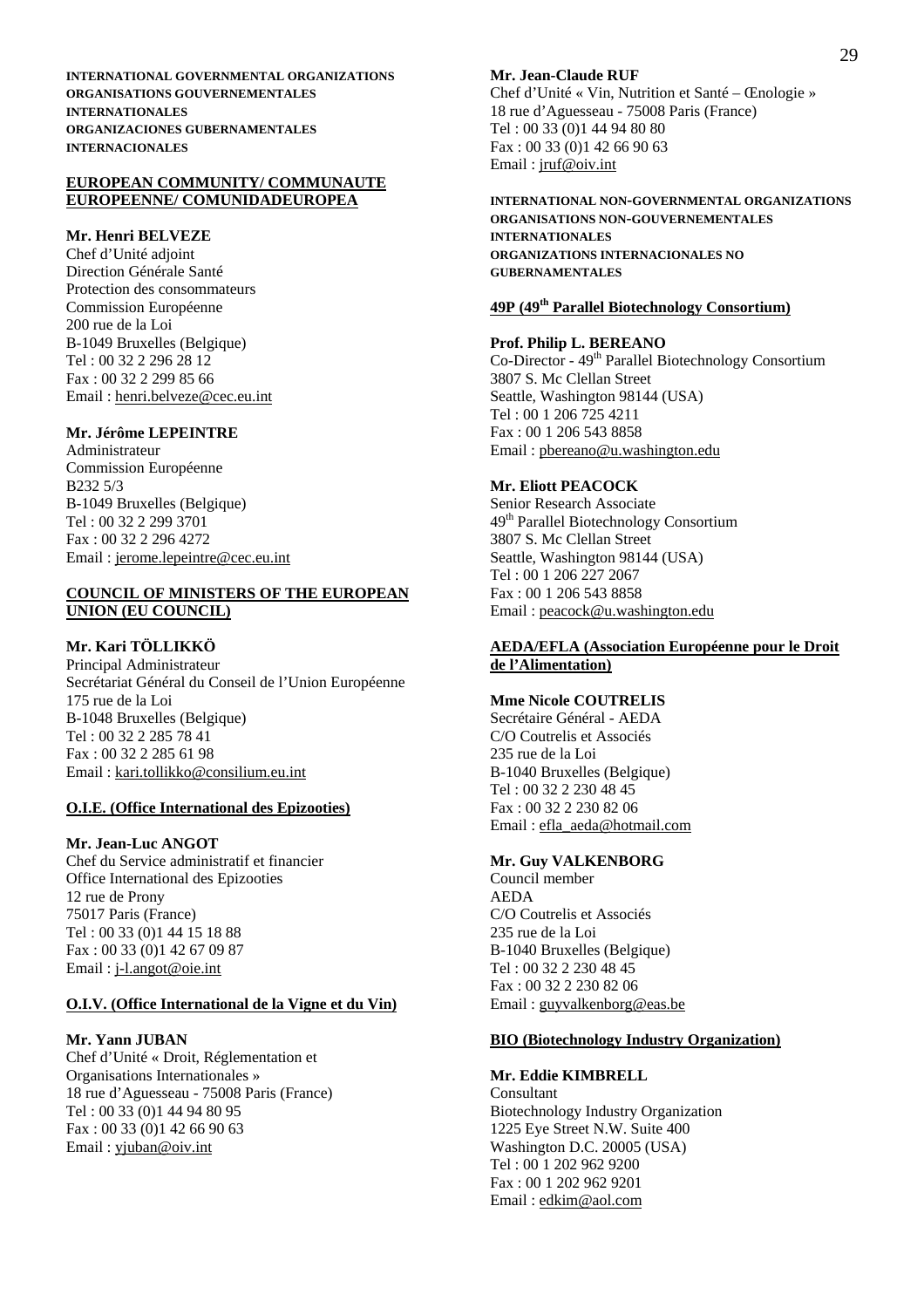# 30 **CEFS (Comité Européen des Fabricants de Sucre)**

# **Dr. Nathalie HENIN**

Conseiller Scientifique Comité Européen des Fabricants de Sucre 182 avenue de Tervuren B-1150 Bruxelles (Belgique) Tel : 00 32 2 762 0760 Fax : 00 32 2 771 0026 Email : nathalie.henin@cefs.org

# **CONSUMERS INTERNATIONAL**

# **Mme Sue DAVIES**

Consumers'Association 2 Marylebone Road London NW1 4DF (Royaume-Uni) Tel : 00 44 20 7770 7274 Fax : 00 44 20 7770 7666 Email : sue.davies@which.co.uk

# **Mr. Steve SUPPAN**

Institute for Agriculture and Trade Policy 2105 First Avenue South Minneapolis, MN 55404, (USA) Tel : 00 1 612 870 3413 Fax : 001 628 704 846 Email : ssuppan@iatp.org

# **Prof. Sri Ram KHANNA**

Voluntary Organisation in Interest of Consumer Education (VOICE) 441, Jungpura, Mathura Road New Delhi 110014 (Inde) Tel : 00 91 11 24319078 & 80 Fax : 00 91 11 24319081 Email : cvoice@vsnl.net

# **CROPLIFE International**

# **Mr. Mark MANSOUR**

Keller and Heckman LLP 1001 G. Street, Suite 500 West Washington, DC 20001 (USA) Tel : 00 1 202 434 42 33 Fax : 00 1 202 434 46 46 Email : mansour@khlaw.com

## **ENSA (European Natural Soyfoods Manufacturers Association)**

# **Mme Renate HOCHWIESER**

Secretariat - ENSA Rue de l'Association, 50 B – 1000 Bruxelles (Belgique) Tel : 00 32 2 209 1141 Fax : 00 32 2 219 7342 Email : secretariat@ensa.be

# **Mr. Conny JVENSSON**

Secretariat - ENSA Rue de l'Association, 50 - B – 1000 Bruxelles (Belgique) Tel : 00 32 2 209 1141 Fax : 00 32 2 219 7342 Email : secretariat@ensa.be

# **IBA (International Banana Association)**

# **Mme Cecilia P. GASTON**

Managing Scientist - Exponent 1730 Rhode Island Ave. N.W., Suite 1100 Washington, D.C. 20036 (USA) Tel : 00 1 202 772 4900 Fax : 00 1 202 772 4979 Email : cgaston@exponent.com

# **ICA (International Cooperative Alliance)**

# **Mr. Kazuo ONITAKE**

Safety Policy service Japanese Consumrers' Co-operative Union Co-op Plaza, 3-29-8, Shibuya, Shibuyaku, Tokyo, 150-8913 (Japan) Tel : 00 81-3-5778-8109 Fax :00 81-3-5778-8002 E-mail : kazuo.onitake@jccu.coop

# **ICC (International Chamber of Commerce)**

# **Dr. Janet E. COLLINS**

Global Organization Director Monsanto Company  $600$  13<sup>th</sup> Street, NW Suite 660 Washington DC20005 (USA) Tel : 00 1 202 383 2861 Fax : 00 1 202 783 1924 Email : janet.e.collins@monsanto.com

## **ICGMA (International Council of Grocery Manufacturers Association)**

**Mme Mari STULL**  Director International Regulatory Policy Grocery Manufacturers of America 2401 Pennsylvania Avene, NW, Second Floor Washington, DC 20037 (USA) Tel : 00 1 202 337 9400 Fax : 00 1 202 337 4508 Email : mstull@gmabrands.com

# **IDF/FIL (International Dairy Federation)**

# **Mme Dominique BUREL**

Responsable Réglementation Association Laitière Française / CNIEL 43 rue de Châteaudun 75314 Paris Cedex 9 (France) Tel : 00 33 (0)1 49 70 71 15 Fax : 00 33 (0)1 42 80 63 45 Email : dburel-alf@cniel.com

# **Mr. Thomas KÜTZEMEIER**

Verband der Deutschen Milchwirtschaft Meckenheimer Allee 137 D-53115 Bonn (Allemagne) Tel : 00 49 228 98 24 30 Fax : 00 49 228 98 24 320 Email : info@vdm-deutschland.de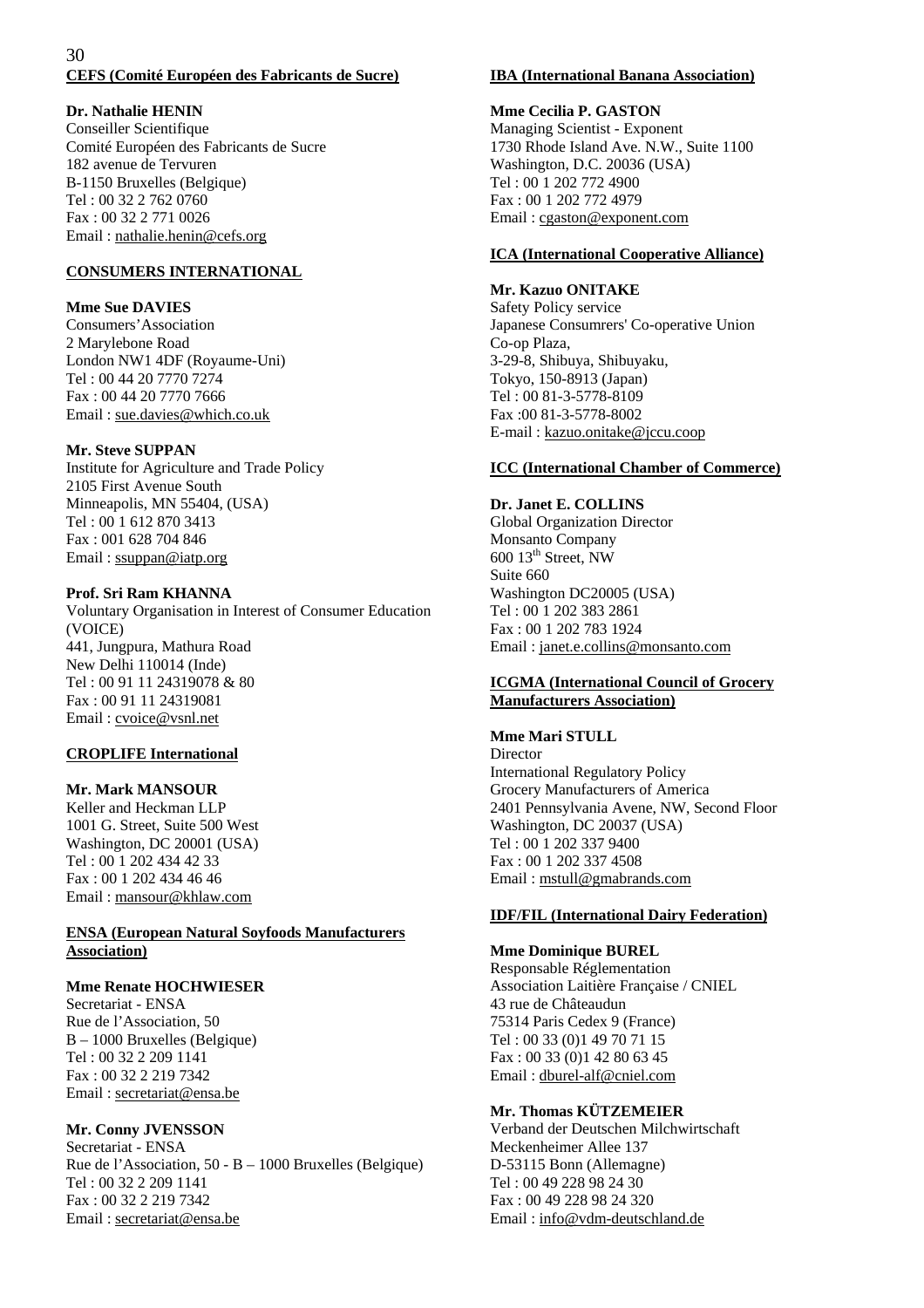#### **IFU (International Federation of Fruit Juice Producters)**

#### **Mr. Paul ZWIKER**

International Federation of Fruit Juice Producers (IFU) Postfach 45 CH-9220 Bischofszell (Suisse) Tel : 00 41 71 420 06 44 Fax : 00 41 71 420 06 43 Email : zwiker@bluewin.ch

## **ISDI (International Special Dietary Foods Industries)**

#### **Mme Alice GRAVEREAUX**

Scientific and Regulatory Affairs 194 rue de Rivoli 75001 Paris (France) Tel : 00 33 (0)1 53 45 87 87 Fax : 00 33 (0)1 53 45 87 80 Email : alice.gravereaux@wanadoo.fr

## **IUFoST**

## **Dr. Eduardo MENDEZ**

Advisor IUFoST P.O. Box 60 486 Mexico D.F. CP 03800 (Mexique) Tel : 00 52 55 55 95 09 16 Fax : 00 52 55 55 95 88 82 Email : ermendezmx@terra.com.mx

## **JOINT FAO/WHO SECRETARIAT**

#### **Dr. Kazuaki MIYAGISHIMA**

Secretary, Codex Alimentarius Commission Joint FAO/WHO Food Standards Programme FAO - Via delle Terme di Caracalla Rome 00100 (Italie) Tel : 00 39 06 5705 4390 Fax : 00 39 06 5705 4593 Email : kazuaki.miyagishima@fao.org

## **Mme Selma H. DOYRAN**

Food Standards Officer Joint FAO/WHO Food Standards Programme FAO - Via delle Terme di Caracalla Rome 00100 (Italie) Tel : 00 39 06 5705 5826 Fax : 00 39 06 5705 4593 Email : selma.doyran@fao.org

# **FAO**

#### **Mr. Jean-Louis JOUVE**  Chief Food Quality and Standards Service Food and Nutrition Division FAO - Via delle Terme di Caracalla Rome 00100 (Italie) Tel : 00 39 06 5705 5858 Fax : 00 39 06 5705 4593 Email : jean-louis.jouve@fao.org

# **WHO**

#### **Mme Mary VALLANJON**

Liaison Officer Food Safety Department World Health Organization 20 Avenue Appia 1211 Genève 27 (Suisse) Tel : 00 41 22 791 23 73 Fax : 00 41 22 791 48 07 Email : vallanjonm@who.int

#### **LEGAL COUNSEL CONSEILLER JURIDIQUE ASESOR JURIDICO**

## **Mr. Antonio TAVARES**

Legal Counsel Legal Office FAO Via delle Terme di Caracalla Rome 00100 (Italie) Tel : 00 39 06 5705 51 32 Fax : 00 39 06 5705 4593 Email : antonio.tavares@fao.org

## **Mr. Gian Luca BURCI**

Senior Legal Officer Office of the Legal Counsel WHO 20 avenue Appia CH-1211 Geneve 27 (Suisse) Tel : 00 41 22 791 47 54 Fax : 00 41 22 791 41 58 Email : burcig@who.int

#### **FRENCH SECRETARIAT SECRETARIAT FRANCAIS**

#### **Mr. Pascal AUDEBERT**  Point Contact Français SGCI/CODEX Carré Austerlitz 2 boulevard Diderot 75572 Paris Cedex 12 (France) Tel : 00 33 (0)1 44 87 16 03 Fax : 00 33 (0)1 44 87 16 04 Email : pascal.audebert@sgci.gouv.fr Email : sgci-codex-fr@sgci.gouv.fr

## **Mr. Christophe LEPRETRE**

Ministère de l'Agriculture, de l'Alimentation, de la Pêche et des Affaires Rurales - D.G.A.L. 251 rue de Vaugirard 75732 Paris Cedex 15 (France) Tel : 00 33 (0)1 49 55 55 84 Fax : 00 33 (0)1 49 55 59 48 Email : christophe.lepretre@agriculture.gouv.fr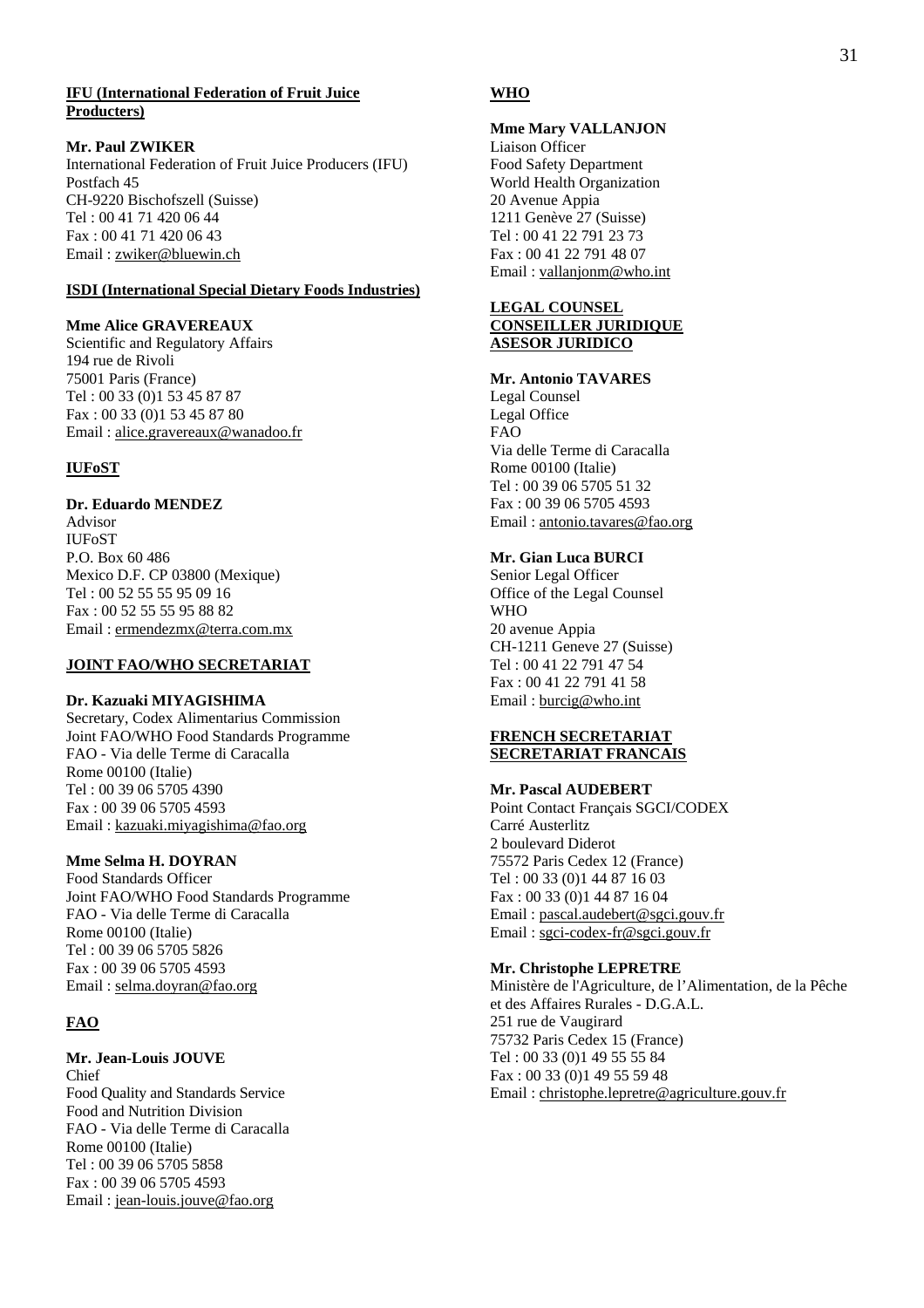# **Mme Geneviève RAOUX**

Ministère de l'Economie, des Finances et de l'Industrie D.G.C.C.R.F. 59 boulevard Vincent Auriol 75703 Paris Cedex 13 (France) Tel : 00 33 (0)1 44 97 29 68 Fax : 00 33 (0)1 44 97 30 37 Email : genevieve.raoux@dgccrf.finances.gouv.fr

## **Mr. Alexandre BEAUDOIN**

SGCI/CODEX Carré Austerlitz 2 boulevard Diderot 75572 Paris Cedex 12 (France) Tel : 00 33 (0)1 44 87 16 03 Fax : 00 33 (0)1 44 87 16 04

#### **Mme Sophie CHARLOT**

Ministère de l'Economie, des Finances et de l'Industrie D.G.C.C.R.F. 59 boulevard Vincent Auriol 75703 Paris Cedex 13 (France) Tel : 00 33 (0)1 44 97 29 63 Fax : 00 33 (0)1 44 97 30 37 Email : sophie.charlot@dgccrf.finances.gouv.fr

#### **Mlle Carole HUMBERT**

Ministère de l'Agriculture, de l'Alimentation, de la Pêche et des Affaires Rurales - D.G.A.L. 251 rue de Vaugirard 75732 Paris Cedex 15 (France) Tel : 00 33 (0)1 49 55 81 21 Fax : 00 33 (0)1 49 55 59 48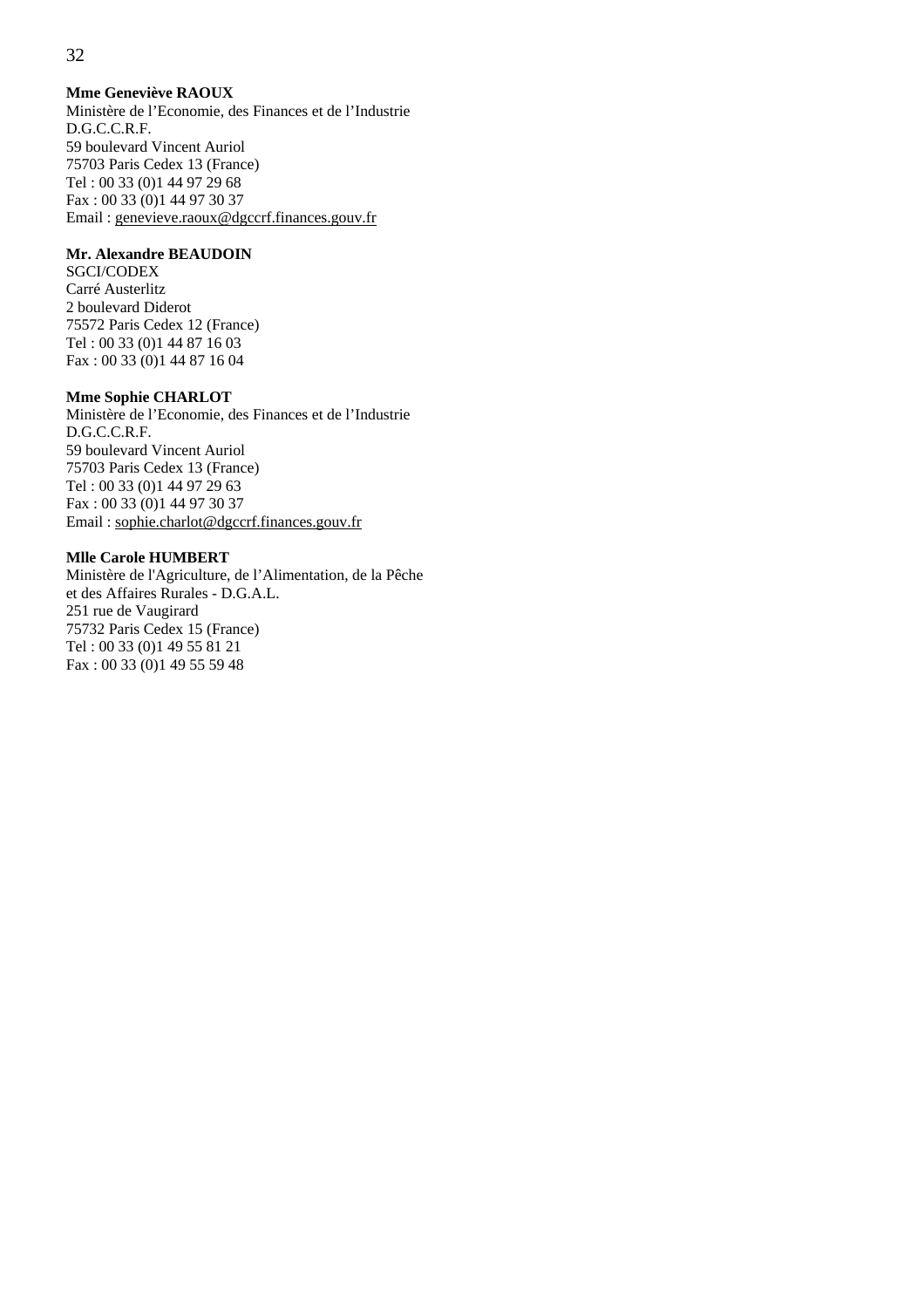33

## **PROPOSED AMENDMENTS TO THE RULES OF PROCEDURE**

(New text and numbering appear in bold)

# **RULE III. OFFICERS[1](#page-36-0)**

1. The Commission shall elect a Chairperson and three Vice-Chairpersons from among the representatives, alternates and advisers (hereinafter referred to as "delegates") of the Members of the Commission; it being understood that no delegate shall be eligible without the concurrence of the head of his delegation. They shall be elected at each session and shall hold office from the end of the session at which they were elected until the end of the following regular session. The Chairperson and Vice-Chairpersons may remain in office only with the continuing endorsement of the respective Member of the Commission of which they were a delegate at the time of election. The Directors-General of FAO and WHO shall declare a position vacant when advised by the Member of the Commission that such endorsement has ceased. The Chairperson and Vice-Chairpersons shall be eligible for re-election but after having served two consecutive terms shall be ineligible to hold such office for the next succeeding term.

2. The Chairperson, or in his absence a Vice-Chairperson, shall preside at meetings of the Commission and exercise such other function as may be required to facilitate the work of the Commission. A Vice-Chairperson acting as Chairperson shall have the same powers and duties as the Chairperson.

3. When neither the Chairperson nor the Vice-Chairperson are able to serve and, on the request of the outgoing Chairperson, during elections for the Chairperson, the Directors-General of FAO and WHO shall appoint a staff member to act as Chairperson, until either a temporary Chairperson or a new Chairperson has been elected. Any temporary Chairperson so elected shall hold office until the Chairperson or one of the Vice-Chairpersons is able to serve again.

**4.** The Commission may appoint one or more rapporteurs from among the delegates of the Members of the Commission.

**5.** The Directors-General of FAO and WHO shall be requested to appoint from the staffs of their organizations a Secretary of the Commission and such other officials, likewise responsible to them, as may be necessary to assist the officers and the Secretary in performing all duties that the work of the Commission may require.

## **RULE IV. COORDINATORS**

**1.** The Commission may appoint a Coordinator from among the Members of the Commission for any of the geographic locations enumerated in **Rule V.1** (hereinafter referred to as "regions") or for any group of countries specifically enumerated by the Commission (hereinafter referred to as 'groups of countries'), whenever it may find, on the basis of a proposal of a majority of the Members of the Commission which constitute the region or group, that work for the Codex Alimentarius in the countries concerned so requires.

**2.** Appointment of Coordinators shall be made exclusively on the proposal of a majority of the Members of the Commission which constitute the region or group of countries concerned. Coordinators shall hold office from the end of the session of the Commission at which they were appointed until not later than the end of the third succeeding regular session, the precise term being determined by the Commission in each instance. After having served two consecutive terms, the Coordinators shall be ineligible to hold such office for the next succeeding term.

**3.** The functions of the Coordinators shall be:

Reference is made to the  $13<sup>th</sup>$  Edition of the Procedural Manual.

<span id="page-36-0"></span> $\frac{1}{1}$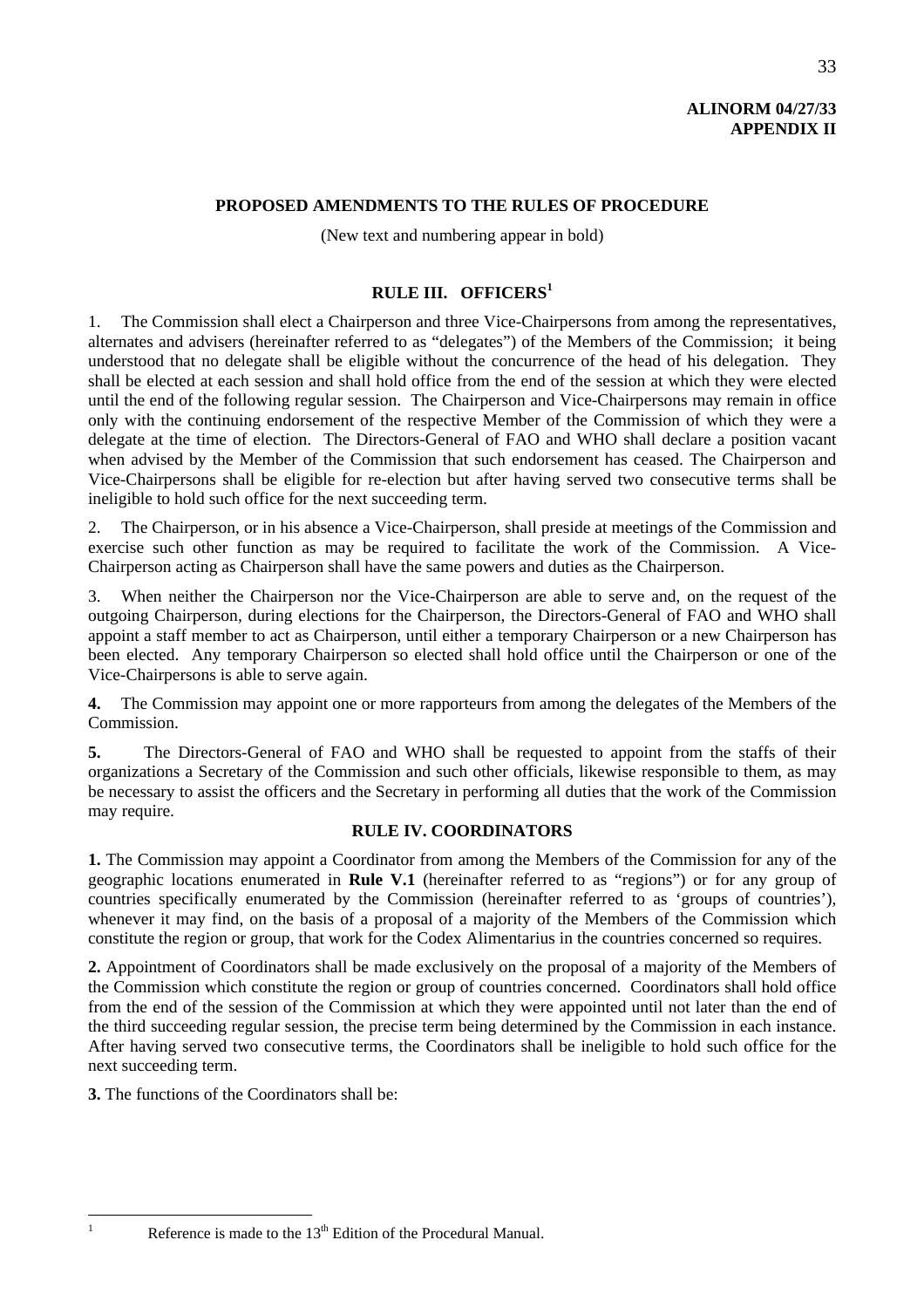- (i)to assist and coordinate the work of the Codex Committees set up under **Rule XI.1(b)(i)**<sup>2</sup> in their region or group of countries in the preparation of draft standards, guidelines and other recommendations for submission to the Commission;
- (ii) to assist the Executive Committee and the Commission, as required, by advising them of the views of countries and recognized regional intergovernmental and non-government organizations in their respective regions on matters under discussion or of interest.

 (d) In order to carry out their functions, Coordinators shall participate in the Executive Committee as Observers.

# **RULE V. EXECUTIVE COMMITTEE[3](#page-37-1)**

**1. The Executive Committee shall consist of the Chairperson and the Vice-Chairpersons of the Commission, and the Coordinators appointed on the basis of Rule IV together with seven further Members elected by the Commission at regular sessions from among the Members of the Commission, one each coming from the following geographic locations: Africa, Asia, Europe, Latin America and the Caribbean, Near East, North America, South-West Pacific. Not more than one delegate from any one country shall be a member of the Executive Committee. Members elected on a geographic basis shall hold office from the end of the session of the Commission at which they were elected until the end of the second succeeding regular session and shall be eligible for re-election, but after having served two consecutive terms shall be ineligible to hold such office for the next succeeding term.** 

**2. The Executive Committee shall, between sessions of the Commission, act on behalf of the Commission as its executive organ. In particular, the Executive Committee may make proposals to the Commission regarding general orientation, strategic planning, and programming of the work of the Commission, study special problems and shall assist in the management of the Commission's programme of standards development, namely by conducting a critical review of proposals to undertake work and monitoring the progress of standards development.** 

**3. The Executive Committee shall consider specific matters referred to it by the Directors-General of FAO and WHO as well as the estimate of expenditure for the Commission's proposed programme of work as described in Rule XIII.1[4](#page-37-2) .** 

**4. The Executive Committee may establish such sub-committees from among its Members as it may deem necessary to enable it to exercise its functions as effectively as possible. Such subcommittees should be limited in numbers, carry out preparatory work and report to the Executive Committee. The Executive Committee shall appoint one of the Vice-Chairpersons of the Commission to serve as chairpersons of any such sub-committee. Consideration should be given to an appropriate geographical balance in the membership of sub-committees.** 

**5.** The Chairperson and Vice-Chairpersons of the Commission shall be respectively the Chairperson and Vice-Chairpersons of the Executive Committee.

**6.** Sessions of the Executive Committee may be convened as often as necessary by the Directors-General of FAO and WHO, in consultation with the Chairperson. The Executive Committee shall normally meet immediately prior to each session of the Commission.

**7.** The Executive Committee shall report to the Commission.

<span id="page-37-0"></span> $\frac{1}{2}$ Rule X.1 (b)(i) in the 13<sup>th</sup> Edition of the Procedural Manual. Changes in numbering are due to the presentation of the section on Coordinators as a separate Rule IV.

<span id="page-37-1"></span><sup>3</sup> Rule IV in the 13<sup>th</sup> Edition of the Procedural Manual.

<span id="page-37-2"></span><sup>4</sup> Rule XII.1 in the  $13<sup>th</sup>$  Edition of the Procedural Manual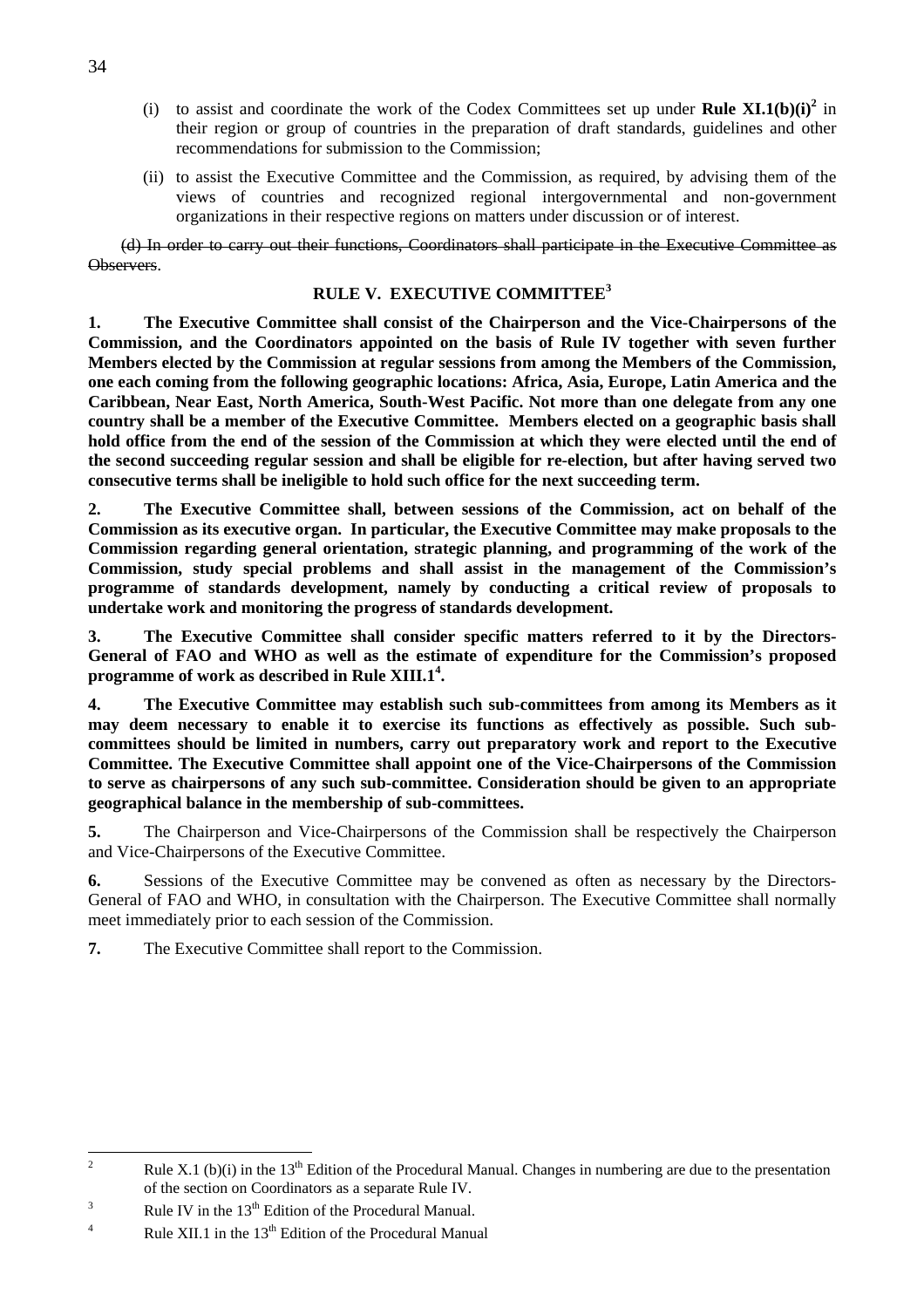## <span id="page-38-0"></span>**RULE XIII. BUDGET AND EXPENSES[5](#page-38-1)**

1. The Directors-General of FAO and WHO shall prepare for consideration by the Commission at its regular sessions an estimate of expenditure based on the proposed programme of work of the Commission and its subsidiary bodies, together with information concerning expenditures for the previous financial period. This estimate, with such modifications as may be considered appropriate by the Directors-General in the light of recommendations made by the Commission, shall subsequently be incorporated in the Regular Budgets of the two Organizations for approval by the appropriate governing bodies.

2. The estimate of expenditure shall make provisions for the operating expenses of the Commission and the subsidiary bodies of the Commission established under **Rule XI.1(a) and XI.1(b)(ii)**<sup>6</sup> and for the expenses relating to staff assigned to the Programme and other expenditures incurred in connection with the servicing of the latter.

# 3. **The estimate of expenditure shall make provision for the travel expenses (including a daily subsistence allowance) of members of the Executive Committee from developing countries for the purpose of participating in meetings of the Executive Committee.**

**4.**The operating costs of subsidiary bodies established under **Rule XI.1(b)(i)**<sup>6</sup> (Codex Committees) shall be borne by each Member accepting the Chair of such a body. The estimate of expenditure may include a provision for such costs involved in preparatory work as may be recognized as operating expenses of the Commission in accordance with the provisions of Article 10 of the Statutes of the Commission.

**5. Except as provided for in Rule XIII. 3, the estimate of expenditure shall make no provision for expenses, including travel, incurred by delegations of the Members of the Commission or of observers referred to in Rule IX<sup>7</sup> [,](#page-38-3) in connection with their attendance at sessions of the Commission or its subsidiary bodies**. Should experts be invited by the Directors-General of FAO or WHO to attend sessions of the Commission and its subsidiary bodies in their individual capacity, their expenses shall be borne out of the regular budgetary funds available for the work of the Commission.

 5 <sup>5</sup><br>Rule XII in the 13<sup>th</sup> Edition of the Procedural Manual.<br><sup>6</sup><br>Rule X<sub>1</sub> (c) and X<sub>1</sub> (b) in the 13<sup>th</sup> Edition of the Proce

<span id="page-38-2"></span><span id="page-38-1"></span>Rule X.1(a) and X.1 (b) in the  $13<sup>th</sup>$  Edition of the Procedural Manual.

<span id="page-38-3"></span>Rule VIII in the 13<sup>th</sup> Edition of the Procedural Manual.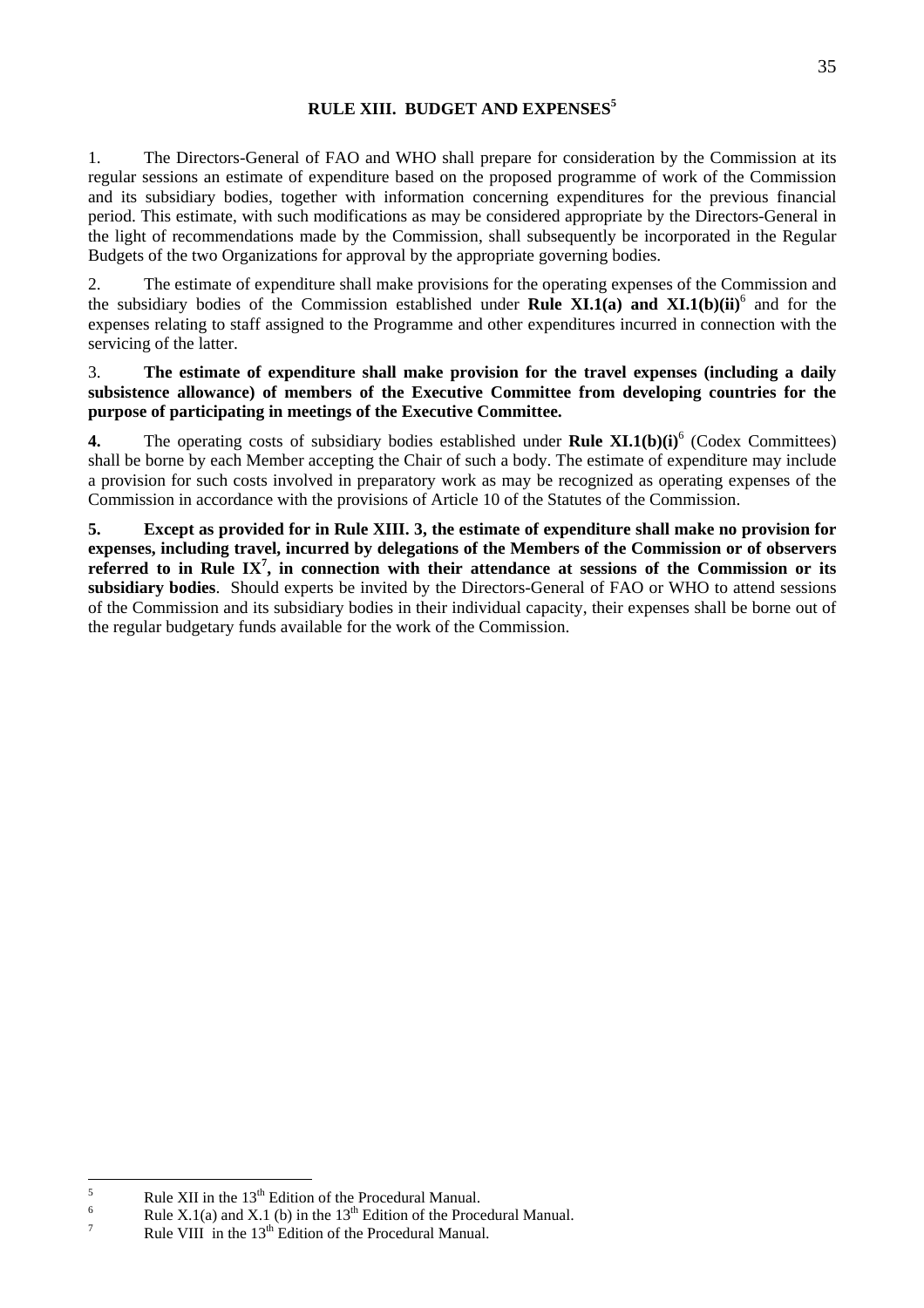# **PROPOSED AMENDMENTS TO THE PROCEDURES FOR THE ELABORATION OF CODEX STANDARDS AND RELATED TEXTS**

**Note**: Throughout this text the word "Standard" is meant to include any of the recommendations of the Commission intended to be submitted to Governments for acceptance. Except for provisions relating to acceptance, the Procedures apply *mutatis mutandis* to codes of practice and other texts of an advisory nature.

# *INTRODUCTION*

The full procedure for the elaboration of Codex standards is as follows.

**1. The Commission shall implement a unified approach in the area of standards development by taking its decisions, based on a strategic planning process ("standards management") (See Part 1 of this document).** 

**2. An on-going critical review shall ensure that proposals for new work and draft standards submitted to the Commission for adoption continue to meet the strategic priorities of the Commission and can be developed within a reasonable period of time, taking into account the requirements and availability of scientific expert advice (See Part 2 of this document).** 

3. The Commission decides, taking into account the **outcome of the on-going critical review conducted by the Executive Committee**, that a standard should be elaborated and also which subsidiary body or other body should undertake the work. Decisions to elaborate standards may also be taken by subsidiary bodies of the Commission in accordance with the above-mentioned **outcome** subject to subsequent approval by the Commission at the earliest possible opportunity. The Secretariat arranges for the preparation of a "proposed draft standard" which is circulated to governments for comments and is then considered in the light of these by the subsidiary body concerned which may present the text to the Commission as a "draft standard". If the Commission adopts the "draft standard" it is sent to governments for further comments and in the light of these and after further consideration by the subsidiary body concerned, the Commission reconsiders the draft and may adopt it as a "Codex standard". The procedure is described in Part **3** of this document.

4. The Commission or any subsidiary body, subject to the confirmation of the Commission may decide that the urgency of elaborating a Codex standard is such that an accelerated elaboration procedure should be followed. While taking this decision, all appropriate matters shall be taken into consideration, including the likelihood of new scientific information becoming available in the immediate future. The accelerated elaboration procedure is described in Part **4** of this document.

5. The Commission or the subsidiary body or other body concerned may decide that the draft be returned for further work at any appropriate previous Step in the Procedure. The Commission may also decide that the draft be held at Step 8.

6. The Commission may authorise, on the basis of two-thirds majority of votes cast, the omission of Steps 6 and 7, where such an omission is recommended by the Codex Committee entrusted with the elaboration of the draft. Recommendations to omit steps shall be notified to Members and interested international organizations as soon as possible after the session of the Codex Committee concerned. When formulating recommendations to omit Steps 6 and 7, Codex Committees shall take all appropriate matters into consideration, including the need for urgency, and the likelihood of new scientific information becoming available in the immediate future.

7. The Commission may at any stage in the elaboration of a standard entrust any of the remaining Steps to a Codex Committee or other body different from that to which it was previously entrusted.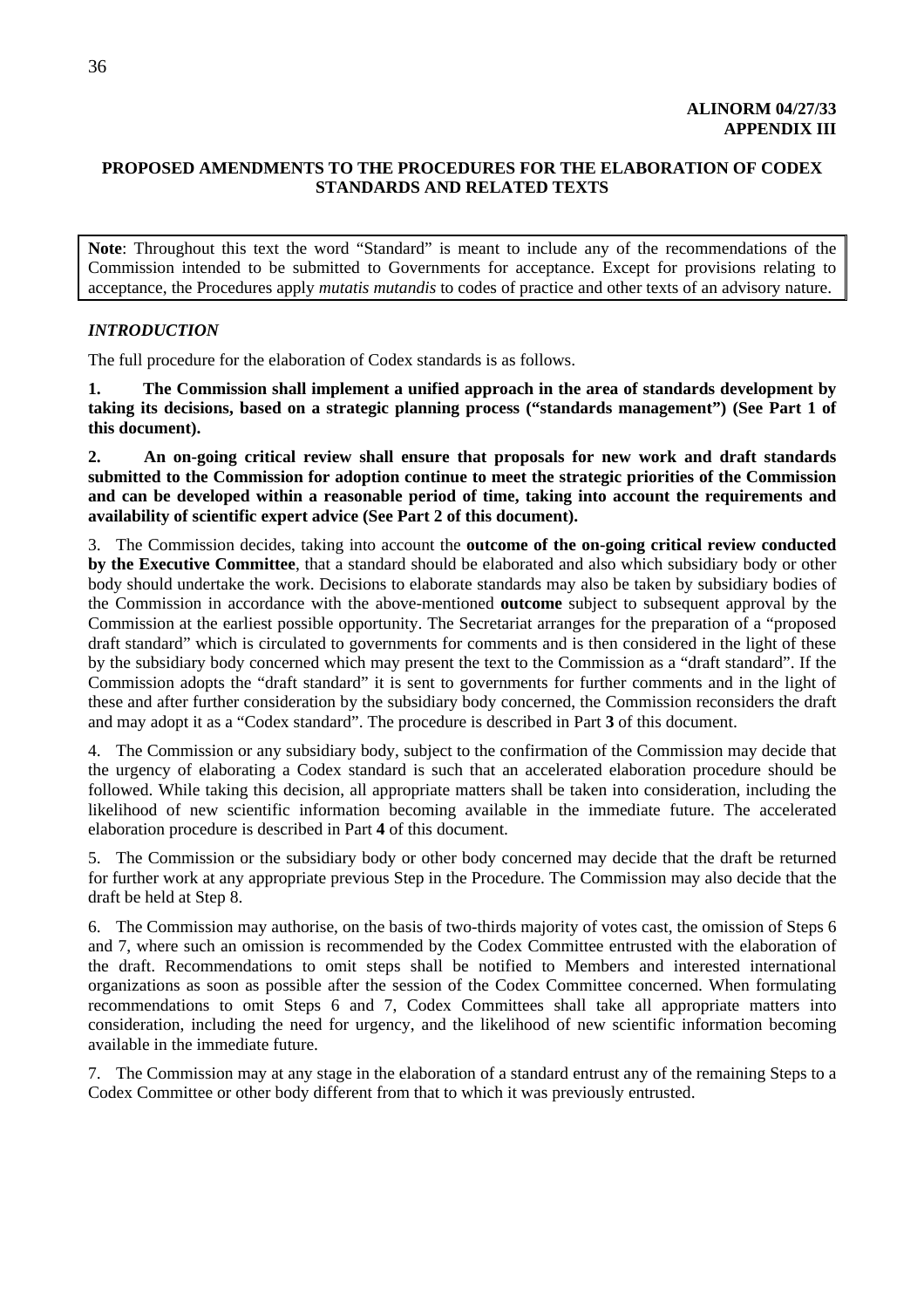8. It will be for the Commission itself to keep under review the revision of "Codex standards". The procedure for revision should, *mutatis mutandis*, be that laid down for the elaboration of Codex standards, except that the Commission may decide to omit any other step or steps of that Procedure where, in its opinion, an amendment proposed by a Codex Committee is either of an editorial nature or of a substantive nature but consequential to provisions in similar standards adopted by the Commission at Step 8.

9. Codex standards are published and governments are invited to notify the Commission's Secretariat of the status or use of the Codex standard in accordance with their established legal and administrative procedures. They are also sent to international organizations to which competence in the matter has been transferred by their Member States (See Part **5** of this document). Details of notifications are published periodically by the Commission's Secretariat.

# *PART 1. STRATEGIC PLANNING PROCESS*

**1. Taking into account the "***Criteria for the Establishment of Work Priorities***", the strategic plan shall state broad priorities against which individual proposals for standards (and revision of standards) can be evaluated during the critical review process.** 

**2. The strategic plan shall cover a six-year period and shall be renewed every two years on a rolling basis.** 

## *PART 2. CRITICAL REVIEW*

## *Proposals to Undertake New Work or to Revise a Standard*

**1. Prior to approval for development, each proposal for new work or revision of a standard, shall be accompanied by a project document, prepared by the Committee or Member proposing new work or revision of a standard, detailing :** 

- **the purposes and the scope of the standard ;**
- **its relevance and timeliness ;**
- **the main aspects to be covered ;**
- **an assessment against the** *Criteria for the establishment of work priorities ;*
- **relevance to the Codex strategic objectives ;**
- **information on the relation between the proposal and other existing Codex documents;**
- **identification of any requirement for and availability of expert scientific advice ;**
- **identification of any need for technical input to the standard from external bodies so that this can be planned for;**
- **the proposed time-line for completion the new work, including the start date, the proposed date for adoption at Step 5, and the proposed date for adoption by the Commission ; the time frame for developing a standard should not normally exceed five years.**

**2. The decision to undertake new work or to revise standards shall be taken by the Commission on the basis a critical review conducted by the Executive Committee.** 

- **3. The critical review includes:** 
	- **examination of proposals for development/revision of standards, taking into account the "***Criteria for the Establishment of Work Priorities***", the strategic plan of the Commission and the required supporting work of independent risk assessment;**
	- **identifying the standard setting needs of developing countries;**
	- **advice on establishment and dissolution of committees and task forces, including** *ad hoc* **crosscommittee task forces (in areas where work falls within several committee mandates); and**
	- **preliminary assessment of the need for expert scientific advice and the availability of such advice from FAO, WHO or other relevant expert bodies, and the prioritisation of that advice.**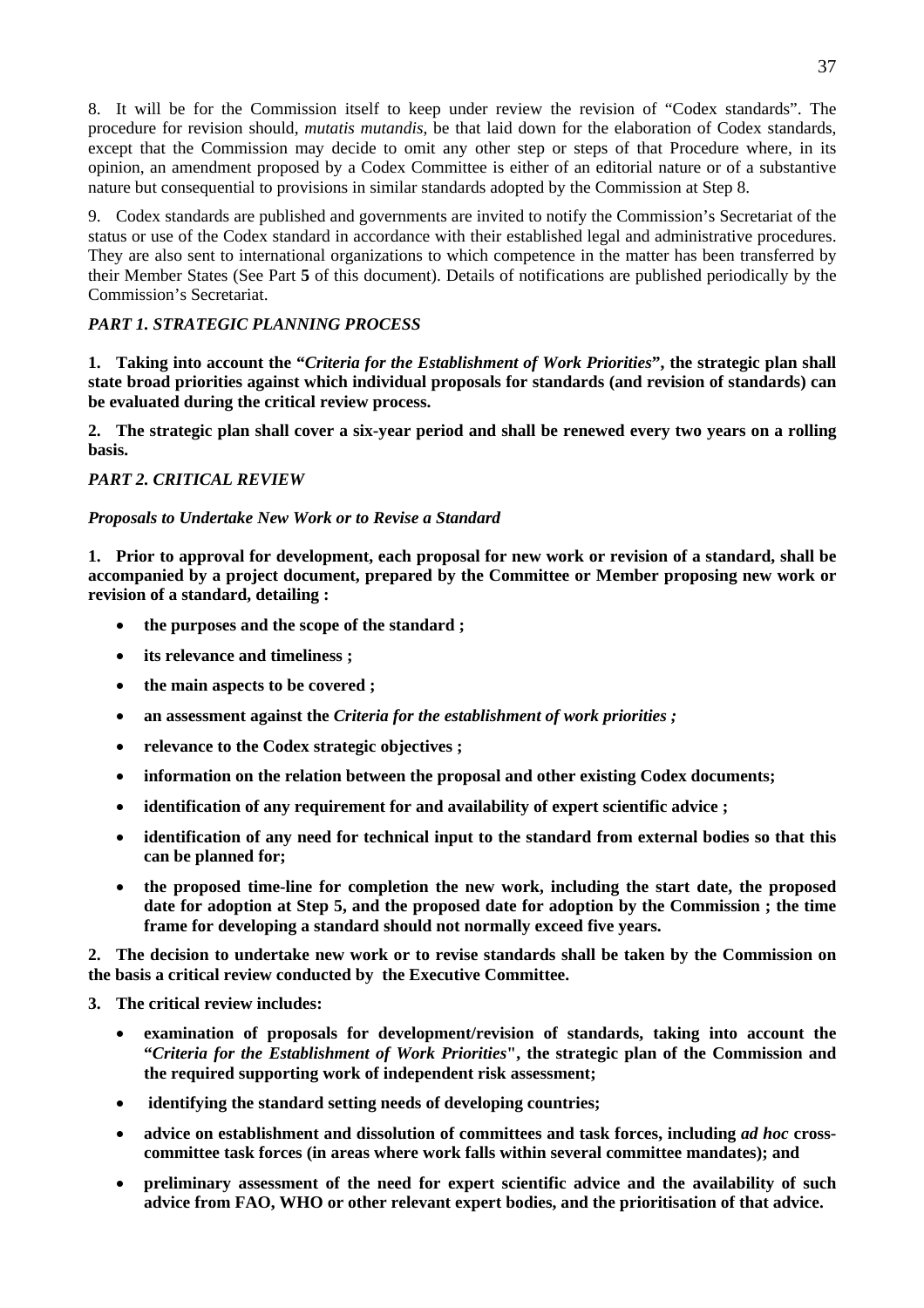**4. The decision to undertake new work or revision of individual maximum residue limits for pesticides or veterinary drugs, or the maintenance of the General Standard on Food Additives, the General Standard on contaminants and toxins in foods, the Food categorisation system and the International numbering System, shall follow the procedures established by the Committees concerned and endorsed by the Commission.**

# *Monitoring Progress of Standards Development*

**5. The Executive Committee shall review the status of development of draft standards against the time frame agreed by the Commission and shall report its findings to the Commission.** 

**6. The Executive Committee may propose an extension of the time frame; cancellation of work; or propose that the work be undertaken by a Committee other than the one to which it was originally entrusted, including the establishment of a limited number of ad hoc subsidiary bodies, if appropriate.** 

**7. The critical review process shall ensure that progress in the development of standards is consistent with the envisaged time frame, that draft standards submitted to the Commission for adoption have been fully considered at Committee level, and that they are technically and legally sound.** 

**8. Monitoring shall take place against the time line deemed necessary and revisions in the coverage of the standard shall need to be specifically endorsed by the Commission.** 

**This shall therefore include:** 

• **monitoring of progress in developing standards and advising what corrective action should be taken;** 

• **examining proposed standards from Codex committees, before they are submitted to the Commission for adoption :** 

- **for consistency with the mandate of Codex, the decisions of the Commission, and existing Codex texts;**
- **to ensure that the requirements of the endorsement procedure have been fulfilled, where appropriate,**
- **for format and presentation, and**
- **for linguistic consistency.**

# **PART 3: UNIFORM PROCEDURE FOR THE ELABORATION OF CODEX STANDARDS AND** *RELATED TEXTS*

## *Steps 1, 2 and 3*

- (1) The Commission decides, taking into account the **outcome of the critical review conducted by the Executive Committee**, to elaborate a World-wide Codex Standard and also decides which subsidiary body or other body should undertake the work. A decision to elaborate a World-wide Codex Standard may also be taken by subsidiary bodies of the Commission in accordance with the above mentioned **outcome**, subject to subsequent approval by the Commission at the earliest possible opportunity. In the case of Codex Regional Standards, the Commission shall base its decision on the proposal of the majority of Members belonging to a given region or group of countries submitted at a session of the Codex Alimentarius Commission.
- (2) The Secretariat arranges for the preparation of a proposed draft standard. In the case of Maximum Limits for Residues of Pesticides or Veterinary Drugs, the Secretariat distributes the recommendations for maximum limits, when available from the Joint Meetings of the FAO Panel of Experts on Pesticide Residues in Food and the Environment and the WHO Core Assessment Group on Pesticide Residues (JMPR), or the Joint FAO/WHO Expert Committee on Food Additives (JECFA). **Any other relevant information regarding risk assessment work conducted by FAO and WHO should also be made available.** In the cases of milk and milk products or individual standards for cheeses, the Secretariat distributes the recommendations of the International Dairy Federation (IDF).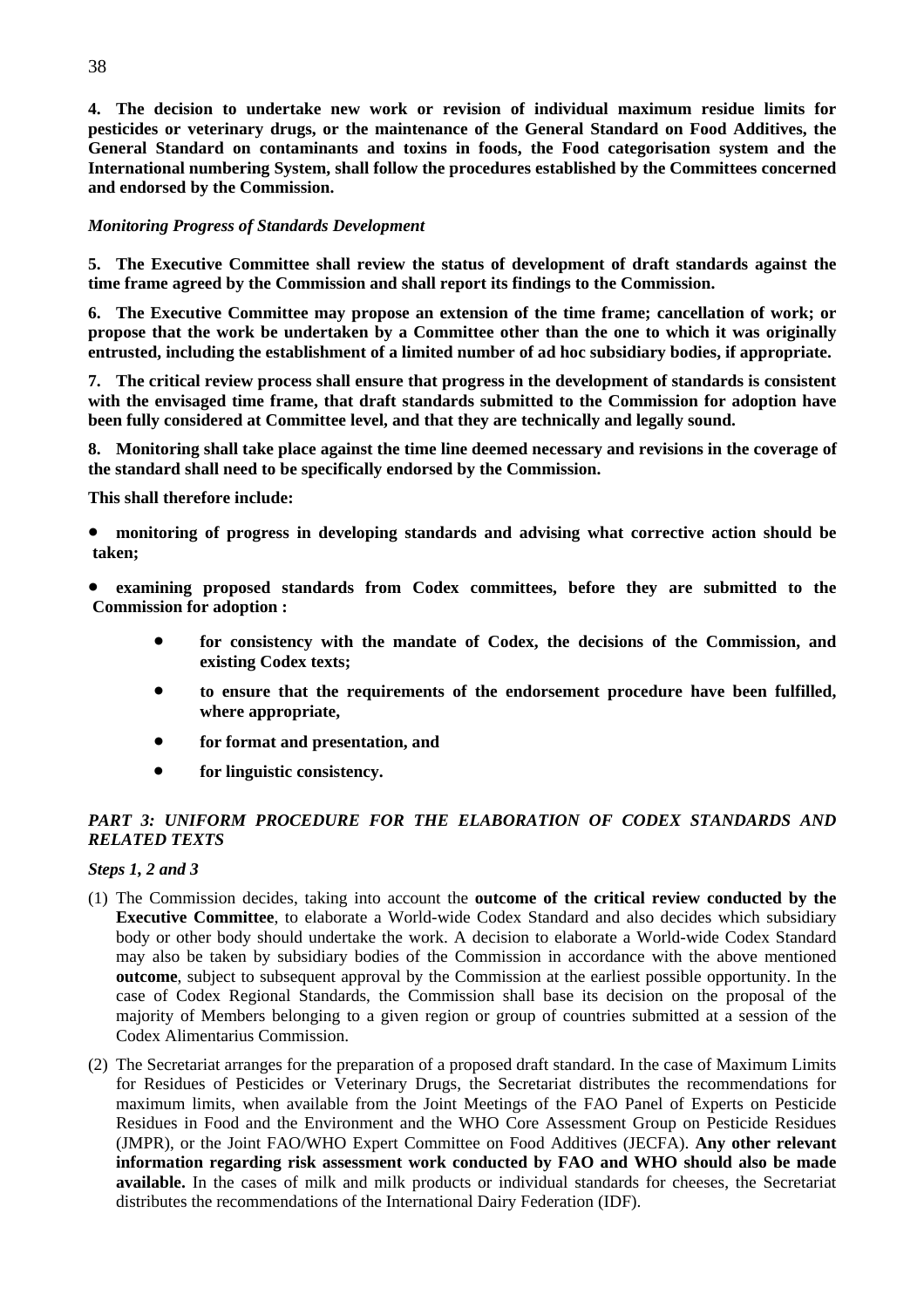(3) The proposed draft standard is sent to Members of the Commission and interested international organizations for comment on all aspects including possible implications of the proposed draft standard for their economic interests.

# *Step 4*

The comments received are sent by the Secretariat to the subsidiary body or other body concerned which has the power to consider such comments and to amend the proposed draft standard.

# *Step 5*

The proposed draft standard is submitted through the Secretariat **to the Executive Committee for critical review and to the Commission** with a view to its adoption as a draft standard<sup>8</sup>[.](#page-42-0) In taking any decision at this step, the Commission will give due consideration to **the outcome of the critical review and** to any comments that may be submitted by any of its Members regarding the implications which the proposed draft standard or any provisions thereof may have for their economic interests. In the case of Regional Standards, all Members of the Commission may present their comments, take part in the debate and propose amendments, but only the majority of the Members of the region or group of countries concerned attending the session can decide to amend or adopt the draft. In taking any decisions at this step, the Members of the region or group of countries concerned will give due consideration to any comments that may be submitted by any of the Members of the Commission regarding the implications which the proposed draft standard or any provisions thereof may have for their economic interests.

## *Step 6*

The draft standard is sent by the Secretariat to all Members and interested international organizations for comment on all aspects, including possible implications of the draft standard for their economic interests.

## *Step 7*

The comments received are sent by the Secretariat to the subsidiary body or other body concerned, which has the power to consider such comments and amend the draft standard.

## *Step 8*

The draft standard is submitted through the Secretariat **to the Executive Committee for critical review and to the Commission,** together with any written proposals received from Members and interested international organizations for amendments at Step 8, with a view to its adoption as a Codex standard. In the case of Regional standards, all Members and interested international organizations may present their comments, take part in the debate and propose amendments but only the majority of Members of the region or group of countries concerned attending the session can decide to amend and adopt the draft.

# *PART 4: UNIFORM ACCELERATED PROCEDURE FOR THE ELABORATION OF CODEX STANDARDS AND RELATED TEXTS*

## *Steps 1, 2 and 3*

- (1) The Commission, on the basis of a two-thirds majority of votes cast, taking into account the **outcome of the critical review conducted by the Executive Committee**, shall identify those standards which shall be the subject of an accelerated elaboration process.<sup>[9](#page-42-1)</sup> The identification of such standards may also be made by subsidiary bodies of the Commission, on the basis of a two-thirds majority of votes cast, subject to confirmation at the earliest opportunity by the Commission.
- (2) The Secretariat arranges for the preparation of a proposed draft standard. In the case of Maximum Limits for Residues of Pesticides or Veterinary Drugs, the Secretariat distributes the recommendations for maximum limits, when available from the Joint Meetings of the FAO Panel of Experts on Pesticide

<span id="page-42-0"></span> $\frac{1}{8}$  Without prejudice to **the outcome of the critical review conducted by the Executive Committee and/or** any decision that may be taken by the Commission at Step 5, the proposed draft standard may be sent by the Secretariat for government comments prior to its consideration at Step 5, when, in the opinion of the subsidiary body or other body concerned, the time between the relevant session of the Commission and the subsequent session of the subsidiary body or other body concerned requires such action in order to advance the work

<span id="page-42-1"></span>Relevant considerations could include, but need not be limited to, matters concerning new scientific information; new technology(ies); urgent problems related to trade or public health; or the revision or updating of existing standards.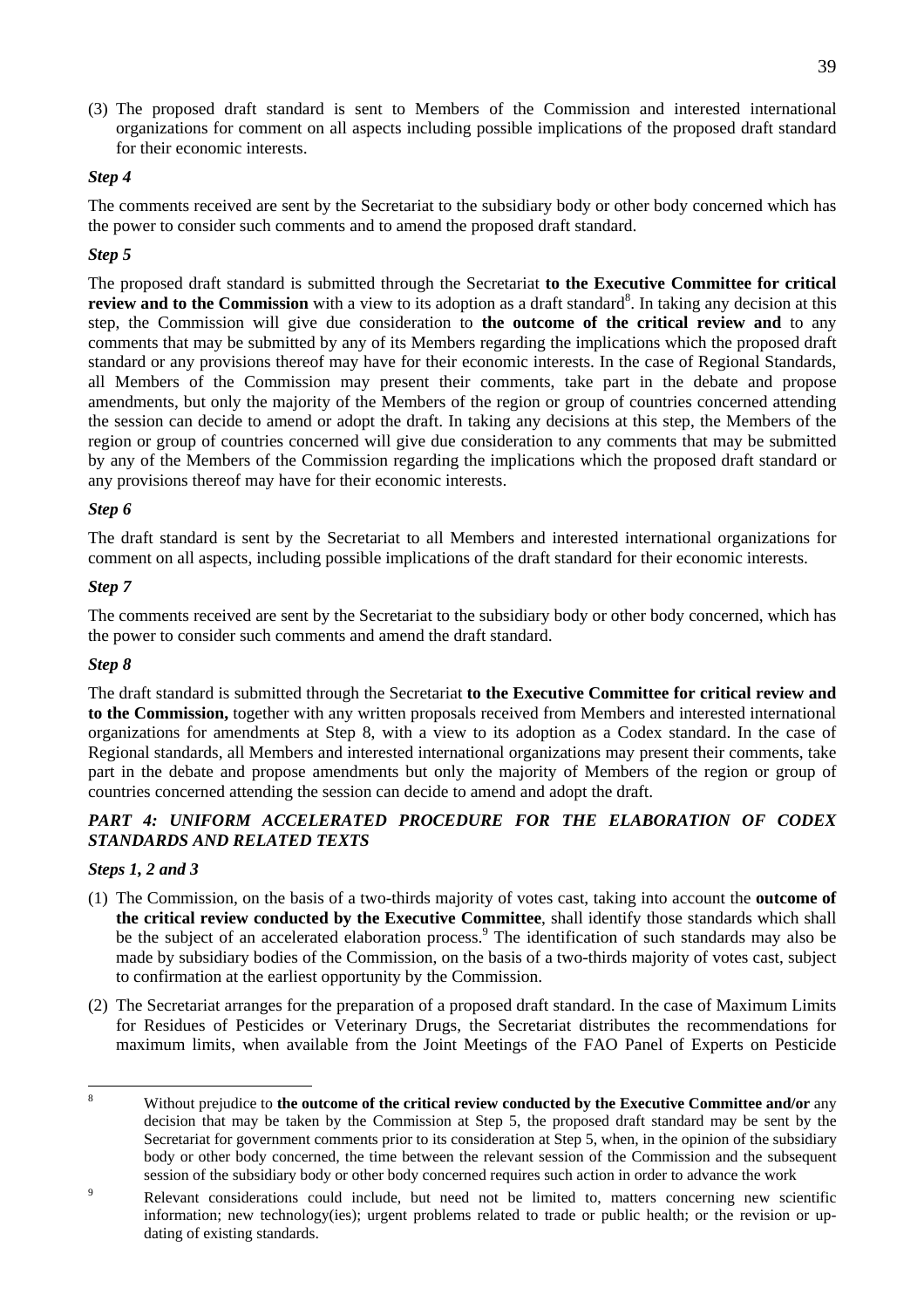Residues in Food and the Environment and the WHO Core Assessment Group on Pesticide Residues (JMPR), or the Joint FAO/WHO Expert Committee on Food Additives (JECFA). **Any other relevant information regarding risk assessment work conducted by FAO and WHO should also be made available.** In the cases of milk and milk products or individual standards for cheeses, the Secretariat distributes the recommendations of the International Dairy Federation (IDF).

(3) The proposed draft standard is sent to Members of the Commission and interested international organizations for comment on all aspects including possible implications of the proposed draft standard for their economic interests. When standards are subject to an accelerated procedure, this fact shall be notified to the Members of the Commission and the interested international organizations.

## *Step 4*

The comments received are sent by the Secretariat to the subsidiary body or other body concerned which has the power to consider such comments and to amend the proposed draft standard.

## *Step 5*

In the case of standards identified as being subject to an accelerated elaboration procedure, the draft standard is submitted through the Secretariat **to the Executive Committee for critical review and to the Commission,** together with any written proposals received from Members and interested international organizations for amendments, with a view to its adoption as a Codex standard. In taking any decision at this step, the Commission will give due consideration to any comments that may be submitted by any of its Members regarding the implications which the proposed draft standard or any provisions thereof may have for their economic interests.

## *GUIDE TO THE PROCEDURE FOR THE REVISION AND AMENDMENT OF CODEX STANDARDS*

1. Proposals for the amendment or revision of Codex standards should be submitted to the Commission's Secretariat in good time (not less than three months) before the session of the Commission at which they are to be considered. The proposer of an amendment should indicate the reasons for the proposed amendment and should also state whether the proposed amendment had been previously submitted to and considered by the Codex committee concerned and/or the Commission. If the proposed amendment has already been considered by the Codex committee and/or Commission, the outcome of the consideration of the proposed amendment should be stated.

2. Taking into account such information regarding the proposed amendment, as may be supplied in accordance with paragraph 1 above, **and the outcome of the on-going critical review conducted by the Executive Committee**, the Commission will decide whether the amendment or revision of a standard is necessary. If the Commission decides in the affirmative, and the proposer of the amendment is other than a Codex committee, the proposed amendment will be referred for consideration to the appropriate Codex committee, if such committee is still in existence. If such committee is not in existence, the Commission will determine how best to deal with the proposed amendment. If the proposer of the amendment is a Codex committee, it would be open to the Commission to decide that the proposed amendment be circulated to governments for comments prior to further consideration by the sponsoring Codex Committee. In the case of an amendment proposed by a Codex Committee, it will also be open to the Commission to adopt the amendment at Step 5 or Step 8 as appropriate, where in its opinion the amendment is either of an editorial nature or of a substantive nature but consequential to provisions in similar standards adopted by it at Step 8.

3. The procedure for amending or revising a Codex standard would be as laid down in paragraphs **5** and **6** of the Introduction to the Procedure for the Elaboration of Codex Standards (see page .. above).

4. When the Commission has decided to amend or revise a standard, the unrevised standard will remain the applicable Codex standard until the revised standard has been adopted by the Commission.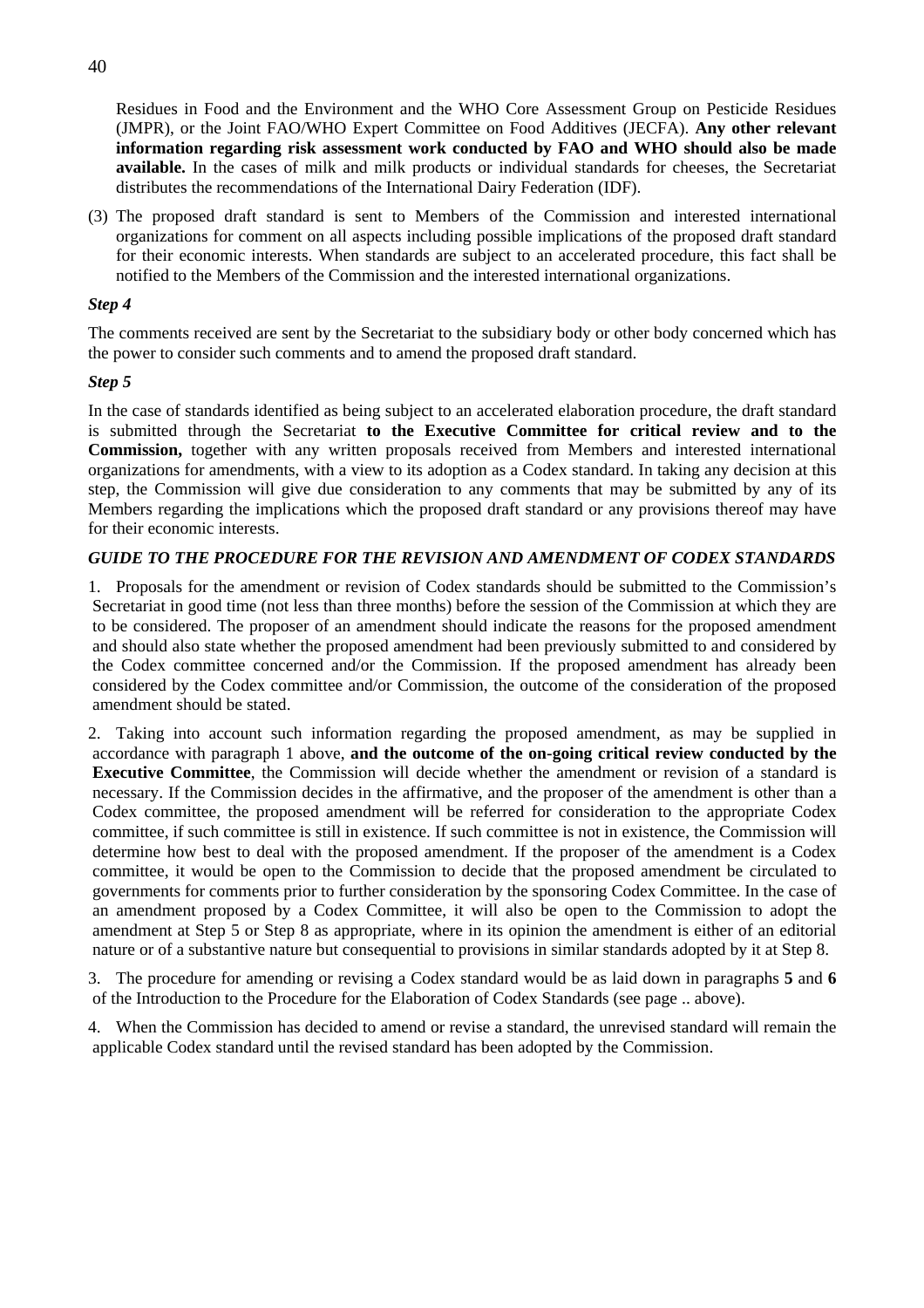# **ALINORM 04/27/33 APPENDIX IV**

# **DRAFT CRITERIA FOR THE APPOINTMENT OF CHAIRPERSONS**

By virtue of Article 7 of its Statutes, the Commission may establish such subsidiary bodies as it deems necessary for the accomplishment of its task.

The Member countries who shall be designated, under Rule  $X.10^{10}$ , as responsible for appointing Chairpersons of subsidiary bodies established under Rule X.1(b)(i) and Rule X.1(b)(ii), shall retain the right to appoint a chairperson of their choice.

The following criteria may be considered during the selection of the appointee:

- to be a national of the member country responsible for appointing the chairperson of the Committee;
- to have a general knowledge in the fields of the subsidiary body concerned and to be able to understand and analyse technical issues;
- insofar as possible, to be able to serve in a continuing capacity;
- to be familiar with the system of Codex and its rules, and to have experience in the work of relevant international, governmental or non-governmental organizations;
- to be able to communicate clearly both orally and in writing in one of the working languages of the Commission;
- to have demonstrated ability in chairing meetings with objectivity and impartiality, and in facilitating consensus building;
- to exercise tact and sensitivity to issues of particular importance to members of the Commission;
- not to engage and/or not to have engaged in activities which could give rise to a conflict of interest on any item on the agenda of the Committee.

 $10$ 

<span id="page-44-0"></span><sup>13&</sup>lt;sup>th</sup> Edition of the Procedural Manual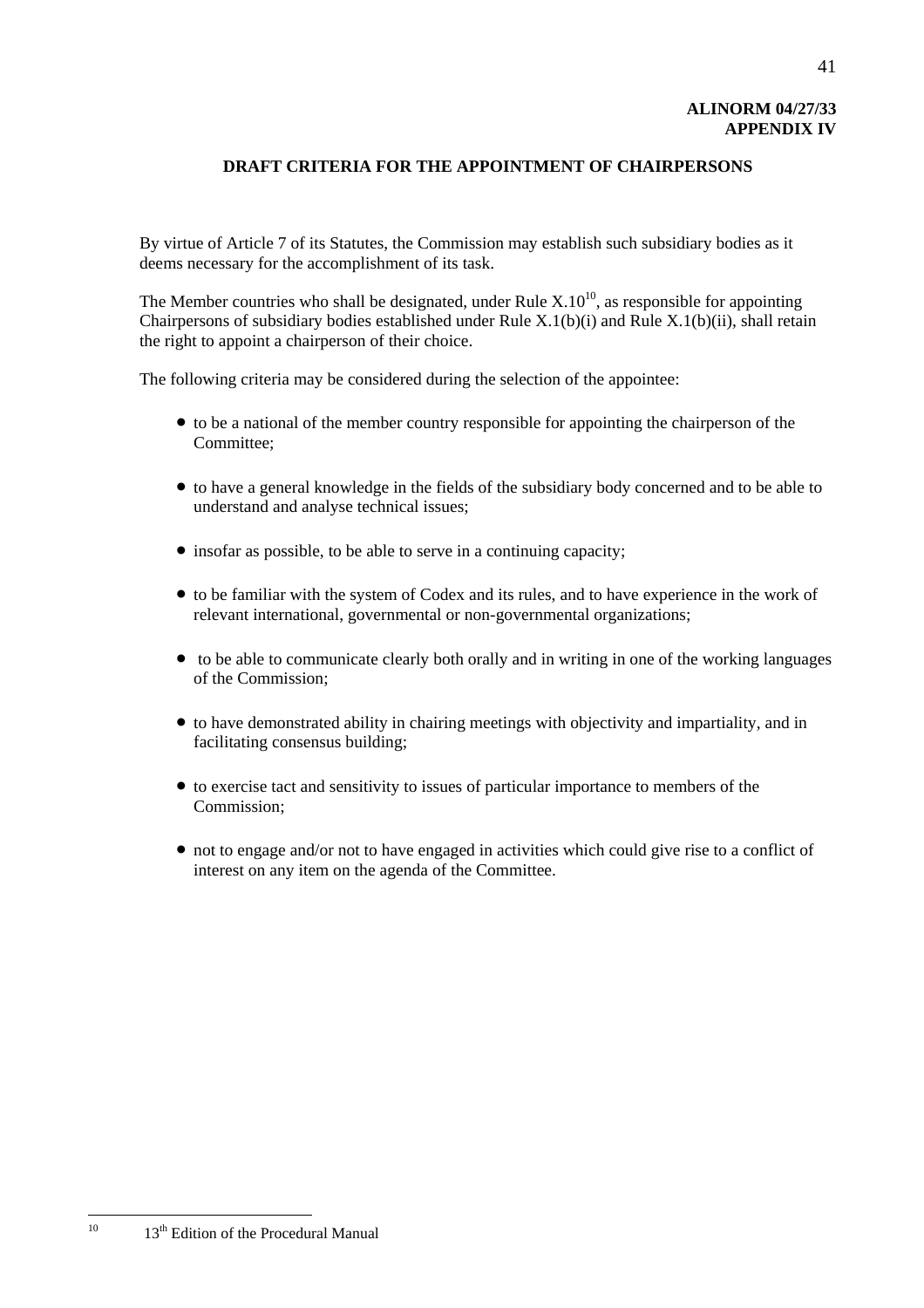# **DRAFT GUIDELINES TO HOST GOVERNMENTS OF CODEX COMMITTEES AND AD HOC INTERGOVERNMENTAL TASK FORCES**

# *INTRODUCTION*

By virtue of Article 7 of the Statutes of the Codex Alimentarius Commission and Rule  $X.1(b)^{11}$  of its Rules of Procedure, the Commission has established a number of Codex Committees and *ad hoc* Intergovernmental Task Forces to prepare standards in accordance with the Procedure for the Elaboration of Codex Standards and Coordinating Committees to exercise general coordination of its work in specific regions or groups of countries. The Rules of Procedure of the Commission shall apply, *mutatis mutandis*, to Codex Committees, Coordinating Committees and *ad hoc* Intergovernmental Task Forces. The Guidelines applying to Codex Committees, as described in this Section, apply also to Coordinating Committees and to Codex *ad hoc* Intergovernmental Task Forces.

## *COMPOSITION OF CODEX COMMITTEES*

## **MEMBERSHIP**

Membership of Codex Committees is open to Members of the Commission who have notified the Director-General of FAO or WHO of their desire to be considered as members thereof or to selected members designated by the Commission. Membership of Regional Coordinating Committees is open only to Members of the Commission belonging to the region or group of countries concerned.

## **OBSERVERS**

Any other Member of the Commission or any Member or Associate Member of FAO or WHO which has not become a Member of the Commission may participate as an observer at any Codex Committee if it has notified the Director-General of FAO or WHO of its wish to do so. Such countries may participate fully in the discussions of the Committee and shall be provided with the same opportunities as other Members to express their point of view (including the submission of memoranda), but without the right to vote or to move motions either of substance or of procedure. International organizations which have formal relations with either FAO or WHO should also be invited to attend in an observer capacity sessions of those Codex Committees which are of interest to them.

#### *ORGANIZATION AND DUTIES*

## **CHAIRPERSON**

The Codex Alimentarius Commission will designate a member country of the Commission, which has indicated its willingness to accept financial and all other responsibility, as having responsibility for appointing a chairperson of the Committee. The member country concerned is responsible for appointing the chairperson of the Committee from among its own nationals. Should this person for any reason be unable to take the chair, the member country concerned shall designate another person to perform the functions of the chairperson for as long as the chairperson is unable to do so. A Committee may appoint at any session one or more rapporteurs from among the delegates present.

<span id="page-45-0"></span><sup>13&</sup>lt;sup>th</sup> Edition of the Procedural Manual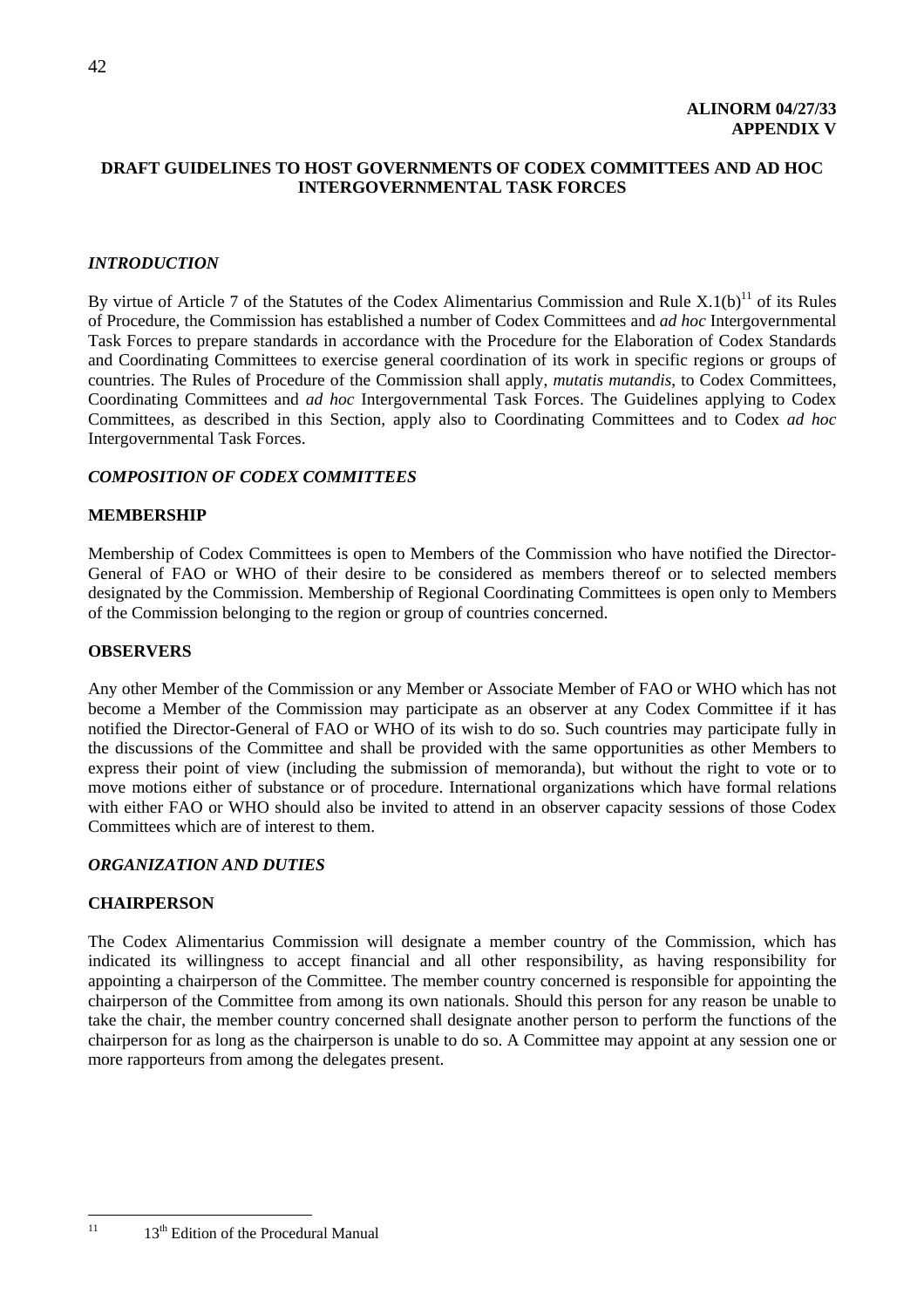#### **SECRETARIAT**

A member country to which a Codex Committee has been assigned is responsible for providing all conference services including the secretariat. The secretariat should have adequate administrative support staff able to work easily in the languages used at the session and should have at its disposal adequate word processing and document reproducing equipment. Interpretation, preferably simultaneous, should be provided from and into all languages used at the session, and if the report of the session is to be adopted in more than one of the working languages of the Committee, then the services of a translator should be available. The Committee secretariat and the Joint FAO/WHO (Codex) Secretariat are charged with the preparation of the draft report in consultation with the rapporteurs, if any.

#### **DUTIES AND TERMS OF REFERENCE**

The duties of a Codex Committee shall include:

- (a) the drawing up of a list of priorities as appropriate, among the subjects and products within its terms of reference,
- (b) consideration of the types of safety and quality elements (or recommendations) to be covered, whether in standards for general application or in reference to specific food products,
- (c) consideration of the types of product to be covered by standards, e.g., whether materials for further processing into food should be covered,
- (d) preparation of draft Codex standards within its terms of reference,
- (e) reporting to each session of the Commission on the progress of its work and, where necessary, on any difficulties caused by its terms of reference, together with suggestions for their amendment.
- (f) the review and, as necessary, revision of existing standards and related texts on a scheduled, periodic basis to ensure that the standards and related texts within its terms of reference are consistent with current scientific knowledge and other relevant information.

#### *SESSIONS*

#### **DATE AND PLACE**

A member country to which a Codex Committee has been assigned is consulted by the Directors-general of FAO and WHO before they determine when and where a session of this Committee shall be convened.

The member country should consider arrangements for holding Codex sessions in developing countries.

#### **INVITATIONS AND PROVISIONAL AGENDA**

Sessions of Codex Committees and Coordinating Committees will be convened by the Directors-General of FAO and WHO in consultation with the chairperson of the respective Codex Committee. The letter of invitation and provisional agenda shall be prepared by the Secretary, Codex Alimentarius Commission, Joint FAO/WHO Food Standards Programme, FAO, Rome, in consultation with the chairperson of the Committee for issue by the Directors-General to all Members and Associate Members of FAO and WHO or, in the case of Coordinating Committees, to the countries of the region or group of countries concerned, Codex Contact Points and interested international organizations in accordance with the official mailing lists of FAO and WHO. Chairpersons should, before finalizing the drafts, inform and consult with the national Codex Contact Point where one has been established, and, if necessary, obtain clearance from the national authorities concerned (Ministry of Foreign Affairs, Ministry of Agriculture, Ministry of Health, or as the case may be). The invitation and Provisional Agenda will be translated and distributed by FAO/WHO in the working languages of the Commission at least four months before the date of the meeting.

Invitations should include the following:

- (a) title of the Codex Committee,
- (b) time and date of opening and date of closing of the session,
- (c) place of the session,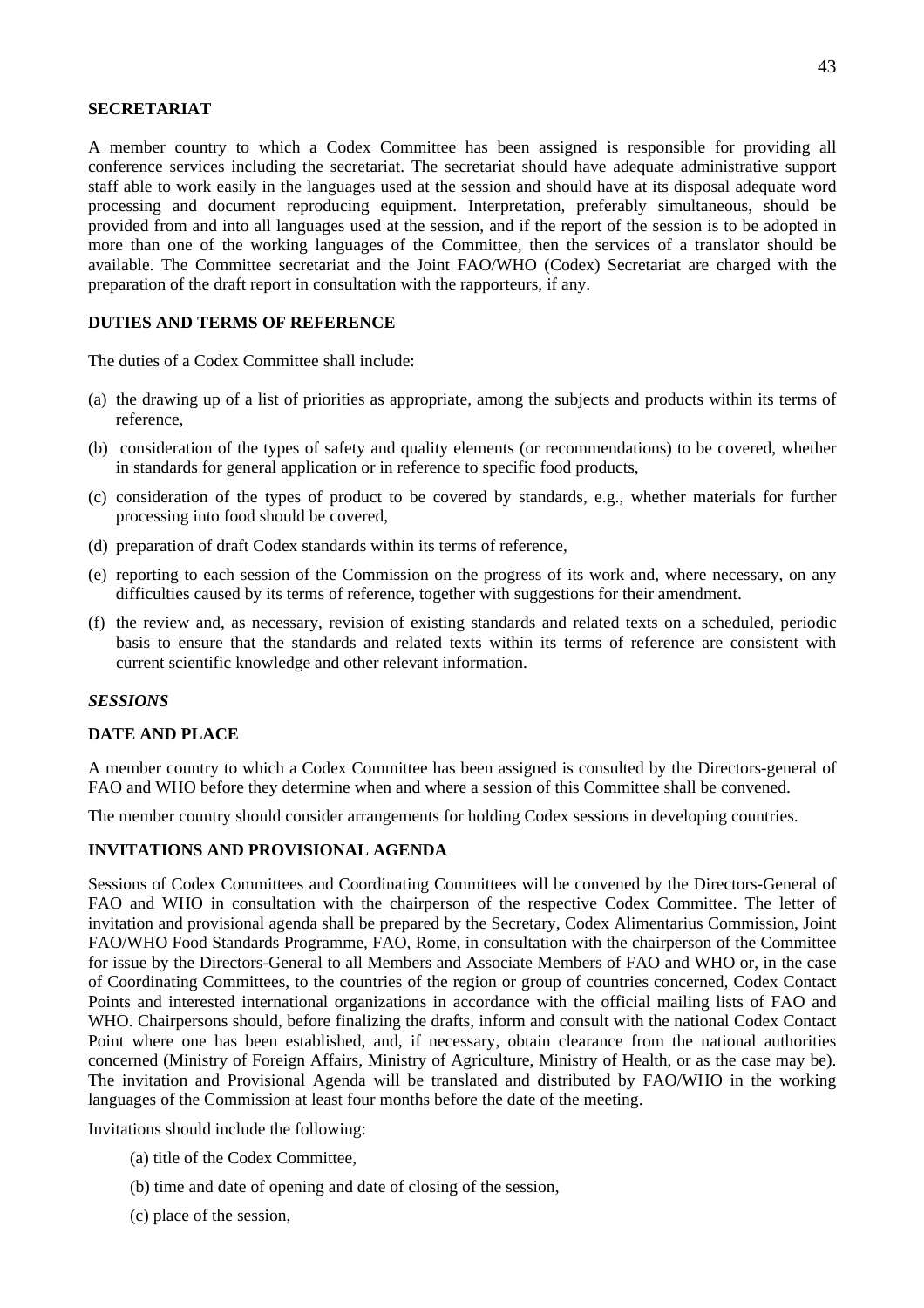- (d) languages to be used and arrangements for interpretation, i.e., whether simultaneous or not,
- (e) if appropriate, information on hotel accommodation,

(f) request for the names of the chief delegate and other members of the delegation, and for information on whether the chief delegate of a government will be attending as a representative or in the capacity of an observer.

Replies to invitations will normally be requested to be sent to reach the chairperson as early as possible and in any case not less than 30 days before the session. A copy should be sent also to the Secretary, Codex Alimentarius Commission, Joint FAO/WHO Food Standards Programme, FAO, Rome. It is of the utmost importance that by the date requested a reply to invitations should be sent by all those governments and international organizations which intend to participate. The reply should specify the number of copies and the language of the documents required.

The Provisional Agenda should state the time, date and place of the meeting and should include the following items:

- (a) adoption of the agenda,
- (b) if considered necessary, election of rapporteurs,
- (c) items relating to subject matter to be discussed, including, where appropriate, the step in the Commission's Procedure for the Elaboration of Standards at which the item is being dealt with at the session. There should also be reference to the Committee papers relevant to the item,
- (d) any other business,
- (e) consideration of date and place of next session,
- (f) adoption of draft report.

The work of the Committee and the length of the meeting should be so arranged as to leave sufficient time at the end of the session for a report of the Committee's transactions to be agreed.

## **ORGANIZATION OF WORK**

A Codex or Coordinating Committee may assign specific tasks to countries, groups of countries or to international organizations represented at meetings of the Committee and may ask member countries and international organizations for views on specific points.

*Ad hoc* working groups established to accomplish specific tasks shall be disbanded once the tasks have been accomplished as determined by the Committee.

A Codex or Coordinating Committee may not set up standing sub-committees, whether open to all Members of the Commission or not, without the specific approval of the Commission.

## **PREPARATION AND DISTRIBUTION OF PAPERS**

Papers for a session should be sent by the chairperson of the Codex Committee concerned at least two months before the opening of the session to the following:

- (i) all Codex Contact Points,
- (ii) chief delegates of member countries, of observer countries and of international organizations, and
- (iii) other participants on the basis of replies received. Twenty copies of all papers in each of the languages used in the Committee concerned should be sent to the Secretary, Codex Alimentarius Commission, Joint FAO/WHO Food Standards Programme, FAO, Rome.

Papers for a session prepared by participants must be drafted in one of the working languages of the Commission, which should, if possible, be one of the languages used in the Codex Committee concerned. These papers should be sent to the chairperson of the Committee, with a copy to the Secretary, Codex Alimentarius Commission, Joint FAO/WHO Food Standards Programme, FAO, Rome, in good time to be included in the distribution of papers for the session.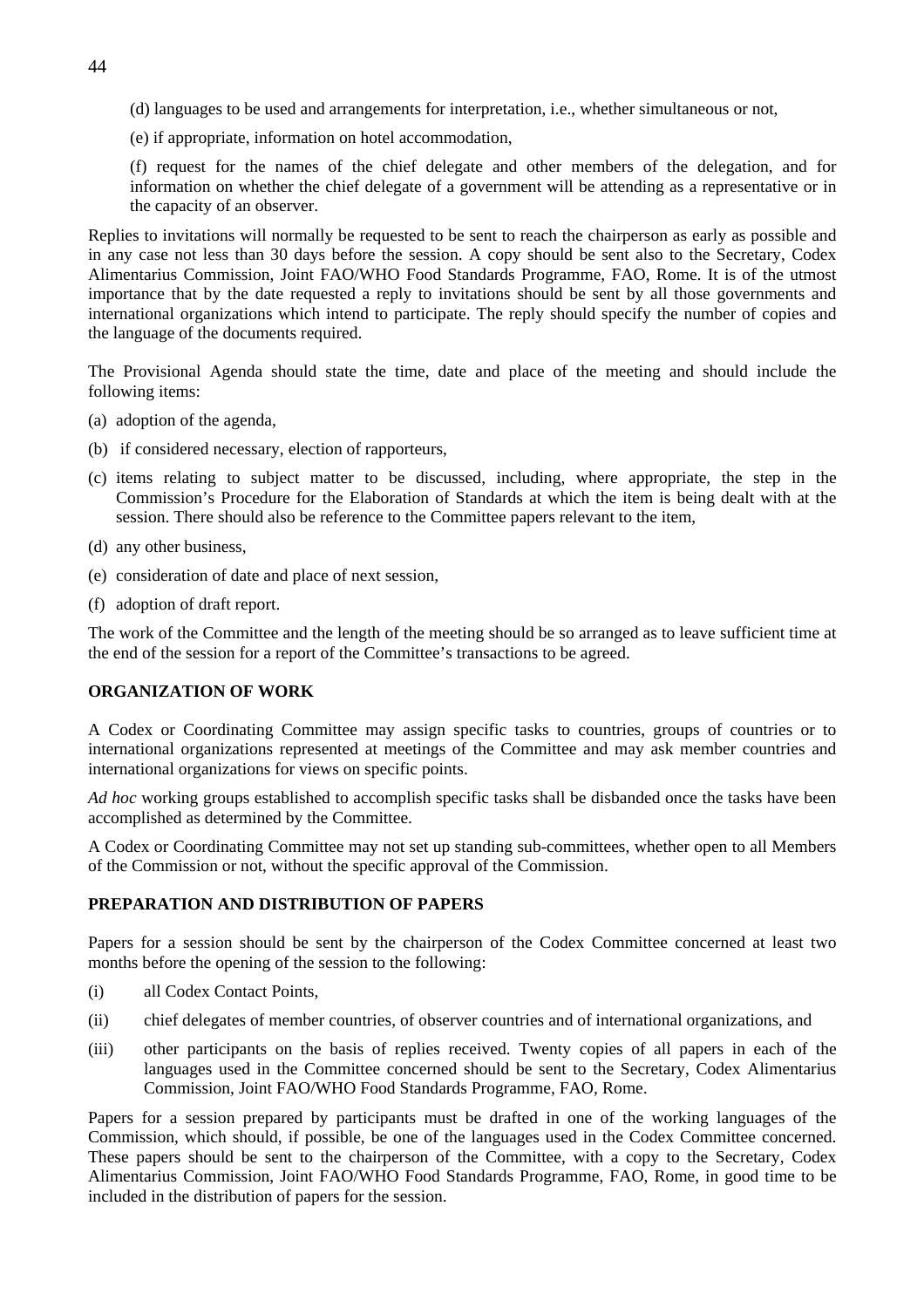Codex Contact Points will be responsible for ensuring that papers<sup>12</sup> are circulated to those concerned within their own country and for ensuring that all necessary action is taken by the date specified.

Consecutive reference numbers in suitable series should be assigned to all documents of Codex Committees. The reference number should appear at the top right-hand corner of the first page together with a statement of the language in which the document was prepared and the date of its preparation. A clear statement should be made of the provenance (origin or author country) of the paper immediately under the title. The text should be divided into numbered paragraphs. At the end of these guidelines is a series of references for Codex documents adopted by the Codex Alimentarius Commission for its own sessions and those of its subsidiary bodies.

Members of the Codex Committees should advise the Committee chairperson through their Codex Contact Point of the number of copies of documents normally required.

Working papers of Codex Committees may be circulated freely to all those assisting a delegation in preparing for the business of the Committee; they should not, however, be published. There is, however, no objection to the publication of reports of the meetings of Committees or of completed draft standards.

<span id="page-48-0"></span> $12<sup>12</sup>$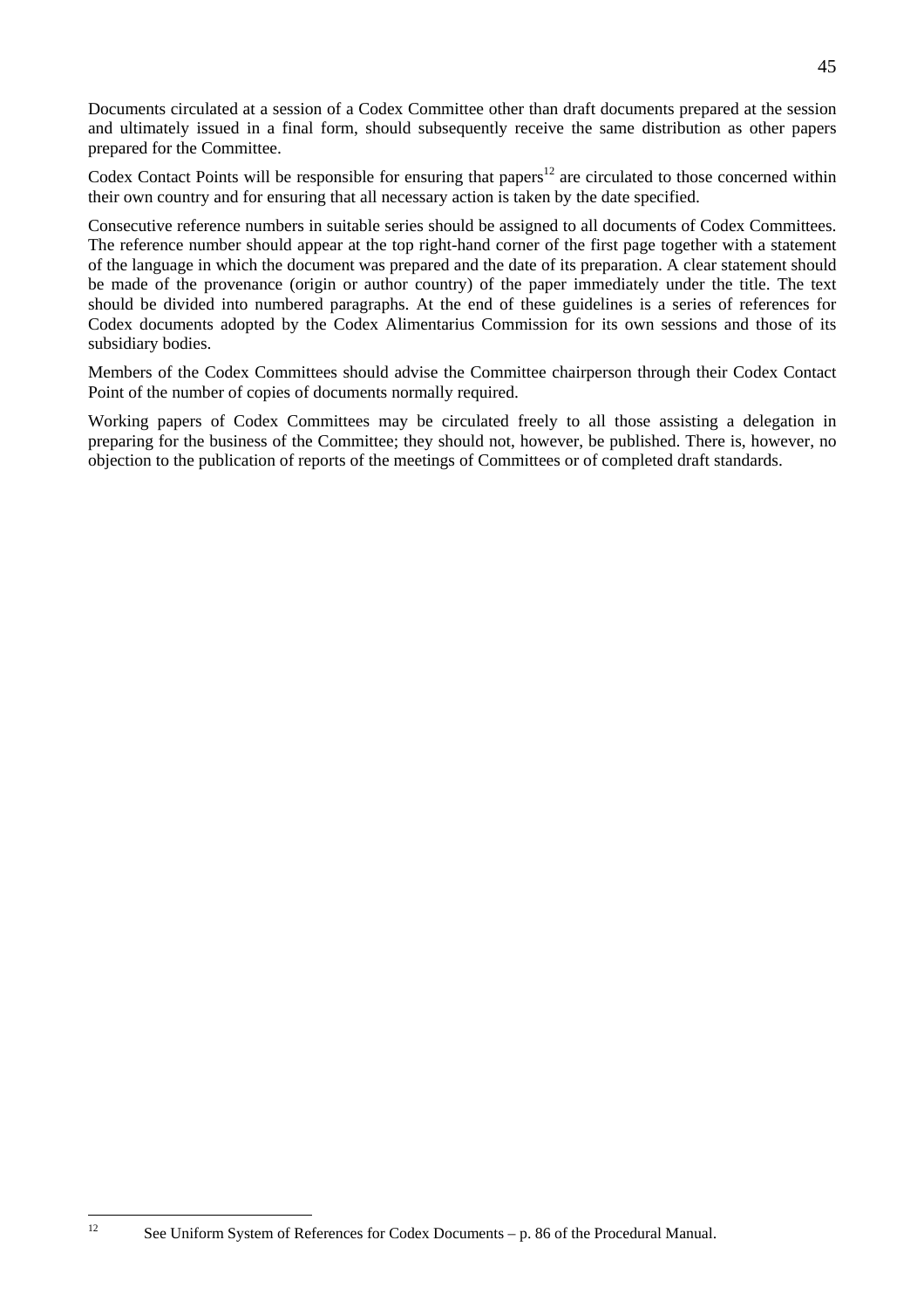# **DRAFT GUIDELINES ON THE CONDUCT OF MEETINGS OF CODEX COMMITTEES AND AD HOC INTERGOVERNMENTAL TASK FORCES**

# *INTRODUCTION*

By virtue of Article 7 of the Statutes of the Codex Alimentarius Commission and Rule  $X.1(b)^{13}$  of its Rules of Procedure, the Commission has established a number of Codex Committees and *ad hoc* Intergovernmental Task Forces to prepare standards in accordance with the Procedure for the Elaboration of Codex Standards and Coordinating Committees to exercise general coordination of its work in specific regions or groups of countries. The Rules of Procedure of the Commission shall apply, *mutatis mutandis*, to Codex Committees, Coordinating Committees and *ad hoc* Intergovernmental Task Forces. The Guidelines applying to the conduct of meetings of Codex Committees as described in this Section apply also to those of Coordinating Committees and to those of Codex *ad hoc* Intergovernmental Task Forces.

# *CONDUCT OF MEETINGS*

Meetings of Codex and Coordinating Committees shall be held in public unless the Committee decides otherwise. Member countries responsible for Codex and Coordinating Committees shall decide who should open meetings on their behalf.

Meetings should be conducted in accordance with the Rules of Procedure of the *Codex Alimentarius*  Commission.

Only the chief delegates of members, or of observer countries or of international organizations have the right to speak unless they authorize other members of their delegations to do so.

The representative of a regional economic integration organization shall provide the chairperson of the Committee, before the beginning of each session, with a written statement outlining where the competence lies between this organization and its members for each item, or subparts thereof, as appropriate, of the provisional agenda, pursuant to the Declaration of Competence submitted according to Rule II of the Rules of Procedure of the Codex Alimentarius Commission by this organization. In areas of shared ("mixed") competence between this organization and its members, this statement shall make clear which party has the voting right.

Delegations and delegations from observer countries who wish their opposition to a decision of the Committee to be recorded may do so, whether the decision has been taken by a vote or not, by asking for a statement of their position to be contained in the report of the Committee. This statement should not merely use a phrase such as: "The delegation of X reserved its position" but should make clear the extent of the delegation's opposition to a particular decision of the Committee and state whether they were simply opposed to the decision or wished for a further opportunity to consider the question.

## *REPORTS*

 $13$ 

In preparing reports, the following points shall be borne in mind:

- (a) decisions should be clearly stated; action taken in regard to economic impact statements should be fully recorded; all decisions on draft standards should be accompanied by an indication of the step in the Procedure that the standards have reached;
- (b) if action has to be taken before the next meeting of the Committee, the nature of the action, who is to take it and when the action must be completed should be clearly stated;
- (c) where matters require attention by other Codex Committees, this should be clearly stated;

<span id="page-49-0"></span><sup>13&</sup>lt;sup>th</sup> Edition of the Procedural Manual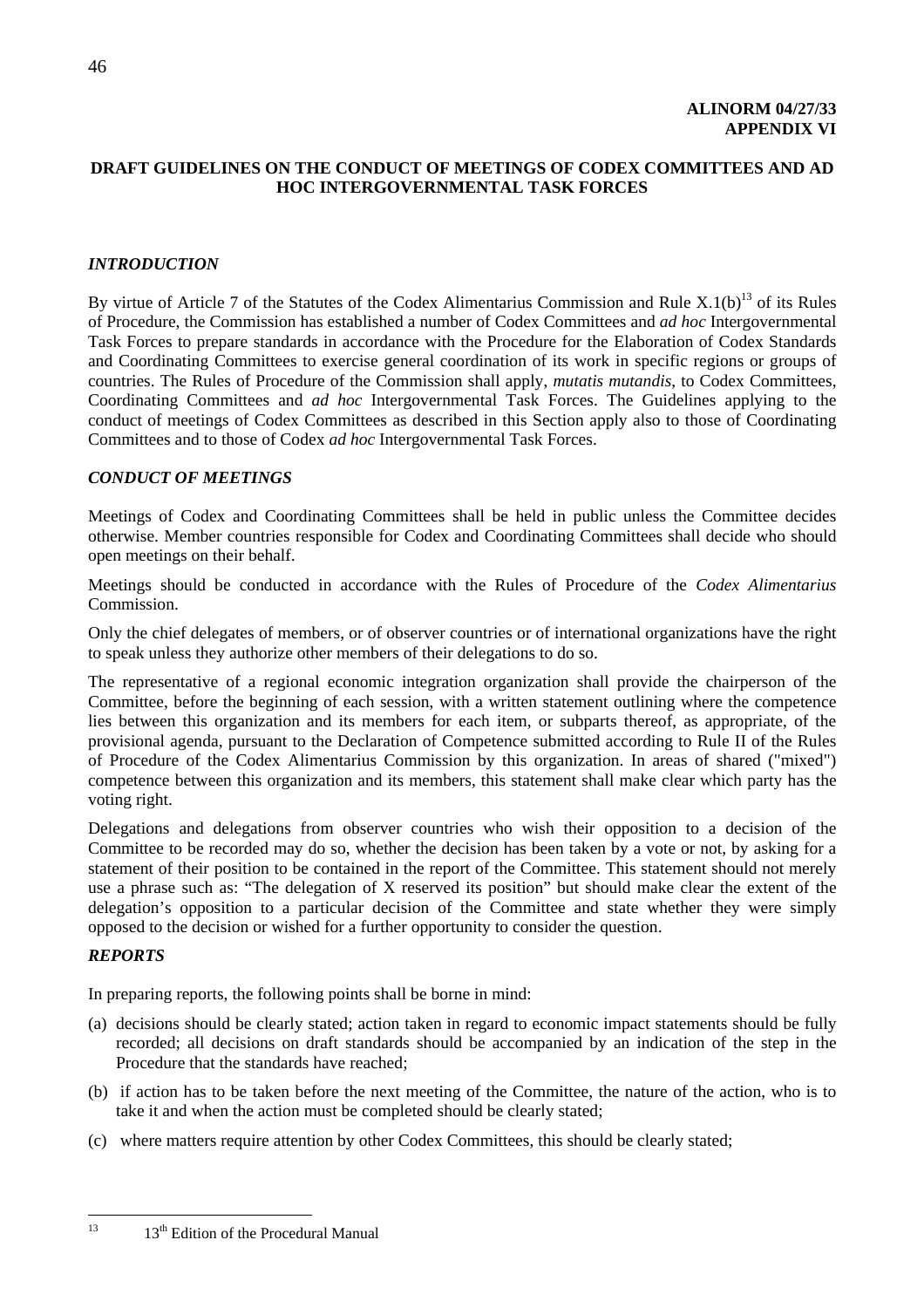- (d) if the report is of any length, summaries of points agreed and the action to be taken should be included at the end of the report, and in any case, a section should be included at the end of the report showing clearly in summary form:
	- standards considered at the session and the steps they have reached;
	- standards at any step of the Procedure, the consideration of which has been postponed or which are held in abeyance and the steps which they have reached;
	- new standards proposed for consideration, the probable time of their consideration at Step 2 and the responsibility for drawing up the first draft.

The following appendices should be attached to the report:

- (a) list of participants with full postal addresses,
- (b) draft standards with an indication of the step in the Procedure which has been reached.

The Joint FAO/WHO Secretariat should ensure that, as soon as possible and in any event not later than one month after the end of the session, copies of the final report, as adopted in the languages of the Committee, are sent to all participants, and all Codex Contact Points.

## *DRAWING UP OF CODEX STANDARDS*

A Codex Committee, in drawing up standards and related texts, should bear in mind the following:

- (a) the guidance given in the General Principles of the Codex Alimentarius;
- (b) that all standards and related texts should have a preface containing the following information:
	- the description of the standard or related text,
	- a brief description of the scope and purpose(s) of the standard or related text,
	- references including the step which the standard or related text has reached in the Commission's Procedures for the Elaboration of Standards, together with the date on which the draft was approved,
	- matters in the draft standard or related text requiring endorsement or action by other Codex **Committees**
- (c) that for standards or any related text for a product which includes a number of sub-categories, the Committee should give preference to the development of a general standard or related text with specific provisions as necessary for sub-categories.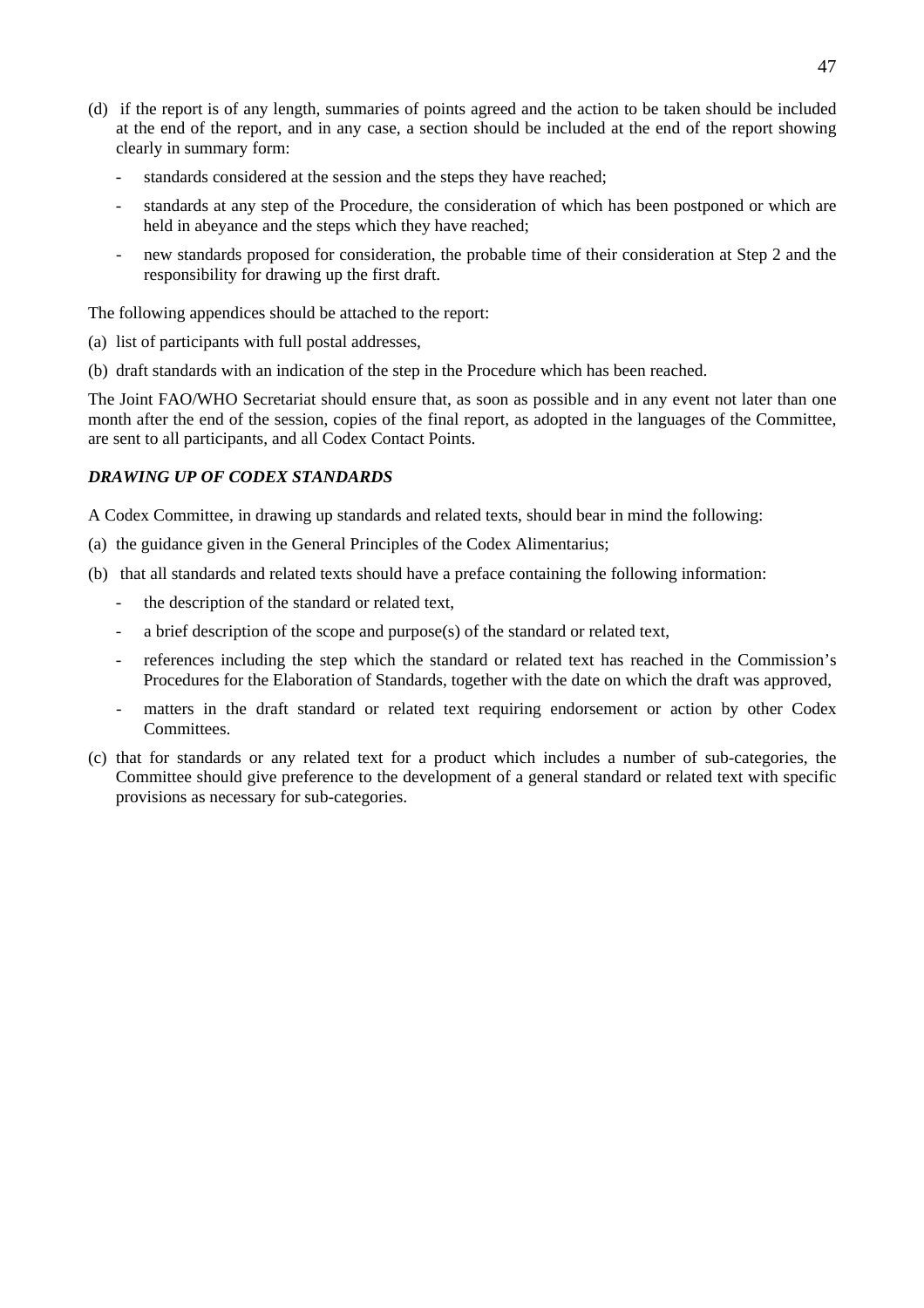# **DRAFT GUIDELINES TO CHAIRPERSONS OF CODEX COMMITTEES AND** *AD HOC*  **INTERGOVERNMENTAL TASK FORCES**

# *INTRODUCTION*

By virtue of Article 7 of the Statutes of the Codex Alimentarius Commission and Rule  $X.1(b)^{14}$  of its Rules of Procedure, the Commission has established a number of Codex Committees and *ad hoc* Intergovernmental Task Forces to prepare standards in accordance with the Procedure for the Elaboration of Codex Standards and Coordinating Committees to exercise general coordination of its work in specific regions or groups of countries. The Rules of Procedure of the Commission shall apply, *mutatis mutandis*, to Codex Committees, Coordinating Committees and *ad hoc* Intergovernmental Task Forces. The Guidelines applying to the Chaipersons of Codex Committees as described in this Section apply also to those of Coordinating Committees and to those of Codex *ad hoc* Intergovernmental Task Forces.

# *DESIGNATION[15](#page-51-1)*

The Codex Alimentarius Commission will designate a member country of the Commission, which has indicated its willingness to accept financial and all other responsibility, as having responsibility for appointing a chairperson of the Committee. The member country concerned is responsible for appointing the chairperson of the Committee from among its own nationals. Should this person for any reason be unable to take the chair, the member country concerned shall designate another person to perform the functions of the chairperson for as long as the chairperson is unable to do so.

## *CONDUCT OF MEETINGS*

The chairperson should invite observations from members of the Committee concerning the Provisional Agenda and in the light of such observations formally request the Committee to adopt the Provisional Agenda or the amended agenda.

Meetings should be conducted in accordance with the Rules of Procedure of the Codex Alimentarius Commission. Attention is particularly drawn to Rule VII.7 which reads: "The provisions of Rule XII of the General Rules of FAO shall apply *mutatis mutandis* to all matters which are not specifically dealt with under Rule VII of the present Rules."

Rule XII of the General Rules of FAO, a copy of which will be supplied to all chairpersons of Codex and Coordinating Committees, gives full instructions on the procedures to be followed in dealing with voting, points of order, adjournment and suspension of meetings, adjournment and closure of discussions on a particular item, reconsideration of a subject already decided and the order in which amendments should be dealt with.

Chairpersons of Codex Committees should ensure that all questions are fully discussed, in particular statements concerning possible economic implications of standards under consideration at Steps 4 and 7.

Chairpersons should also ensure that the written comments, received in a timely manner, of members and observers not present at the session are considered by the Committee; that all issues are put clearly to the Committee. This can usually best be done by stating what appears to be the generally acceptable view and asking delegates whether they have any objection to its being adopted.

Chairpersons should use the statement submitted by the representatives of the regional economic integration organizations on the matters of respective competence between these organizations and their members in the

 $14$ 

<span id="page-51-1"></span><span id="page-51-0"></span><sup>&</sup>lt;sup>14</sup> 13<sup>th</sup> Edition of the Procedural Manual 15 Should the CCGP agree on draft criteria for the selection of Chairpersons, the new text could be inserted in this section.